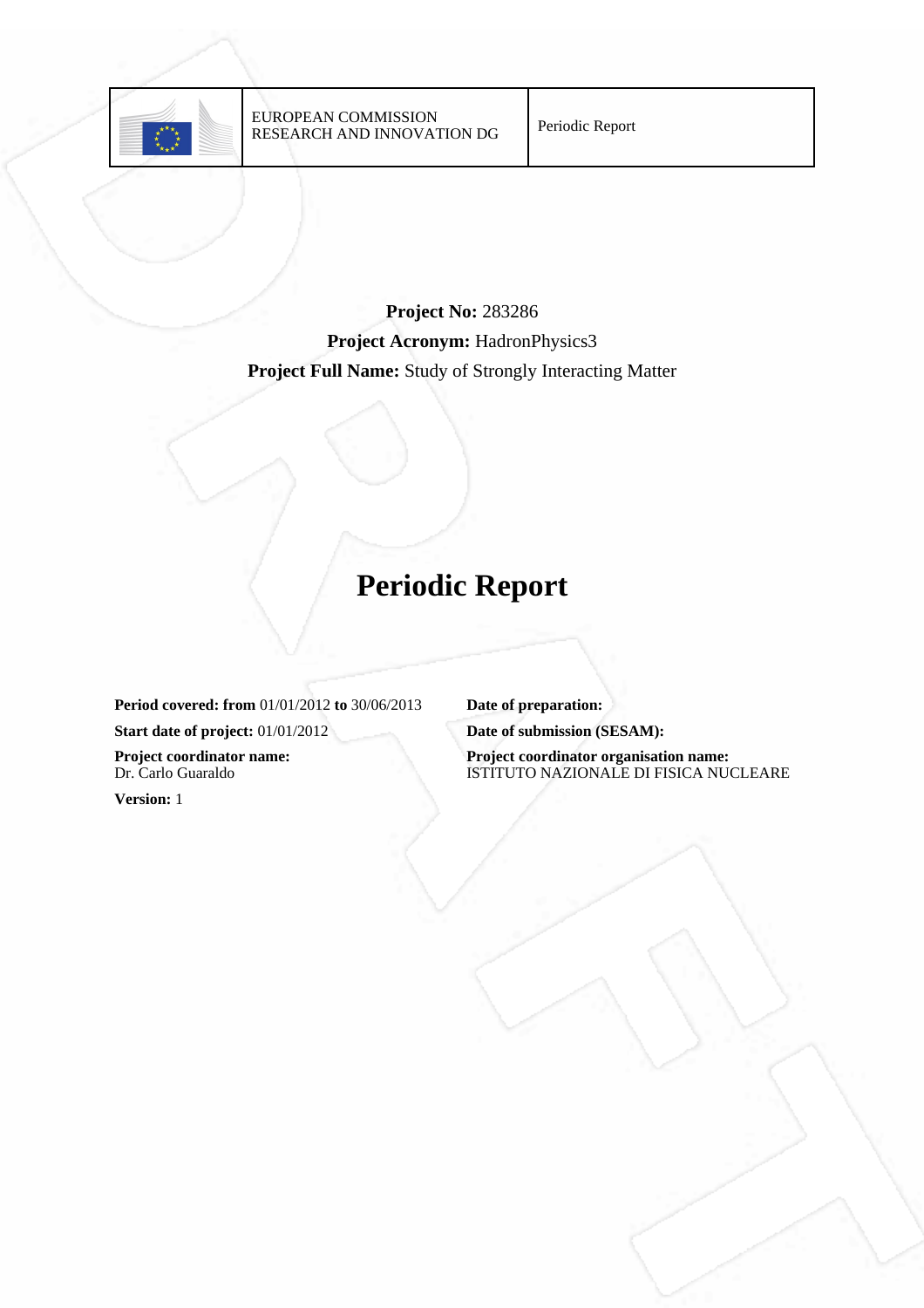# Periodic Report

# **PROJECT PERIODIC REPORT**

| <b>Grant Agreement number:</b>                                                             | 283286                                                             |
|--------------------------------------------------------------------------------------------|--------------------------------------------------------------------|
| <b>Project acronym:</b>                                                                    | HadronPhysics3                                                     |
| <b>Project title:</b>                                                                      | <b>Study of Strongly Interacting Matter</b>                        |
| <b>Funding Scheme:</b>                                                                     | FP7-CP-CSA-Infra                                                   |
| Date of latest version of Annex I against which 10/07/2013<br>the assessment will be made: |                                                                    |
| <b>Period number:</b>                                                                      | 1st                                                                |
| Period covered - start date:                                                               | 01/01/2012                                                         |
| Period covered - end date:                                                                 | 30/06/2013                                                         |
| Name of the scientific representative of the<br>project's coordinator and organisation:    | Dr. Carlo Guaraldo ISTITUTO NAZIONALE DI<br><b>FISICA NUCLEARE</b> |
| Tel:                                                                                       | +39 06 94032318                                                    |
| <b>Fax:</b>                                                                                | +39 06 94032559                                                    |
| E-mail:                                                                                    | guaraldo@lnf.infn.it                                               |
| <b>Project website address:</b>                                                            | http://hadronphysics3.eu/                                          |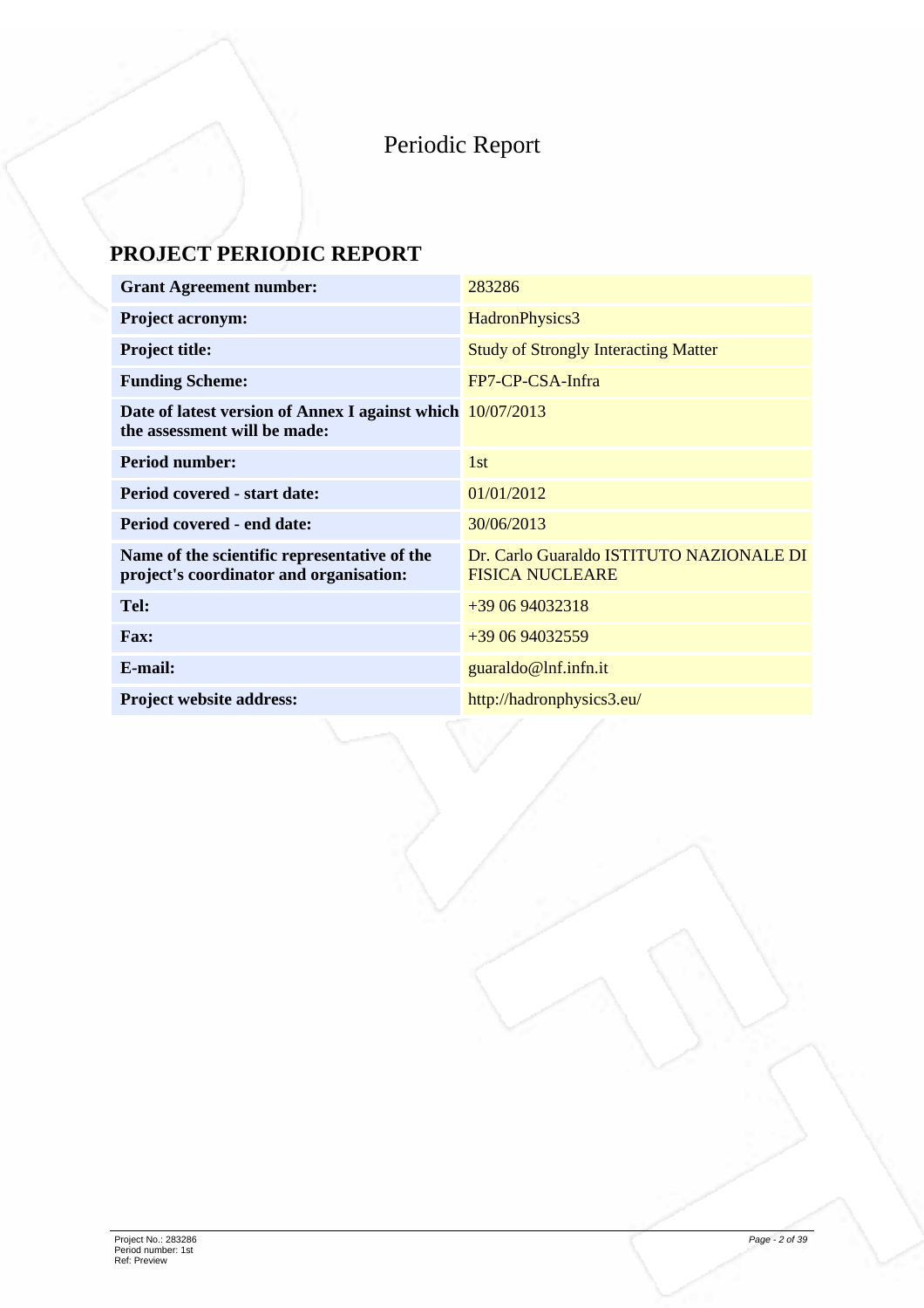## **Declaration by the scientific representative of the project coordinator (1)**

I, Dr. Carlo Guaraldo ISTITUTO NAZIONALE DI FISICA NUCLEARE , as scientific representative of the coordinator of the project HadronPhysics3 and in line with the obligations as stated in Article II.2.3 of the Grant Agreement declare that:

The project has fully achieved its objectives and technical goals for the period.

The attached periodic report represents an accurate description of the work carried out in this project for this reporting period.

The public website is up to date.

To my best knowledge, the financial statements which are being submitted as part of this report are in line with the actual work carried out and are consistent with the report on the resources used for the project (section 6) and if applicable with the certificate on financial statement.

All beneficiaries, in particular non-profit public bodies, secondary and higher education establishments, research organisations and SMEs, have declared to have verified their legal status. Any changes have been reported under section 5 (Project Management) in accordance with Article II.3.f of the Grant Agreement.

**Date**

This declaration was visaed electronically by (ECAS user name nguaraca) on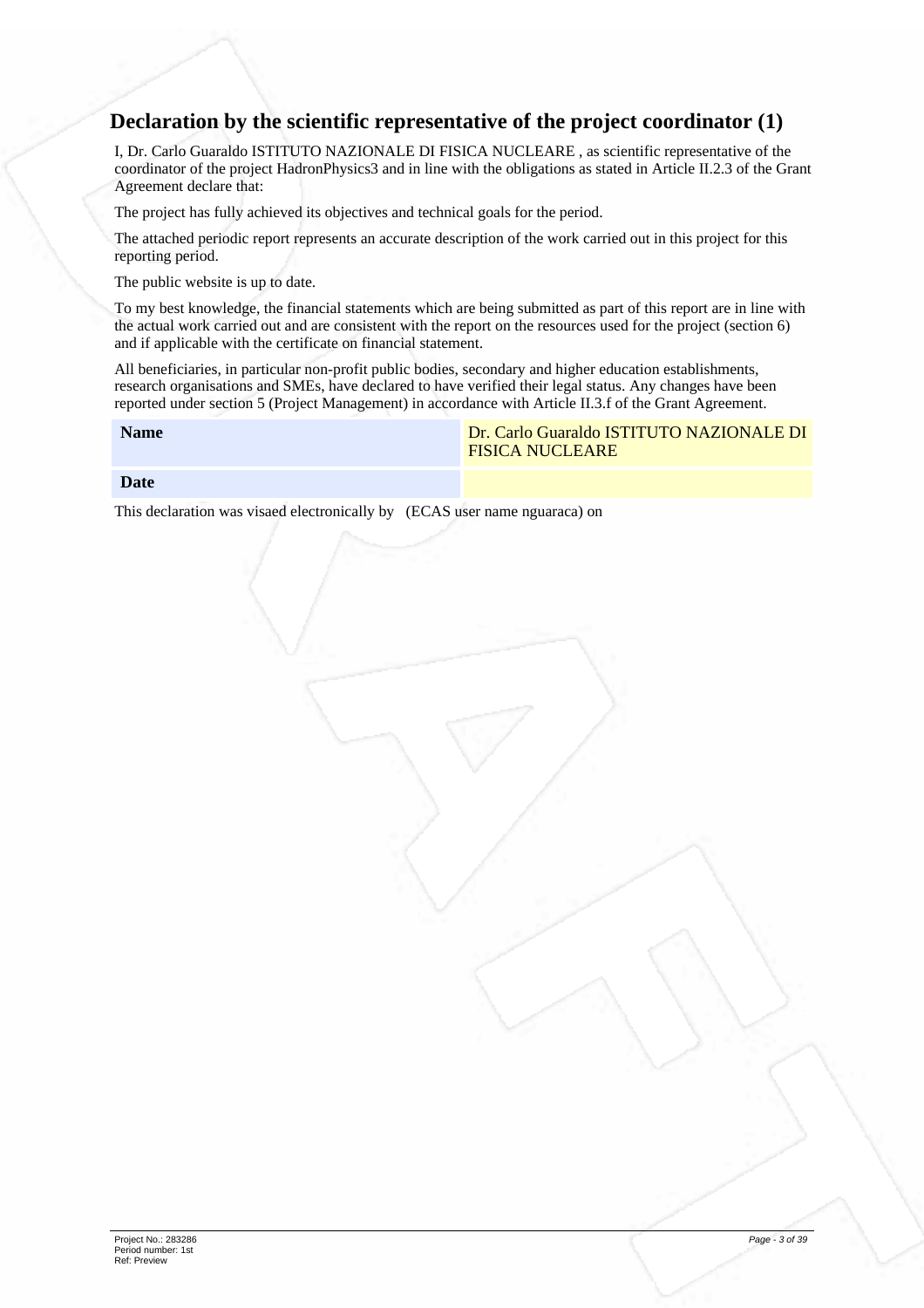## 1. Publishable summary

#### Summary description of project context and objectives

The Project promotes the access to five European Research Infrastructures, and it is structured into nine Networking Activities, plus the Management of the Consortium, and fourteen Joint Research Activities. The Project profits of the success of the previous Hadron Physics project in FP6, the HadronPhysics2 in FP7 and the current HadronPhysics3, which have so much promoted the field by bringing together hadron physicists using different tools (lepton, hadron and ion beams), who previously tended to work separately. The collaboration among theorists and experimentalists is a typical feature of the hadron physics community. HadronPhysics3 originates from the initiative of more than 2.500 scientists active in Universities and Research Organizations. The main objective of this Integrating Activity is to optimize the use and development of the Research Infrastructures existing in Europe working in the field of hadron physics. The Project aims as well at structuring, on European scale, the way Research Infrastructures operate, and at fostering their joint development in terms of capacity and performance. Links with leading non-European laboratories and researchers exist and are contributing to the activities.

The description of the 29 activities can be found in the Hadron Physics 3 website: http://www.hadronphysics3.eu

#### Description of work performed and main results

The description of the work performed in the reporting period and the main results of each activity are reported below.

## **TRANSNATIONAL ACCESS ACTIVITIES**

| $H \cup \uparrow$ |           |                                          |
|-------------------|-----------|------------------------------------------|
| 24 User-Projects  | 208 Users | 905 man*days spent at the infrastructure |
| <b>MAMI</b>       |           |                                          |
| 10 User-Projects  | 46 Users  | $1.230$ man*days                         |
| <b>GSI</b>        |           |                                          |
| 2 User-Projects   | 28 Users  | 551 man*days                             |
| <b>COSY</b>       |           |                                          |
| 10 User-Projects  | 131 Users | $2.342$ man*days                         |
| <b>LNF</b>        |           |                                          |
| 24 User-Projects  | 105 Users | 1.945 man*days                           |

## NETWORKING ACTIVITIES

ALL THE NETWORKING ACTIVITIES OF HADRONPHYSICS3 ARE STRONGLY CONNECTED WITH THE RESEARCH INFRASTRUCTURES AND PLAY A FUNDAMENTAL ROLE FOR THEIR IMPROVEMENT.

WP2: TURHIC - Theory of Ultra Relativistic Heavy Ion Collisions

WP2 has as main objectives: the study of the properties of plasma before hadronization; the modification of hard probes passing through the quark-gluon-plasma; the study of initial thermalization.

In the first period, WP2 has introduced, for the first time, in the study of the initial thermalization, the so-called Color Glass Condensate, that has allowed to understand two-body correlations in terms of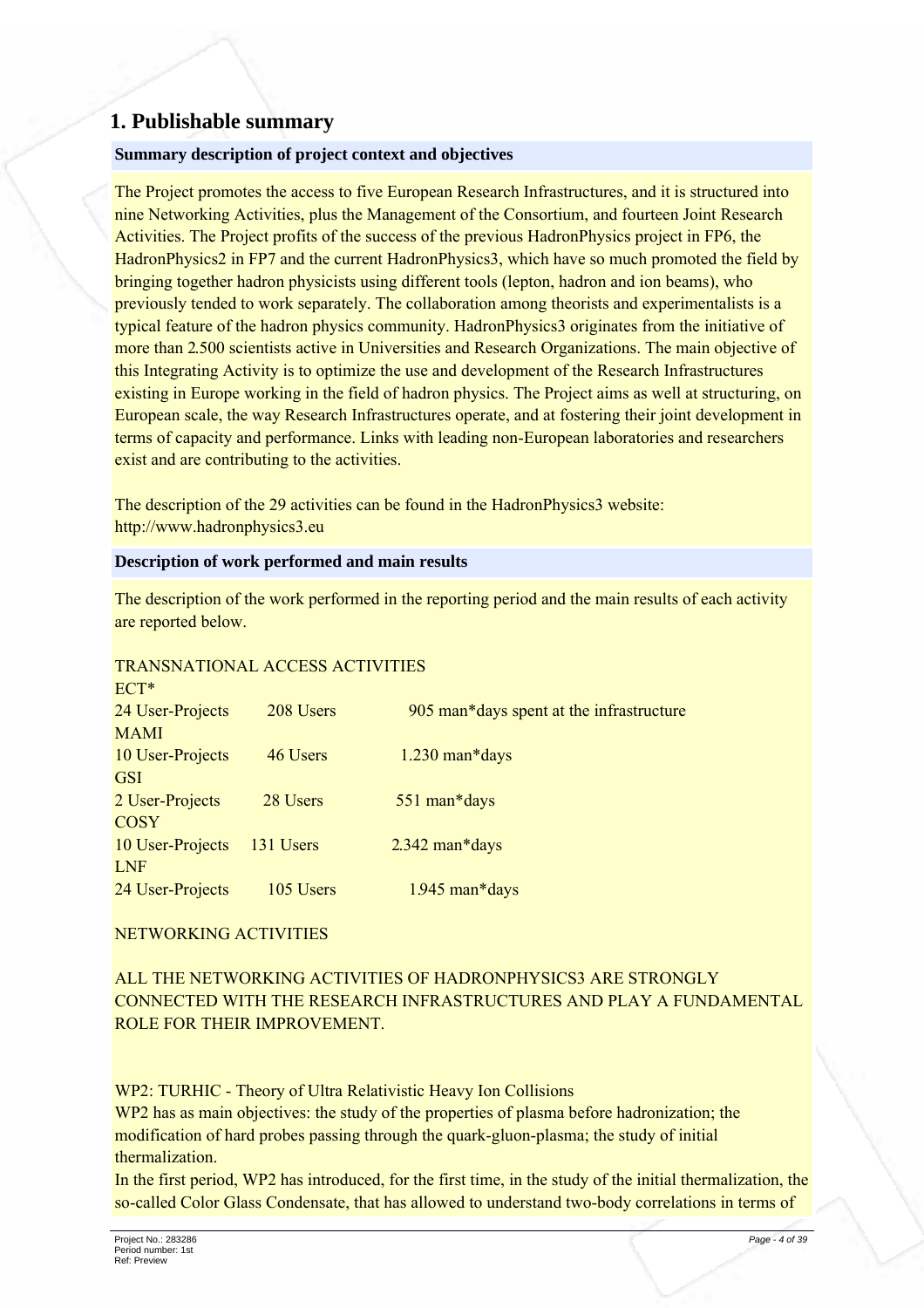#### initial thermalization.

The workshop "Heavy quarks and quarkonia in thermal Ouantum Cromo Dynamics (OCD)" (01-05 April 2013) is focused on the objectives of WP2-TURHIC and WP8-SaporeGravis Heavy flavored probes of deconfined QCD matter.

This workshop is an example of how a Research Infrastructure (RI) can be improved. Improving the RI ECT<sup>\*</sup> means to contribute to organize and define programs and participants, and coordinate high-level scientific workshops and research initiatives, along the qualified benchmarks of the Centre.

WP3: ENCstudy - Feasibility study for an electron-nucleon collider in Europe

The feasibility of a polarized electron-nucleon collider (ENC) with a center-of-mass energy up to 14 GeV for luminosities exceeding 10\*\*32 cm-2s-1 has been studied. The proposed concept utilizes the planned 15 GeV/c High-Energy Storage Ring (HESR) at the future International Facility for Antiproton and Ion Research (FAIR) for protons/deuterons and integrates an additional 3.3 GeV electron ring. A special design of the interaction region (IR) is required to realize back-to-back operation of the HESR storage ring in fixed target mode.

For polarized proton/deuteron beams additional equipment like Siberian snake has to be implemented to preserve the beam's polarization. A corresponding scheme for polarized electrons has been studied. Work has been concentrated on detector studies and experiment simulation of physics channels ("Physics simulation of benchmark channels") and on the accelerator design including the study of polarization and the interaction region of the two colliding beams ("Electron" ring design study").

The WP3-ENCstudy networking activity has a direct benefit for the improvement of the RI COSY, being related to the new 2 MV electron cooler at COSY. The participation in this network activity was very helpful for the design work for the new electron cooler, which is presently in the commissioning phase at COSY. It will allow to cool the beam up to the maximum COSY energy and will improve the beam emittance for experiments at high energy.

WP4: EPOS - Exciting Physics Of Strong Interactions

EPOS is a large assembly of active hadron physics theoreticians, which operate in four main areas:

- precision calculations in strong interaction physics
- spectrum of QCD
- methods for lattice OCD
- nuclear matter and phases of OCD

Many intriguing results has been obtained in the first period in all project areas.

• 137 papers published (PRL, PRD, PRC, EPJA, EPJC, JHEP, NPA, NPB, ...)

two dozen papers submitted to peer reviewed journals

- 100 talks at conferences/workshops [submitted to the arXives]
- 2 conferences/workshops (co-) sponsored:
	- "Nuclear Matter and Phases of QCD," Graz, Austria, May 21-23, 2013
	- "NSTAR 2013," Peniscola, Spain, May 27-30, 2013.

WP5: MesonNet - Meson Physics in Low-Energy OCD

The Networking Activity WP5-MesonNet can be considered a paradigm of the role expected to be played by a Networking Activity towards the Research Infrastructures (RIs) of an Integrating Activity (IA).

It performs:

- Analysis and coordination of the experimental data collected in different infrastructures, with different techniques and different detectors, linked to the RIs WP12-MAMI (Mainz),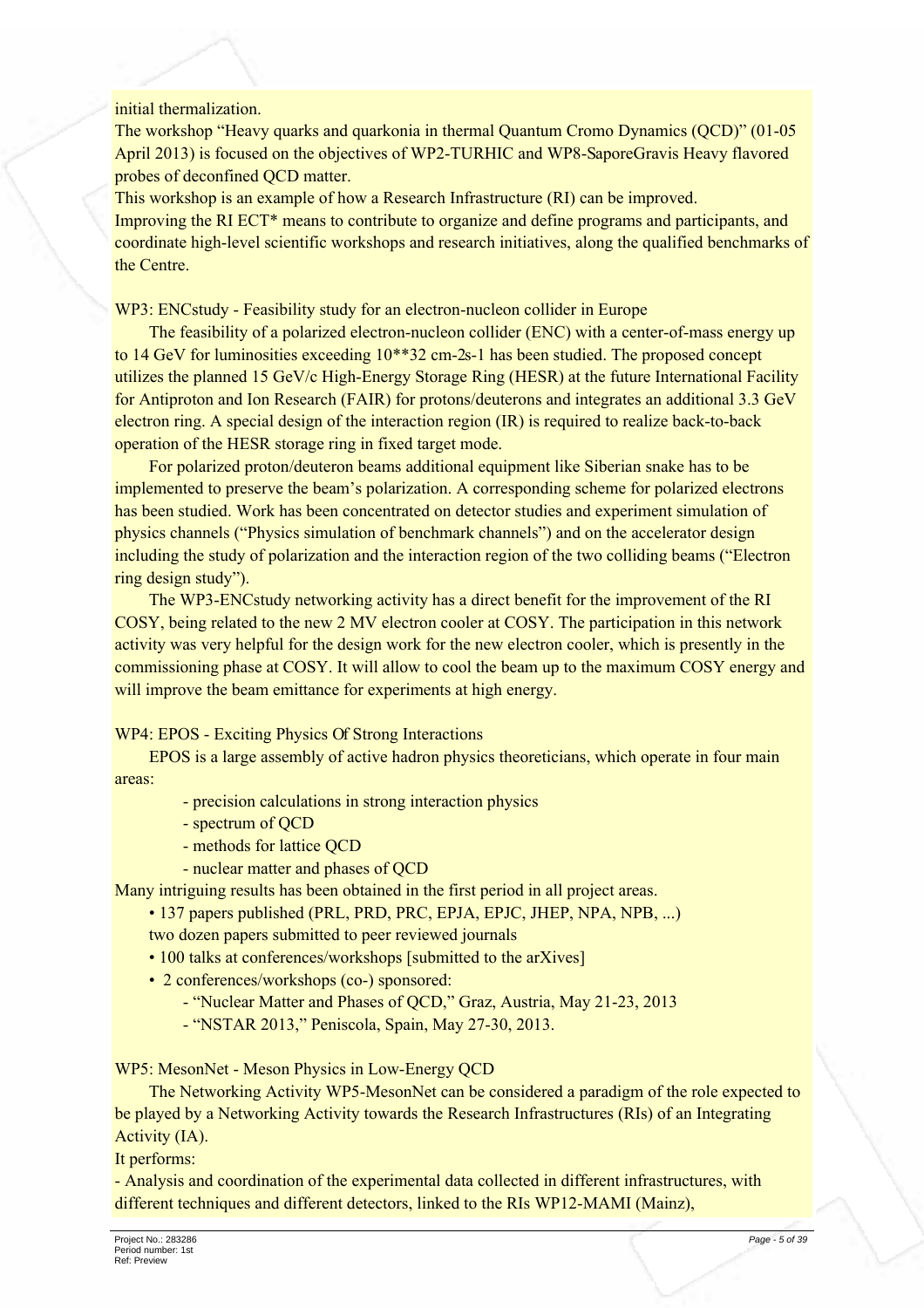WP15-LNF/DAFNE (Frascati), WP14-COSY (Jülich), WP13-GSI (Darmstadt) and ELSA (Bonn), for research in the field of light mesons production and decays.

The creation of a data base is one of the output. This has been already achieved in the first 18 months, for the study of light meson decays (cfr. Deliverable D5.2).

- Trigger for new experiments.

MesonNet plays a major role in enlarging the original field of research on light mesons by addressing the RIs LNF/DAFNE (Frascati) and MAMI (Mainz) along a new line of research, that of the new physics beyond the Standard Model.

This is done by promoting the measurement of the  $(g-2)$  muon anomalous magnetic moment, by exploring the mass limits of the so-called "dark photon", whose discovery might help in clarifying one of the big mysteries of modern physics, the "dark matter", which, together with the "dark" energy", constitute the 96% of the mass of our universe.

- Creation of working groups between theorists and experimentalists.

WP6: SPHERE - Strange Particles in Hadronic Environment Research in Europe

The program of SPHERE consists of four activities:

- Physics

- Experiments: hypernuclear experiments planning and analysis and interpretation of experimental results

- Detectors: exchange of know-how to design, to build, to integrate and to operate the new experimental equipments and develop analysis tools.

- Theory: this activity will serve to join efforts of the various theory groups with the common goal to develop theoretical models appropriate for the analysis of hypernuclear production and structure data. including large-scale numerical simulations.

Achievements of WP6:

- Hypernuclei physics:

• Clear evidence has been found for the neutron-rich 6H Lambda nucleus and for the two-nucleon induced weak decay of Lambda-hypernuclei by analyzing the data sample collected by the FINUDA experiment.

• First observation of 3H Lambda (and its antinucleus) at ALICE and publication of the first results of the HypHI collaboration (including the GSI and Mainz groups) on 3H\_Lamba and 4H Lambda.

WP7: FAIRnet - A worldwide research networking activity for experiments on QCD at FAIR. The network FAIRnet aims to develop:

Joint R&D on software and hardware to satisfy requirements common to PANDA and CBM. Both experiments will be operated at very high reaction rates (up to 10 MHz) which calls for unprecedented detector performance in terms of readout speed and radiation hardness.

The most important results achieved during the reporting period are the completion of four Technical Design Reports (TDRs) for PANDA (Micro Vertex Detector (MVD). Straw Tube Tracker (STT), Internal Target (IT), Muon Detection System (MTD)), and of four Technical Design Reports (TDRs) for CBM (Silicon Tracking System (STS), Magnet, Project Spectator Detector (SPD), Ring Imaging Cherenkov Detector (RICH).

Another important achievement is the decision of the R3B Collaboration to choose the FairRoot package as the general framework for their software activity.

WP8: SaporeGravis - Heavy flavoured probes of deconfined QCD matter

WP8 is interested in the interpretation of the LHC results in the sector of heavy flavored observables.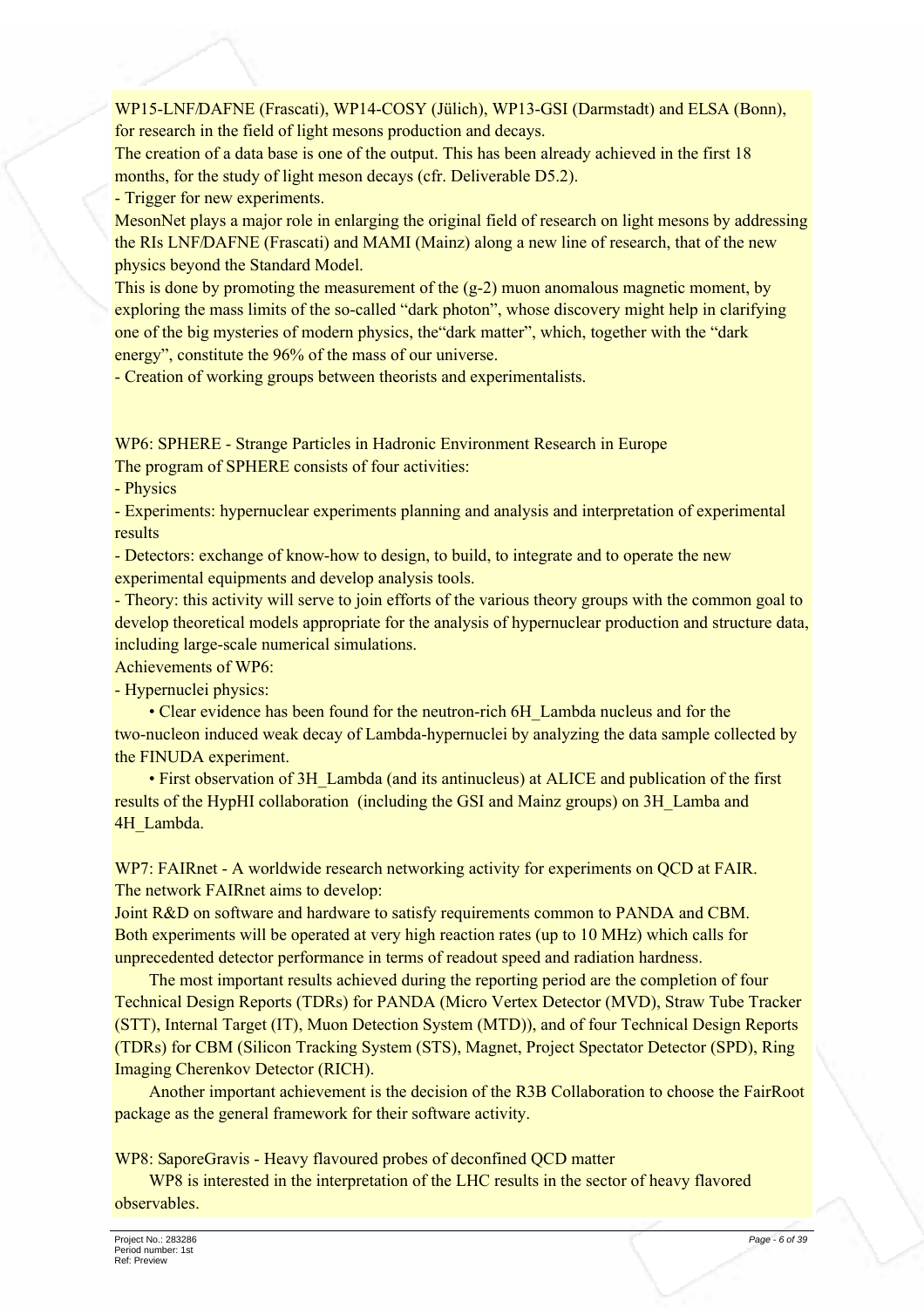Important results have been obtained in the first period.

For the first time the nuclear modification factor  $(R \text{ AA})$  of D mesons and J/Psi B-decays have been measured at the LHC. A strong suppression of the D mesons nuclear modification factor in Pb-Pb at 2.76 TeV is observed and the R AA is compatible with that of light hadrons.

The fundamental OCD question about how the heavy quarks interact with the OCD medium formed in heavy ion collisions at the LHC is being addressed. The following main conclusions could be hinted from the present results: i) charm quarks seem to interact with the hot and dense medium formed in heavy ion collisions at LHC energies, ii) less J/Psi R AA suppression with respect to that at RHIC has been observed.

The relevance of the objectives of WP8 and the validity of the results discussed by an audience of qualified participants to the workshop "Heavy quarks and quarkonia in thermal OCD" at ECT\* fit perfectly with the definition of improvement of the RI ECT\*.

WP9: LEANNIS - Low-energy antikaon-nucleon and –nuclei interaction studies

The central objectives of the proposed networking activity LEANNIS are the definition and coordination of studies on low-energy antikaon nucleon (nucleus) interaction in theory and experiment centered in Europe, but with strong impact on the worldwide strategy in the field. Achievements of WP9.

a) Kaonic atoms

• Kaonic hydrogen

SIDDHARTA measurement of the kaonic hydrogen X-rays emitted in the transition from the 2p state to the ground state. The up-to-now most accurate results on the observables (energy shift and broadening of the 1s state) were determined.

• Kaonic deuterium

The analysis of the data taken with the deuterium gas was performed as the first ever study of kaonic deuterium X-rays.

• Kaonic helium data (2p state width)

The open question about the strong interaction width of the 2p state of kaonic helium isotopes (helium-3 and helium-4) was solved. It was found that the value of the 2p state width in kaonic helium-4 is much smaller than the results of experiments performed in the 1970's and 1980's.

• A new SIDDHARTA setup on DAFNE, SIDDHARTA-2, characterized by higher target pressure, improved solid angles, improved kaon trigger, improved detector resolution, veto counters, for an overall increase of the signal to background ratio of a factor around 20, was realized. The setup is ready to be installed, waiting for the time schedule of the machine. b) Antikaon-nucleus interaction

• HADES at GSI

With HADES at GSI Lambda(1405) was produced via  $p+p$  collisions at 3.5 GeV. The charged decay channels of Lambda(1405) in Sigma+ pi-, Sigma- pi+ have been reconstructed for the first time in proton-proton collisions. A total cross section of sigma =  $9.2 \pm 0.9 \pm 0.7$  µb was measured.

#### • AMADEUS

The first part of the AMADEUS programme was started in the middle of 2012.

A pure carbon target was installed within the KLOE detector in August 2012. This target has allowed to investigate the Sigma0 pi0 channel generated by K absorption on 12C. Data were taken in November and December 2012, the data analysis is in progress.

WP10: LatticeOCD - Lattice Ouantum Chromodynamics

The activity has multiple tasks:

- Algorithms and machines (in progress)
- Stochastic techniques (advanced studies)
- Renormalization and improvement (in progress)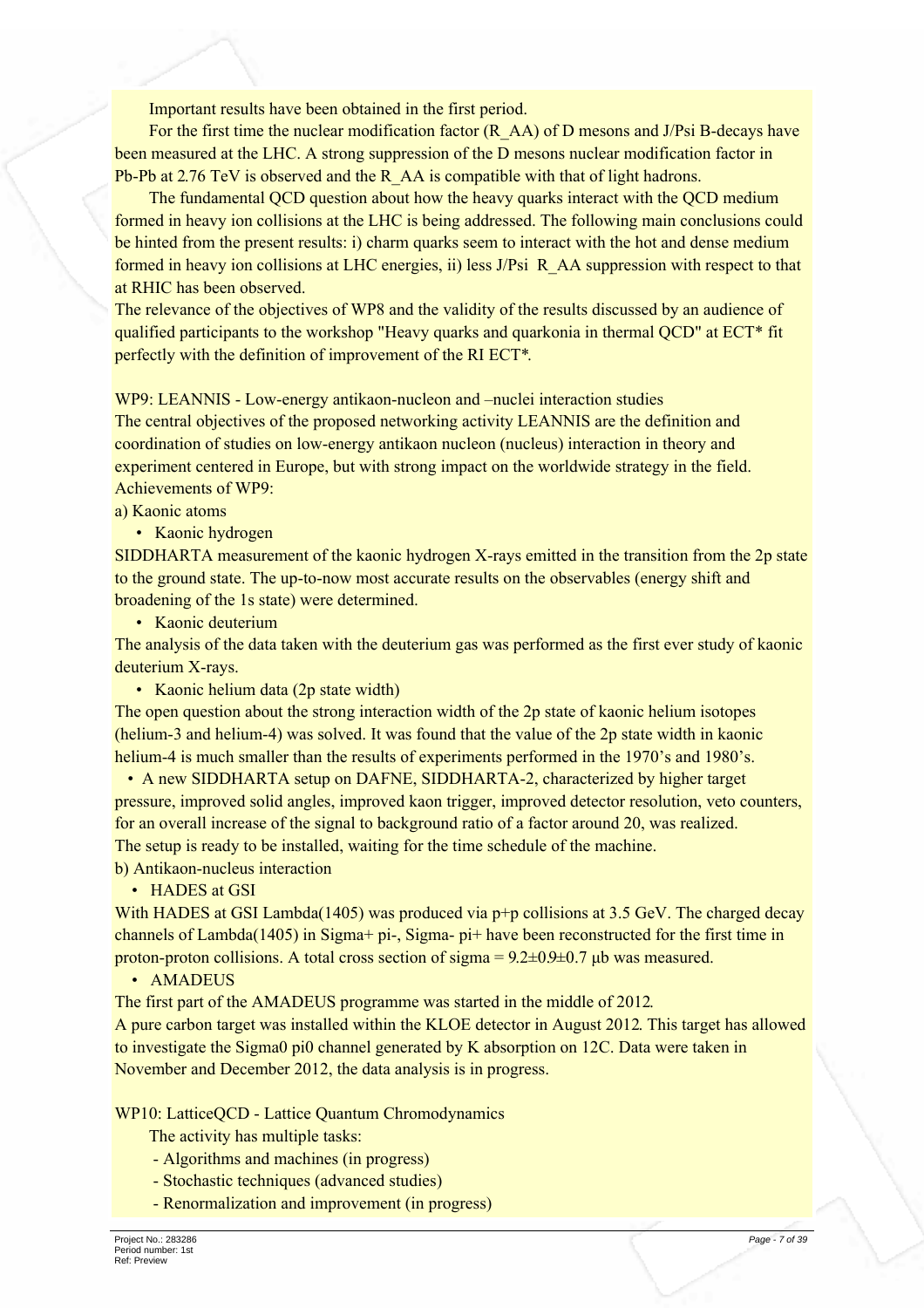- Hadron spectrum (advanced studies)
- Hadron structure (in progress)
- Flavor singlet matrix elements (advanced studies)
- Constraining effective field theory (in progress)
- Heavy quark physics (advanced studies)
- Physics beyond the Standard Model (in progress)
- Fundamental symmetries (advanced studies)
- QCD phase diagram (in progress)
- Equation of state (in progress)
- Screening phenomena (in progress)

 $2.1$ 

- Spectral properties (in progress)
- Quantum number fluctuations (advanced studies)
- QCD vacuum (in progress)
- Peer Reviewed Publications:
- Phys. Rev. Lett. 5
- Phys. Rev. D 43
- Phys. Lett. B 9
- Nucl. Phys. B  $10$
- $-$  JHEP
- Eur. Phys. J. C 2
- Rev. Mod. Phys. 1
- Conf. Proc. 47

#### **JOINT RESEARCH ACTIVITIES**

THE JOINT RESEARCH ACTIVITIES (JRAS) SHOW NUMEROUS EXAMPLES OF DIRECT IMPACT ON THE IMPROVEMENT OF THE PERFORMANCE OF AN **INFRASTRUCTURE AND CONCRETE FEEDBACK ON THE INFRASTRUCTURE VIA THE TRANSNATIONAL ACCESS.** 

#### **WP16: ADAMAS - Advanced Diamond Assemblies**

The proposed HadronPhysics3 work package ADAMAS focuses on:

- the continuous improvement of quality and post-processing of Diamond-on-Iridium (DoI) materials:

- the design and development of new state of the art detectors with appropriate Radio Frequency (RF) electronics for advanced diamond assemblies.

Diamond on Iridium samples with a size of  $(25 \times 25)$  mm2 have been grown, allowing to enter a new field of single crystal diamond detectors with active areas not accessible up to now.

In the h-drift mode, the performance of recent DOI detectors is approaching the potential of homoepitaxial Chemical Vapor Deposition (CVD)-diamond sensors.

WP17: DNPMag - Internal Magnets for DNP

The final goal of this Work Package is a polarized solid target, which is polarized by continuous Dynamic Nuclear Polarization (DNP) and operates in a 4pi-detection system. Achievements of WP17:

DNPMag for small size targets has started successfully:

- First test solenoids: successfully wound in Mainz and Bonn
- Test facility has been set up for first cold tests
- Low-T refrigerator is in progress

DNPMag for large size targets: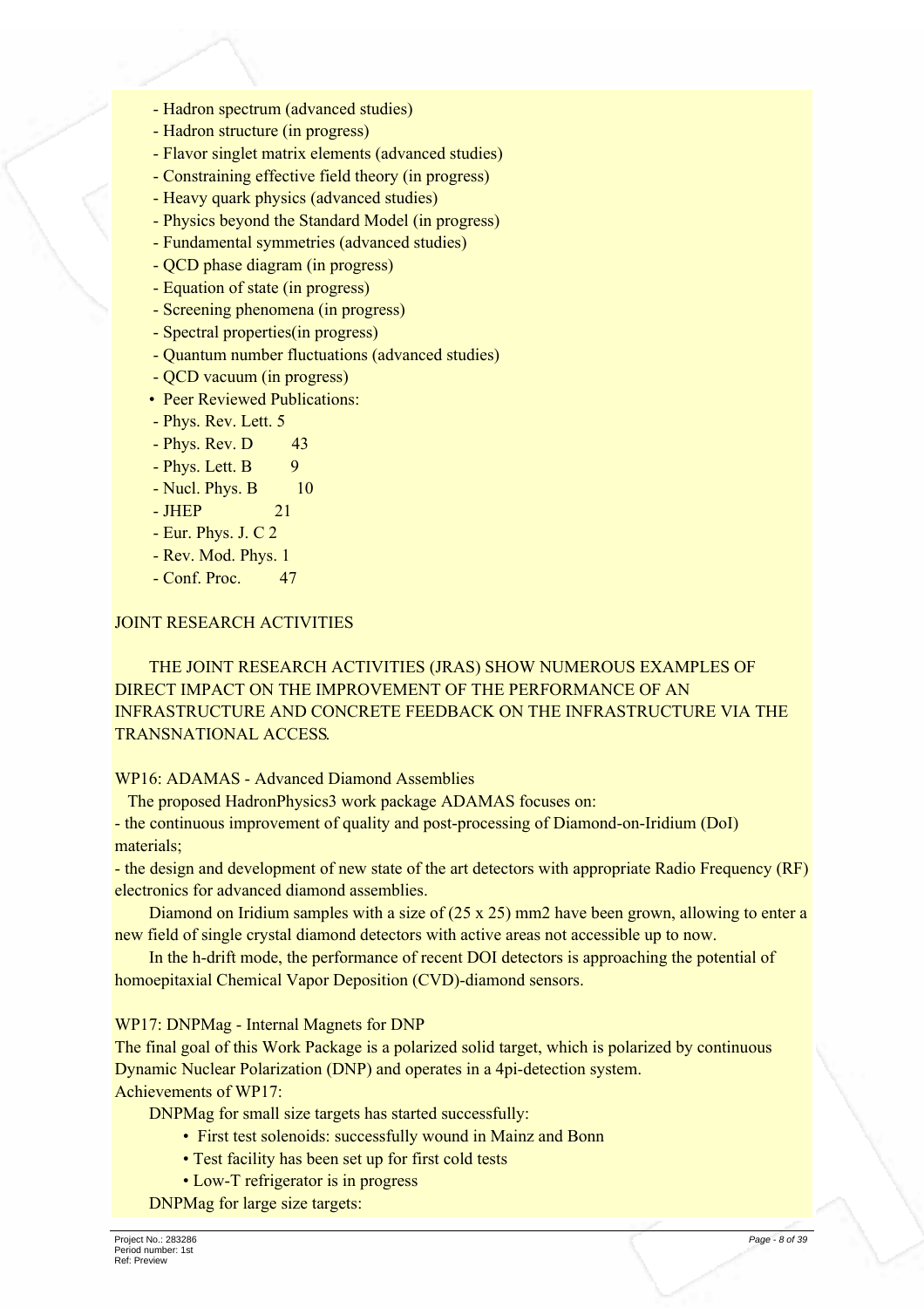• Design studies for a long  $(1m)$  thin  $(0 150$  mm) solenoid has started.

#### **WP18: FPD - Frontier Photon Detectors**

This JRA aims to advance in the R&D studies of novel photon detectors based on Multi-Wall Carbon Nano Tubes (MWCNT) photocathodes coupled to Micro Pattern Gaseous Detectors (MPGD) devices by entirely new approaches for MWCNT fabrication and surface treatment, likely leading to a modulable photodetection bandwidth, and innovative solutions in the MPGD design.

The carbon nanotubes spray technique has been setup, with the computer controlled deposition parameters, as well as the carbon powder dispersion procedure and the solution preparation. A sonicator spray gun has allowed to apply the sonication process directly during the film spray deposition step in order to obtain a better dispersion.

The complete characterization of thick Gas Electron Multiplier (GEM)-based photon detectors has been completed by the construction, read-out and test of small-size detectors. No stopping point has been detected and the detector principle is now fully validated.

WP19: FuturePID - Future Particle Identification Techniques

In this work package Transition Radiation Detectors (TRDs) and Resistive Plate Chambers (RPCs), shall be optimized using novel materials and techniques.

The limits of free-running, un-triggered readout electronics architecture for interactions rates of the order of several MHz, will be explored.

Significant advances were made towards the development of a low-mass large-area TRD, suitable for the high counting rates up to 100 kHz/cm2. Several prototypes based on Single Multi-Wire Proportional Chambers (MWPC) coupled with a small drift region with high granularity (typically 1 cm2 pad area) were constructed and tested in beams and in the laboratory. A position resolution across the pads of 330 µm and of 1.3 mm along the pads was obtained.

The latest version of the RPC developed within the scope of the WP19 activity was demonstrated to have a superb rate performance with a timing resolution of 50 ps for a particle flux of up to 8 kHz/cm2 and still better than 70 ps for a particle flux of up to 100 kHz/cm2.

WP20: FutureJet - Cryogenic jets of nano-to micrometer-sized particles for hadron physics The objective of this JRA is to perform significant further developments on the science and technology of cryogenically cooled beam sources with applications in various research fields.

New LAVAL nozzles for cluster jet targets with small diameters, i.e. below 50 µm, can now be produced.

The use of a nozzle tilting system allowed for the preparation of cluster beams with unprecedented thicknesses. Hydrogen cluster beams with a density of above  $2x10**15$  atoms/cm2 at a distance of more than 2 meters behind the nozzle are now produced routinely.

Nozzle production for pellet beams with a wide range of diameters of 5-50 µm has been developed.

The work on the pellet target was focused on the development of an optical tracking system based on lasers and fast linear Charged-Coupled Device (CCD)-cameras.

WP21: CherenkovImaging - Development of high rate compact Cherenkov imaging technology This JRA concentrates on the development of particle identification solutions using the Detection of Internally Reflected Cherenkov Light (DIRC) principle.

The two main challenges addressed in WP21 are:

- the photon detection system, which hitherto does not yet fulfill all specifications for the coming hadron physics experiments and

- the integration of an advanced prototype detector into a running physics experiment, WASA at COSY.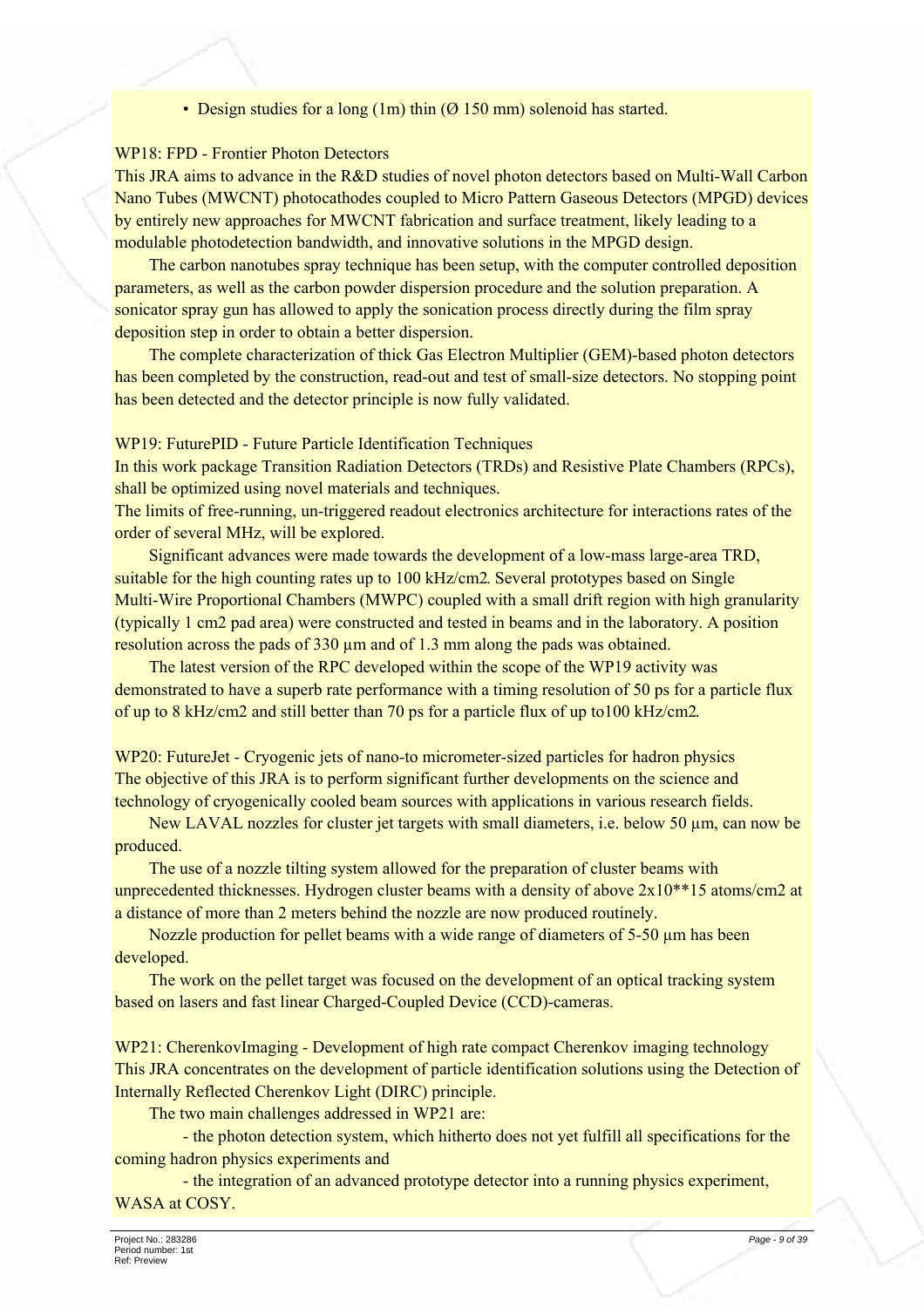Regarding the first challenge, the initial aim was to build a device based on a Venetian blind type of dynode structure made from diamond coated Molybdenum.

The manufacture of these structures from Molybdenum was found unsatisfactory and was replaced by Si/SiO2 structures.

Regarding the second challenge, the WASA collaboration decided to change the running schedule of their planned experiments, which means that the installation of the disc DIRC detector will most likely not go ahead as scheduled.

WP22: LYSOFiber - Frontier scintillation detectors based on inorganic fibers

Scintillation detectors based on inorganic materials are still one of the most widely applied instrumentation techniques in physics. In particular in the field of hadron physics they will provide significantly higher light yield, an efficient interaction with electromagnetic probes due to the content of high-Z elements, a wider range of emission wavelength to adapt to the appropriate photo sensors and remain more resistant to radiation damage for long term operation.

This JRA concentrates in the production of thin LYSO: Ce fibers.

The final goal has to be the industrial production of large quantities and, therefore, the development and test of more efficient growth capabilities.

Achievements of WP22:

• Production of high-quality LYSO:Ce fibers

The quality of LYSO: Ce fibers has been improved, and as a first major step, undoped fibers have been grown up to a total length of 80 cm with large regions free of cracks.

• Production of high-quality LuAG:Ce fibers

The quality of LuAG: Ce fibers has been drastically improved with respect to structural defects and light attenuation within the fiber as a results of fine-tuning of the growing technology.

WP23: GPDex - Generalized Parton Distributions

Work package objectives:

the first aim of this JRA is to contribute to the R&D of a series of new detectors to be installed at:

- the COMPASS facility:

Recoil detector "CAMERA"

- the CLAS12 facility:
- Cylindrical tracker (CT)

Central neutron detector (CND)

Forward tagger (FT).

Achievements of WP23:

• For COMPASS, the CAMERA recoil detector has been built and used to take data in autumn 2012.

• For the new cylindrical tracker (CT), a full size large tile has been tested.

• For the recoil neutron detector (CND), the design has been frozen and a prototype has been built.

• For the forward tagger (FT), the choice of the detector key-elements has been made. Full geometry entered in GEANT for simulations.

• For the theory part of the project, publications have been produced.

WP24: JointGEM - Ultra-light and ultra-large tracking systems based on Gas Electron Multiplier (GEM) technology.

Aims of WP24:

- "Active target" TPC (Time Projection Chamber)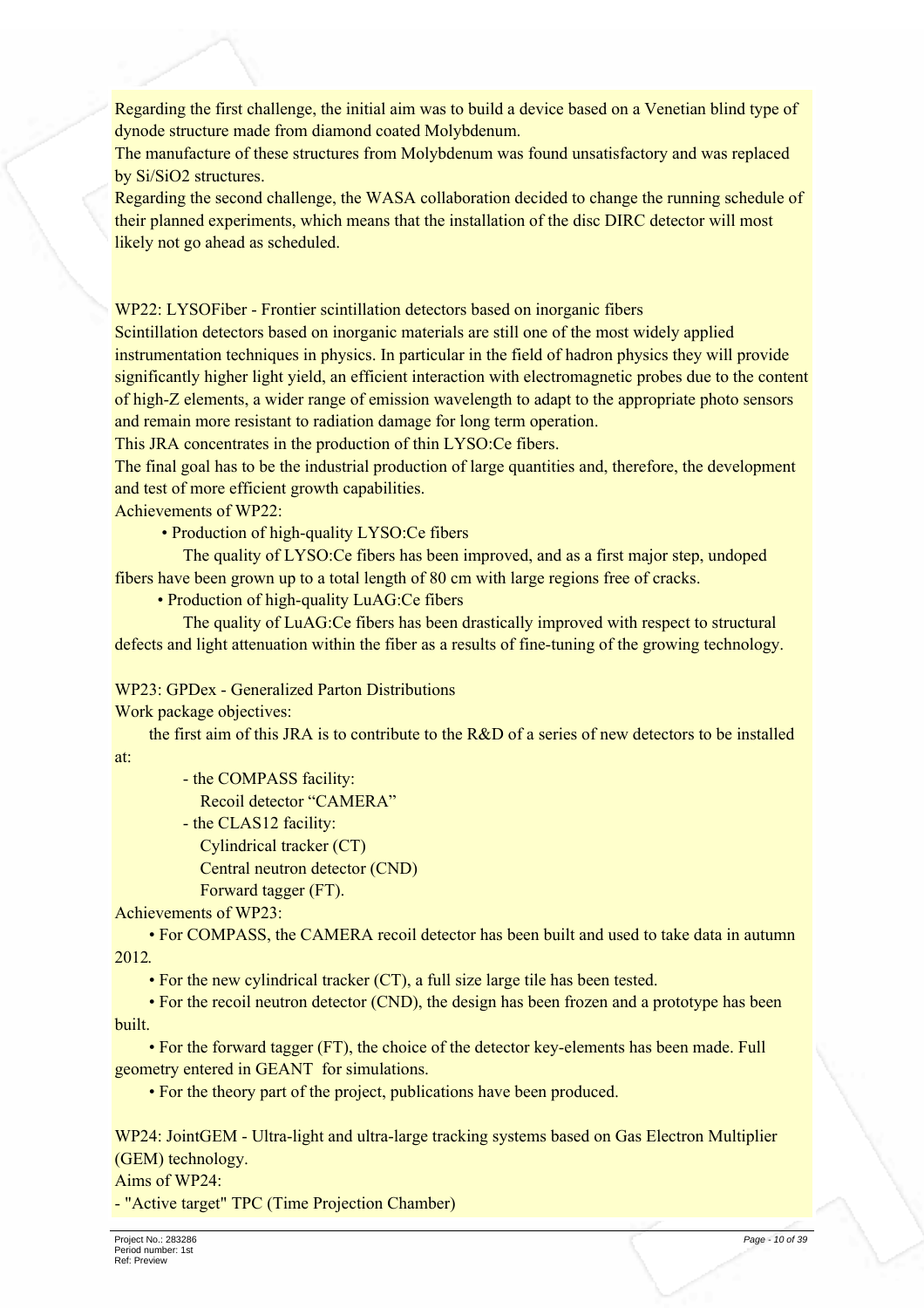- Large area GEM foils and support structures

- Large-size readout structures. ASIC and FEE optimization Achievements of WP24:

• Production of GEM-TPC prototypes for helium and hydrogen with  $10x10$  cm2 active area and 15 cm drift gap.

• First successful tests of the helium GEM-TPC at piM1 beam facility at Paul Scherrer Institute (PSI) with a standard gas mixture and pure helium gas.

- Design and production of large-area GEM foils for C-GEMs (Cylindrical GEM-based detector) at LNF-INFN and for the ALICE IROC prototype, size 500 x 470 mm2.
- A GEMEX (Exploder for Gas-Electron-Multiplier) applications readout system has been developed.
- First application of a large-area GEM-TPC with full readout in a physics experiment.

### **WP25: PolAntiP - Polarized Antiprotons**

The present JRA aims at studying the feasibility for the production of polarized antiprotons. This means to pursue the following objectives:

I) Investigating the possibility of polarizing a stored beam by spin-flip as an alternative method to spin filtering

II) Performing polarization buildup studies of protons with transverse polarization.

III) Performing longitudinal polarization studies with protons at COSY.

Achievements of WP25:

• Polarization buildup studies of protons with transverse polarization, were performed at COSY.

The PolAntiP (WP25) activity requires very stable beam conditions and spin manipulations possibilities. Big effort had to be put into the machine development, turning out in a better understanding of the machine and more stable and precise beam for all experiments, what increased the performance. The complete experimental setup, consisting of low-beta section, polarized hydrogen atomic beam source, Breit-Rabi target polarimeter, target chamber, including holding field coils, and storage cell has been installed and commissioned at COSY. A first measurement of transverse spin filtering at COSY, yielding the spin-dependent cross section sigma 1 in pp scattering was performed.

• Longitudinal polarization studies with protons are as well planned: a Siberian snake has been designed and is presently built by Cryogenic Ltd, London, UK. It will as well increase the possibilities of experiments devoted to spin physics. There is also an impact on a fundamental experiment of the facility FAIR-PAX.

WP26: ULISINT - Integration of ultra-light silicon tracking and vertex detection systems The JRA ULISINT covers three fields of large-area tracking and vertex detectors, each of them backbones of the upcoming CBM and PANDA detectors at FAIR:

- a thin fast micro-strip tracking detector system for large area coverage

- a thin fast pixel hybrid detector system for tracking in very high particle densities

- an ultra-thin monolithic pixel detector system with very high spatial resolution for decay vertex identification.

Achievements of WP26:

• Technologies and procedures towards the integration of the three types of detectors into full systems have been explored.

• An assembly technology and procedures for the integration of sensor and read-out components into a low-mass silicon microstrip tracking detector module have been identified.

• Power regulators of the hybrid pixel detector system have been designed. Prototypes of low mass cables have been tested.

• The successful in-beam validation of the prototype of monolithic pixel detector system of the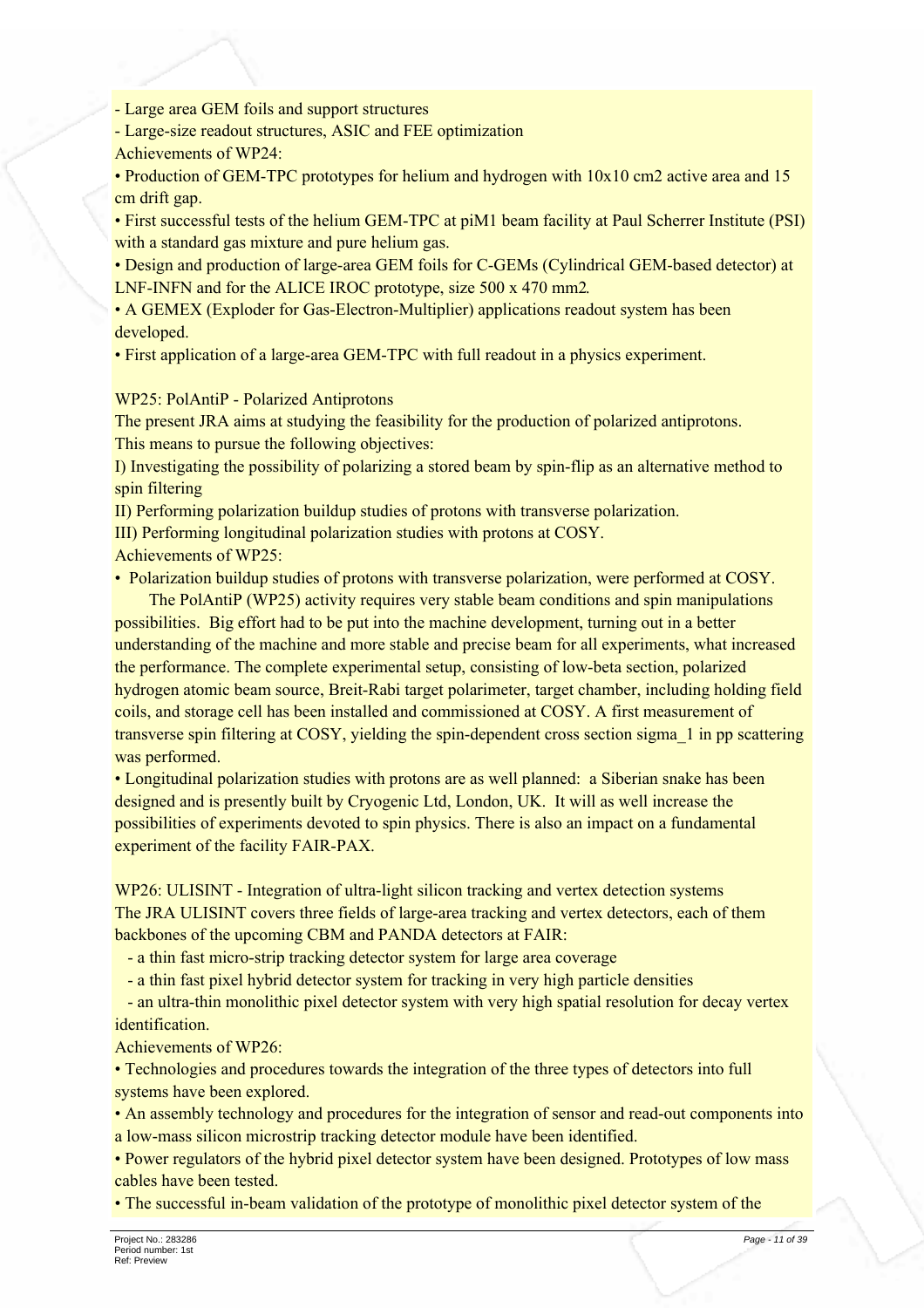CBM-Micro Vertex Detector (MVD) (first station downstream of the target) highlights the so far achieved results

WP27: Di-JETCAL - A Di-Jet Electromagnetic Calorimeter for Jet Quencing Study In the ALICE spectrometer, in order to expand the physics capabilities of EMCal by enabling back-to-back correlation measurements, a large acceptance Electromagnetic Calorimeter positioned opposite to and down EMCal (DCal) is under study.

Thus the aim of the proposed JRA is to perform an extensive study of jet quenching in heavy ion collisions.

Achievements of WP27:

• A High Level Trigger (HLT) for the electromagnetic calorimeter has been developed and tested at low luminosity LHC runs.

• Significant improvements has been done in understanding background subtraction. The naive expectation that background subtraction methods are enough for phenomenological jet studies to extract medium characteristics without considering the background, becomes strongly weakened.

• The first measurement of the inclusive differential jet cross section in pp collisions at square root s

 $= 2.76$  TeV, has been reported by ALICE Collaboration.

• A new description of the jet quenching phenomenon observed in nuclear collisions at high energies, in which coherent parton branching plays a central role, has been proposed.

WP28: SiliconMultiplier - Matrix Geiger-Mode Avalanche Micro-Pixel Photo Diodes The aim of this JRA is to perform R&D for prototypes of advanced particle detectors for hadron physics exploiting the strengths of the new photon sensor SiPM and pushing against the present deficiencies. The important tasks of investigation with the SiPM sensor are the following:

- Test of new SiPMs, integrated in arrays that are compatible with the demands of position sensitive detectors.

- Development of associated electronics at the front-end: preamplifiers, ASICs with TDC and ADC capability.

- Assembly and installation in detector systems working in magnetic field. Achievements of WP28:

• The prototype of a Kaon Trigger/Tracker Detector for DAFNE made with scintillating fibers read-out via SiPMs has been successfully tested in a hadron beams. With this experience the new central tracker for SIDDHARTA-2 and AMADEUS is ready to be built.

• The Shashlik calorimeter development using the highly linear Zecotek sensors (deep microwell type) is completed. Modules are under construction for COMPASS II.

• Using the very fast scintillator from Eljen (EJ228), together with the Philips Digital SiPMs, the benchmark of 100 ps in time resolution has been reached in the laboratory.

WP29: 3D-Mom - Three-dimensional momentum structure of hadrons

This joint research activity pursues three main objectives, involving both experimentalists and theoreticians:

- design studies, test measurements and prototype construction for the CLAS12 RICH detector; - basic studies of fundamental field theoretical properties of Transverse Momentum Dependent

(TMDs) distributions within the framework of OCD and model calculations of TMDs;

- measurement of spin-dependent and -independent azimuthal modulations at various facilities and the global analysis of all available data for the extraction of TMDs.

Achievements of WP29.

• Detailed GEANT4 Monte Carlo simulations of the CLAS12 RICH detector, optical characterisation studies, construction of a large size prototype of modular structure, 5 week test measurements at the CERN T9 beam for design and performance of the various different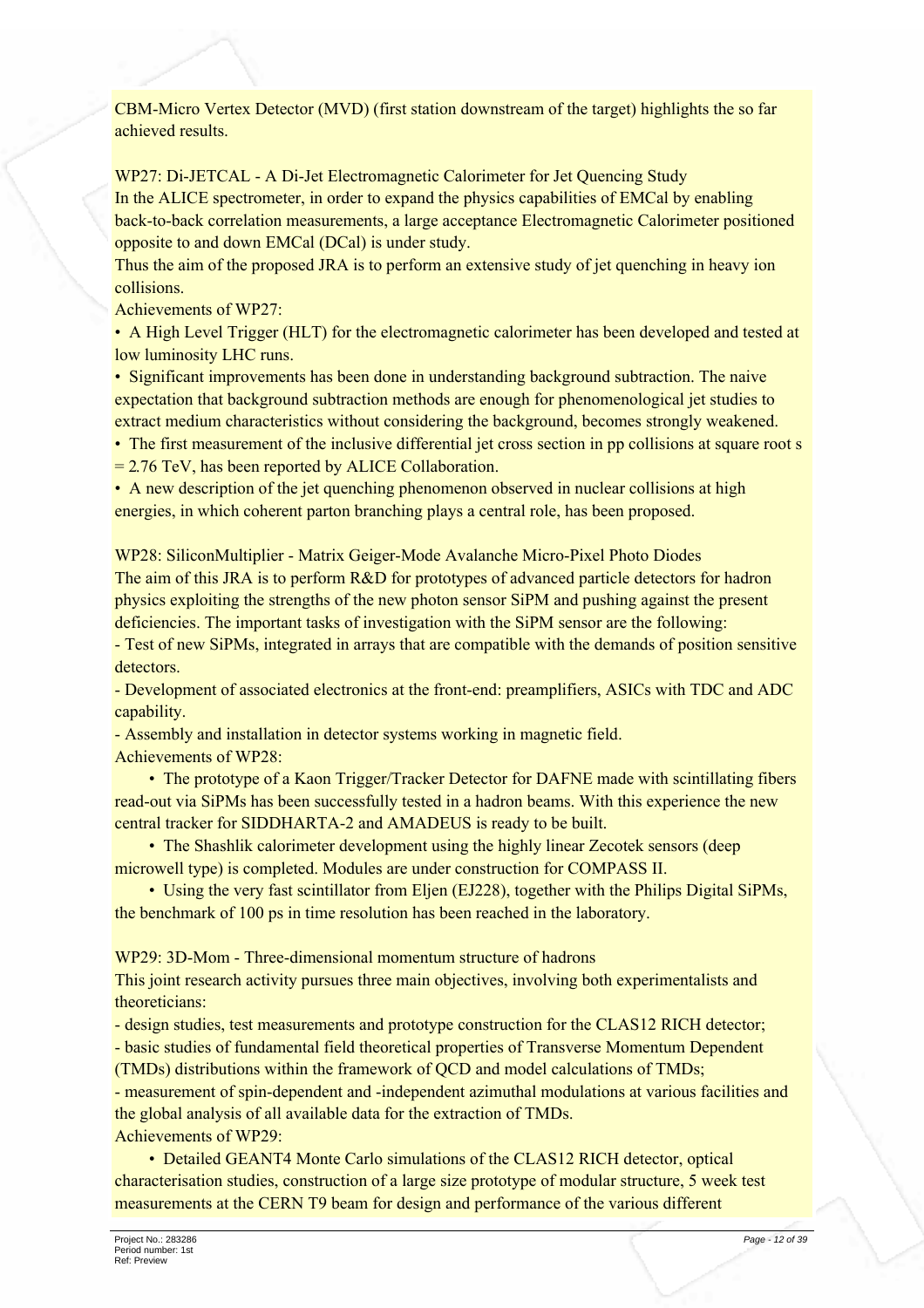#### components, were performed.

• Valuable new insights into fundamental properties of TMDs were obtained from OCD studies. model calculations and phenomenological considerations.

## PROJECT MANAGEMENT

- List of milestones:
- Signature of the Grant Agreement n. 283286, project title "HadronPhysics3", by the Coordinator: 15 December 2011
- Signature of the Grant Agreement by the European Commission: 16 December 2011
- Starting date of the project: 1 January 2012
- Duration of the project: 36 months from the starting date
- Pre-financing from the European Commission: 9 February 2012
- Request for amendment n. 1 to Grant Agreement n. 283286: 20 May 2013
- Acceptance of the Amendment n. 1 to Grant Agreement: 10 July 2013
- Deadline for submitting the First Periodic Report: 30 August 2013

The actions which have been done by the project management in the first reporting period are: organizational activities and actions undertaken to disseminate, promote and exploit the knowledge connected with the project.

1. Organizational activities of the management:

• promotional activities towards the spokespersons of the work packages (activity leaders), to further the implementation of the work packages, to monitor their progress, to monitor the expenditures according to the implementation plan, to foster the flow of information within the project;

• contacts with the persons in charge for administrative and scientific aspects for each beneficiary:

• contacts with the Commission - Project Officer, Financial Officer, Legal Offices, others - for discussions related the management of the project;

• implementation of the managerial bodies which constitute the managerial structure of the project:

- Management Board
- Governing Board
- Dissemination Board
- Organization of periodical meetings of the managerial body;
- preparation of the first Periodic Report;
- preparation of the amendment n. 1 to the Grant Agreement
- presentations to NuPECC.

In the following table, the presentations of the Hadron Physics 3 project to the Nuclear Physics European Collaboration Committee (NuPECC) in the first period, are reported.

March 9-10, 2012 | 73rd NuPECC Meeting | HadronPhysics 3 Updates | Milano, Italy October 5-6, 2012 | 75th NuPECC Meeting | HadronPhysics3 Updates | Sevilla, Spain March 15-16, 2013 | 76th NuPECC Meeting | HadronPhysics3 Updates | Jülich, Germany

• contacts with the community:

In the following list the contacts with the community are reported:

23-24 March 2012 | CERN Management | Role of CERN in HadronPhysics3 | CERN,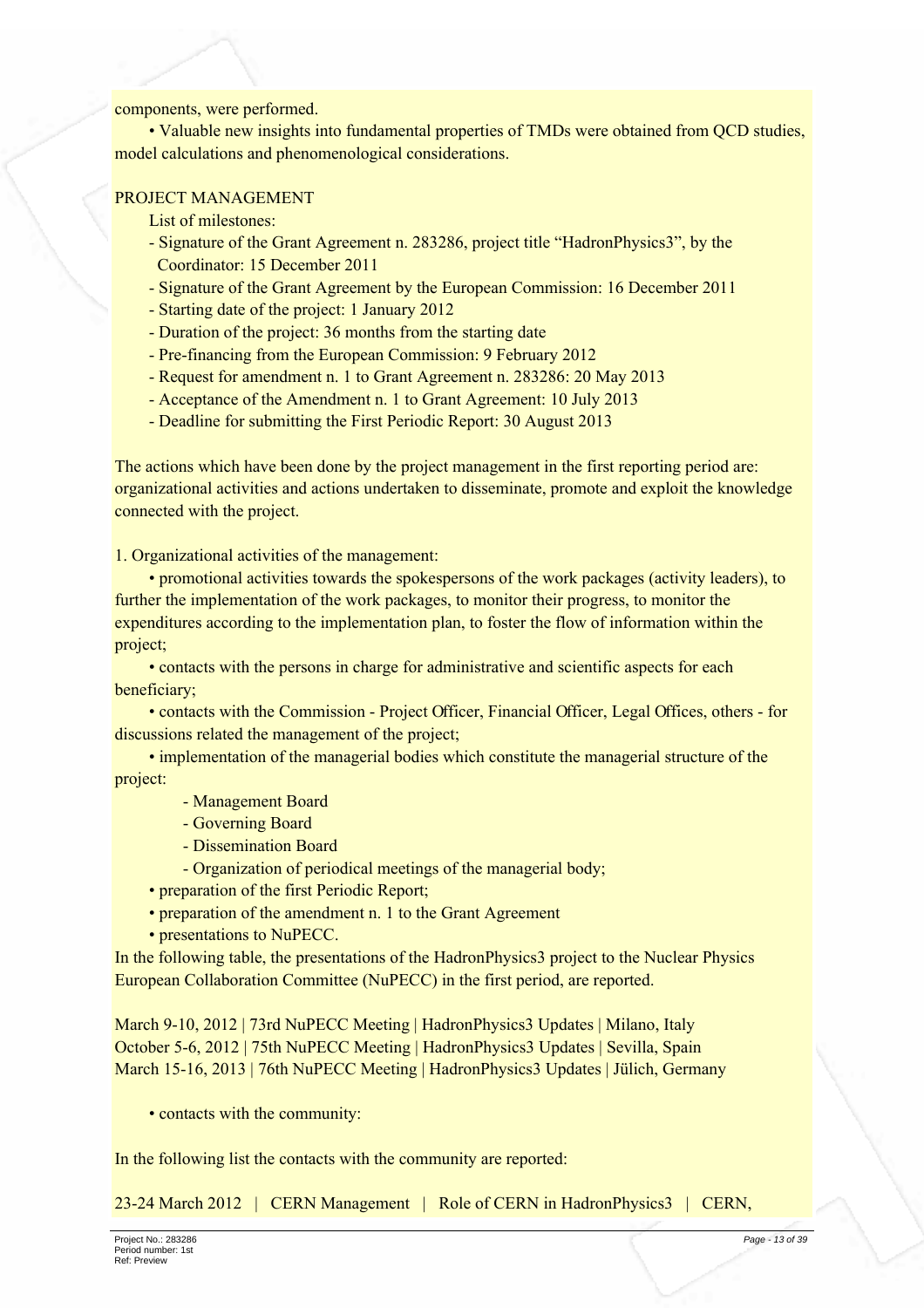#### Switzerland

12-14 April 2012 | Organizing Committee MESON 2012 | Definition of the Hadron Physics 3 sponsorship | Cracow, Poland

23 April 2012 | INFN Sezione di Milano | Discussion about European programs of INFN Sezione di Milano | Milano, Italy

20 May 2012 | LEANNIS meeting | Presentation of Hadron Physics 3 and European programs | Prague, Czech Republic

30 May 2012 | Jagiellonian University Management | Discussion about Jagiellonian University participation in HadronPhysics3 | Cracow, Poland

17-20 June 2012 | **INFN Management** | The role of HadronPhysics3 in INFN programs | Torino, Italy

2 July 2012 | SMI Management | Discussion about the participation of SMI in Hadron Physics 3 | Vienna, Austria

2 September 2012 | INFN Sezione di Catania | Discussion about the participation of Sezione di Catania in HadronPhysics3 | Catania, Italy

13 September 2012 | CERN Management | Participation of CERN in HadronPhysics3 | **CERN, Switzerland** 

14 October 2012 | ECT\* Management | Role of ECT\* in HadronPhysics3 | Trento, Italy 9-11 May 2013 | Organizing Committee MESON 2014 | Definition of the role of the

HadronPhysics3 thematics in the MESON 2014 program | Cracow, Poland

21-22 June 2013 ECT<sup>\*</sup> | Joint Finance Review Committee | ECT<sup>\*</sup> whitin the Hadron Physics projects | Trento, Italy

• co-sponsorship of conferences and workshops

#### **Expected final results and potential impacts**

1. Strategic impact

#### **1.1 STRUCTURING THE FIELD**

Hadron physics (HP) is an emerging research field adjoining the more traditional fields of nuclear physics (NP) and high energy physics (HEP). It addresses questions of fundamental importance such as the structure and interactions of relativistic bound states (protons, pions, ...) and new phases of matter (quark-gluon plasma) created in relativistic heavy ion collisions. All these phenomena are thought to be governed by the theory of Quantum Chromo Dynamics (QCD), which is a part of the Standard Model of particle physics and has novel and poorly understood properties.

Significant resources are devoted, in Europe as well as internationally, on experimental facilities relevant for hadron physics. From a purely scientific point of view, the boundaries between research fields are often irrelevant. Thus the LHC facility will serve both the HEP and HP communities, while the FAIR facility is of interest for NP and HP. The community of hadron physicists comprises both nuclear and particle physicists. In the US they have formed the American Physical Society (APS) "Topical Group on Hadron Physics", which strives to enhance the communication with the Divisions of Particle and Nuclear Physics of the APS. There is no analogous grouping of all European hadron physicists. However, the first HadronPhysics project in FP6 and the HadronPhysics2 project in FP7 have had an important role in structuring the field. The HadronPhysics3 project has further increased the cohesion and the synergy between NP and HEP.

The three Hadron Physics projects have brought together European hadron physicists using different tools (lepton, hadron and ion beams), who previously tended to work separately. This is bringing both scientific and financial benefits. HadronPhysics3 builds on these achievements in joining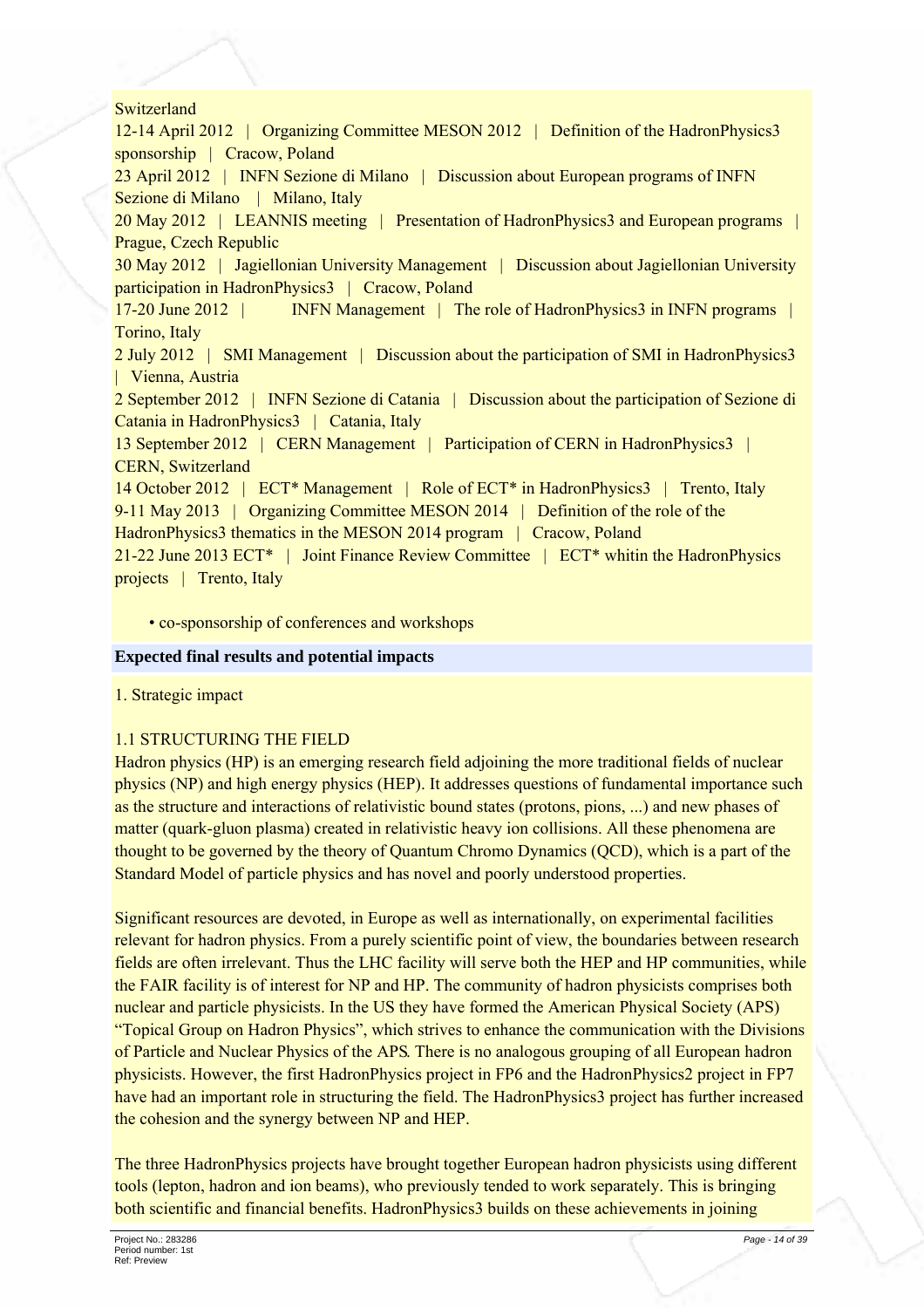practically all European hadron physicists. Many of the Networks and JRAs also involve groups from outside Europe, in particular from China, Japan and USA. Moreover, HadronPhysics3 intends to raise the profile of hadron physics by a number of high-visibility events, which cover all its subprojects.

The European Centre ECT<sup>\*</sup> in Trento plays an important and unique role in hadron physics through workshops, training programs, research projects and by promoting the cooperation between theoreticians and experimentalists. HadronPhysics projects and ECT\* identified common fields of cooperation, which were considered as beneficial and in the interest of both the goals of Hadron Physics and the mission of ECT<sup>\*</sup>:

• Joint HadronPhysics-ECT\* Workshops;

• Joint assistant professor level positions in hadron physics.

Since HadronPhysics2, ECT\* participates directly in HadronPhysics projects as a provider of transnational access, and thus as beneficiary of the Grant Agreement.

### 1.2 EXPECTED IMPACT ON EXISTING RESEARCH INFRASTRUCTURES

The HadronPhysics3 project will improve the performance of the European Research Infrastructures, and will help to maintain their leading role in hadron physics worldwide. The Joint Research and Networking activities will provide advanced instrumentation, concentrate high-level expertise at the Research Infrastructures involved in the project, and strengthen their scientific cooperation with the European Universities. Scientists from Europe and outside will participate in fore-front research performed at the accelerator facilities MAMI in Mainz (Germany), LNF in Frascati (Italy), COSY in Jülich (Germany), GSI in Darmstadt (Germany). The European Centre for Theoretical Studies in Nuclear Physics and Related Areas ECT<sup>\*</sup> in Trento (Italy) hosts numerous workshops and lecture weeks, and became a central place for scientific discussions and for training and supervision of students and post-docs.

#### 13 EXPECTED IMPACT ON FUTURE RESEARCH INFRASTRUCTURES

The Hadron Physics 3 project puts a special emphasis on the implementation of the international Facility for Antiproton and Ion Research (FAIR) in Darmstadt (Germany). Several Joint Research and Networking activities are devoted to the development of this experimental and theoretical infrastructure for hadron physics research. This future European Research Infrastructure will be the major facility for hadron and nuclear physics worldwide, and will guarantee the European leadership in these fields of fundamental research for the next generation of scientists.

## 14 EXPECTED IMPACT ON THE DEVELOPMENT OF ADVANCED THEORETICAL **METHODS**

Another important field of research within the HadronPhysics3 project is the development of advanced theoretical methods aiming at the fundamental understanding of the strong force, and of its phenomenological consequences for the hadronic world we live in. The challenge is to describe complex strongly interacting many-body systems, starting from the structure of hadrons up to the dynamics of heavy ion collisions. The theoretical investigations are crucial for the interpretation of measured data, and set the stage for key experiments at the research infrastructures. The development of modern theoretical tools for hadron physics requires large scale collaborations, and high performance computing competence. As a consequence, these activities will provide new insight in the nature of the strong force, and a highly innovative computing technology for the European research infrastructures

1.5 EXPECTED IMPACT ON NEW OPPORTUNITIES FOR SYNERGIES The Joint Research, Networking, and Transnational Access Activities within the HadronPhysics3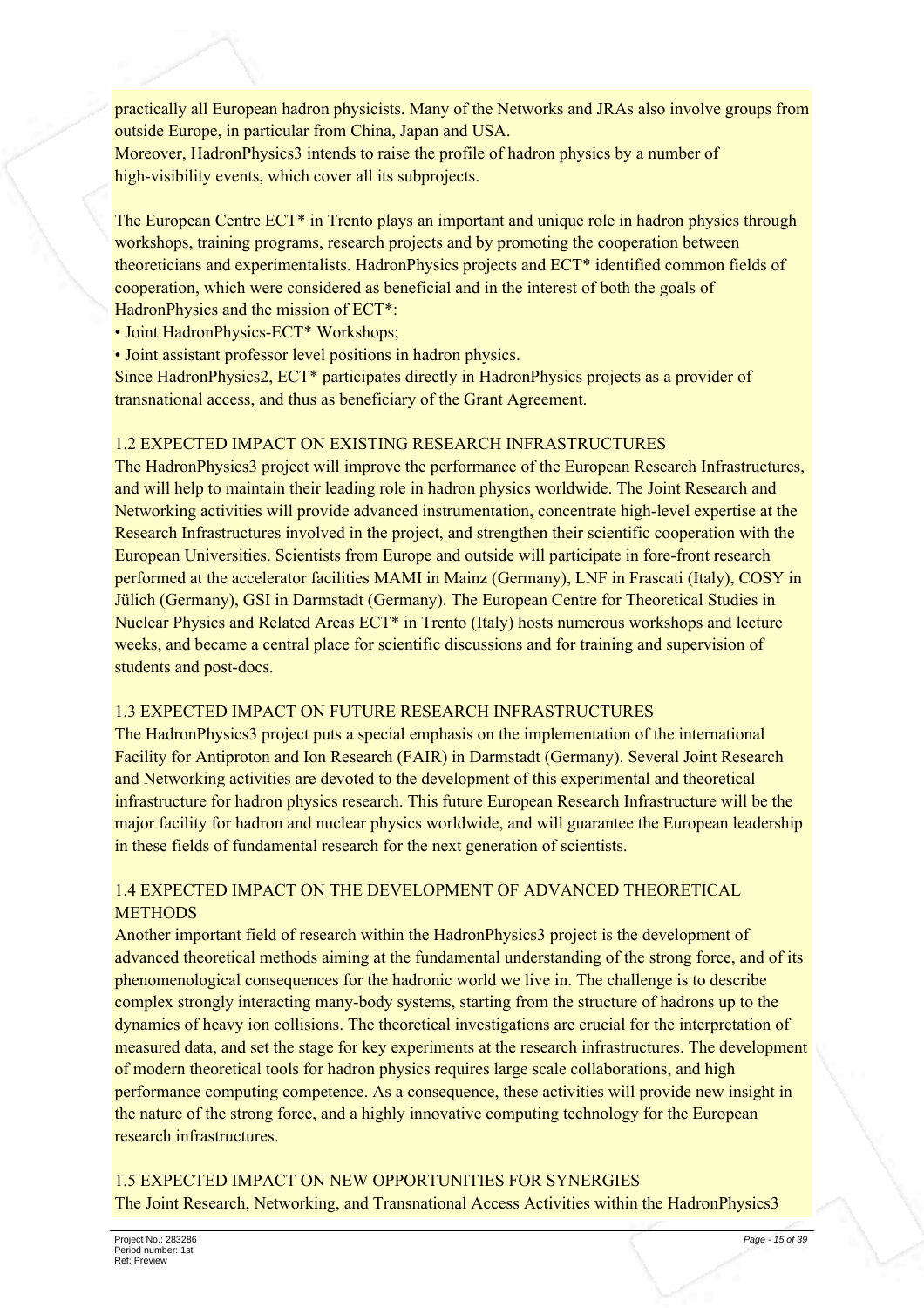project foster the worldwide cooperation between leading scientists which is a basic prerequisite for the successful realization of the technical developments and the theoretical studies. In many cases the European funding via the Hadronphysics moject initiates the collaborative efforts, and, hence, opens new opportunities for synergies due to a combined and efficient use of intellectual and technical resources. The HadronPhysics3 project in particular strengthens the mutual interaction of experimentalists and theorists in Europe. Their collaboration within the Joint Activities and Networks leads to a direct exchange of information. Theoretical models are being developed and used as input for feasibility studies of planned experiments, and the joint discussion on the quantitative interpretation of new experimental observations triggers new ideas needed for a deeper understanding of the underlying physics.

## **16 NECESSARY STEPS FOR EXTREME CHALLENGES: SPECIFIC AREAS OF TECHNOLOGICAL DEVELOPMENT**

The scientific progress in hadron physics requires novel experimental approaches based on innovative technologies. Future experiments pose extreme challenges to the performance of the involved instrumentation which has to be operated, for example, at huge data rates in harsh radiation environments. Consequently, the technical developments within the HadronPhysics3 project concentrate on radiation hard, highly granulated and fast detectors with very low material budget, on fast and robust readout electronics, and on high speed data processing and acquisition systems. This includes the development of fast algorithms and software solutions for complex simulations, real-time pattern recognition and event reconstruction, and offline data analysis.

## 1.7 GENUINE INFLUENCE AND FALL-OUT ON APPLICATIONS

The results of the  $R\&D$  activities will provide a huge potential for application in medical diagnostics and treatment, information technology, safety technology, space research, biology, and material science. The involvement of European industrial partners facilitates the direct transfer of know-how from basic research to society.

## **1.8 EXPECTED IMPACT ON NATIONAL ACTIVITIES**

The HadronPhysics3 project has been proven to be extremely supportive to national research activities. The fact that institutions receive European funding is highly appreciated by their national funding agencies, and serves as proof for excellence and competitiveness on an international level. Consequently, in many cases the corresponding research activities have been and will be additionally supported by national funds.

## **19 EXPECTED IMPACT ON INTERNATIONAL ACTIVITIES**

The Hadron Physics 3 project substantially increases both the European impact on and the European benefit from international research infrastructures. The developments and achievements of European groups performed within the Joint Research and Networking activities and contributed to experiments at accelerator facilities outside Europe, significantly enhance the influence and the relevance of the European research groups for example at JLab and RHIC in USA, at J-PARC and SPRING8 in Japan, and at BESIII in China.

## 1.10 SOCIETAL IMPACT: EDUCATION OF YOUNG RESEARCHERS

A very elementary aspect of the Hadron Physics 3 project is to pave the road for a scientific career of young researchers in Europe. A substantial part of the requested funds is spent on postdoc positions for young scientists who have the primary responsibility for running and exploiting the future facilities. In this sense this initiative also helps to stop the brain drain from Europe to overseas.

## 1.11 SOCIETAL IMPACT: PARTNERSHIP BETWEEN NON-EUROPEAN AND EUROPEAN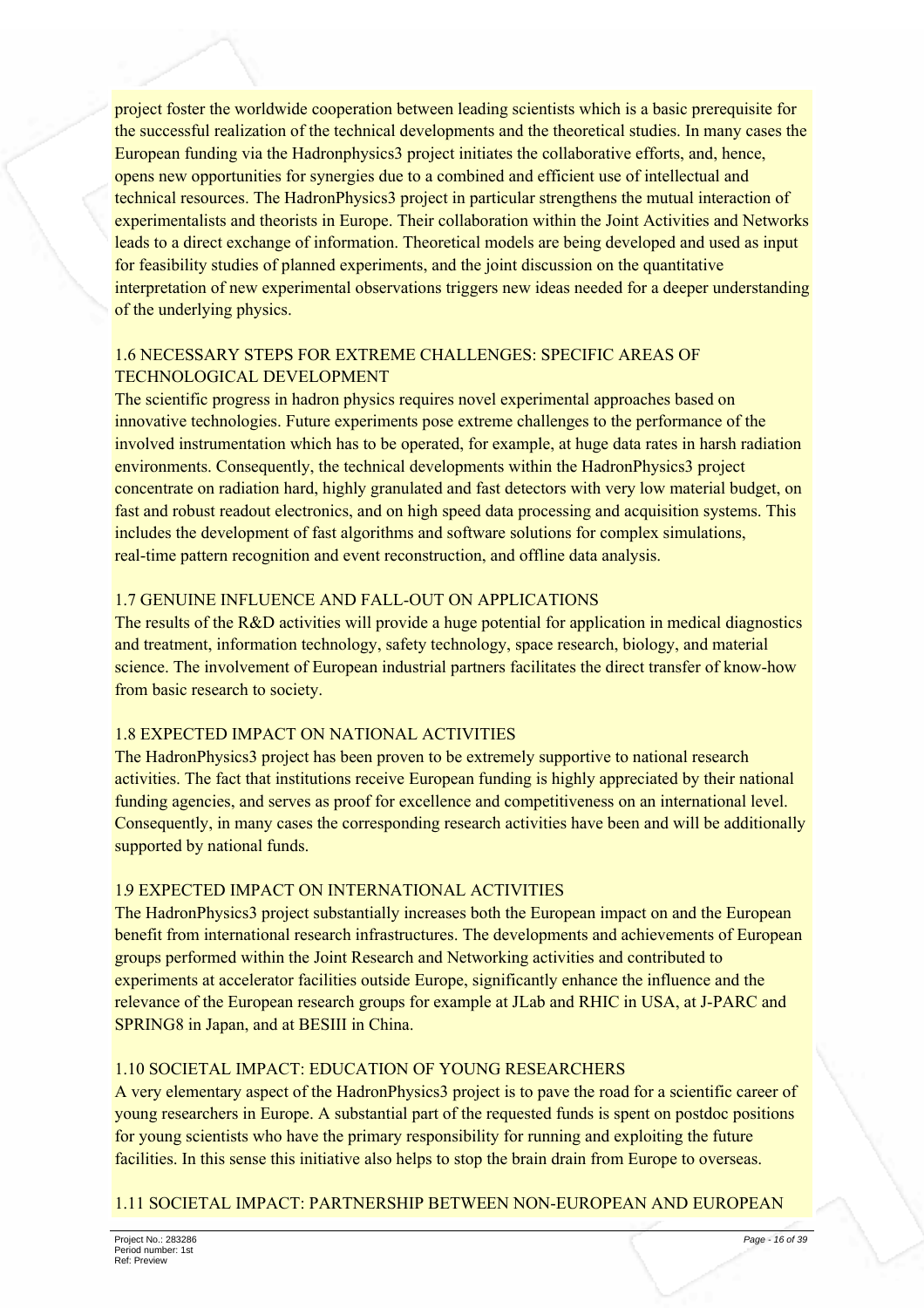### **INSTITUTES ON A LARGE SCALE**

The Joint Research and Networking activities within the Hadron Physics 3 project comprise more than 2500 scientists from about 170 institutions. Overall 36 countries participate in the project: Member and Associated States of the EU and, moreover, Belarus, Russia, Ukraine, China, India, South Africa. The project involves as well institutions from Japan, Korea and United States. In conclusion, the HadronPhysics projects have become the major instrument for structuring the European hadron physics community, and helps to initiate the partnership between non-European institutes and European Research Infrastructures on a larger scale.

2. Plan for the use and dissemination of foreground

The main objectives of the HadronPhysics3 project for the use and dissemination of the knowledge derived from the project are:

- to raise the profile of hadron physics;
- to achieve visibility for the project and its findings across Europe and worldwide, both within and outside the scientific community;
- to promote the awareness of science as "part of the fabric of society":
- to recruit and encourage the next generation of scientists.

## 2.1. ACTIONS UNDERTAKEN TO DISSEMINATE, PROMOTE AND EXPLOIT THE KNOWLEDGE CONNECTED TO AND DERIVED FROM THE PROJECT:

- Publications in international scientific journals
- Presentations in international conferences and workshops
- Presentations of the project in restricted and public seminars.
- Co-sponsorship of international conferences and workshops covering subjects related to the scientific objectives of the project. The posters of these conferences contain the project logo. Organizing committees, coordination of sessions, invited speakers, include persons working in the activities of the project.

In the following table, the co-sponsorships of Hadron Physics 3 to international conferences and workshops are listed.

16-20 April 2012 | ALICE-week @LNF | Workshop on the JRA activity WP27-Di-JETCAL "A Di-Jet Electromagnetic Calorimeter for Jet Quenching Study" | LNF, Italy

31 May-5 June 2012 | Meson 2012 | International Workshop on "Meson Production, Properties and Interactions" | Cracow, Poland

15 June 2012 | WP2-TURHIC | Workshop on the Network activity "Theory of Ultrarelativistic **Heavy Ions Collisions"** | Nantes, France

20-22 June 2012 | QF2012 | Workshop on "Open Problems in Quantum Mechanics" | LNF, Italy 6-10 August 2012 | GGSWBS 2012 | Georgian-German School and Workshop in Basic Science | Tbilisi. Georgia

10-14 September 2012 | WP7-FAIRnet | Workshop on the Network activity "A worldwide research" networking activity on QCD at FAIR" | Paris, France

23-28 September 2012 | Channeling 2012 | Workshop on "Charged and neutral particles channeling phenomena" | Alghero, Italy

15 October 2012 | Incontri di Fisica 2012 | Dissemination of HadronPhysics3 contents to high school teachers | LNF, Italy

16-19 October 2012 | Dark forces at accelerators | Workshop on "Experimental searches on new gauge bosons and their connections with dark matter" | LNF, Italy

10-15 June 2013 | LEAP 2013 | International conference on "Low Energy Antiproton Physics" |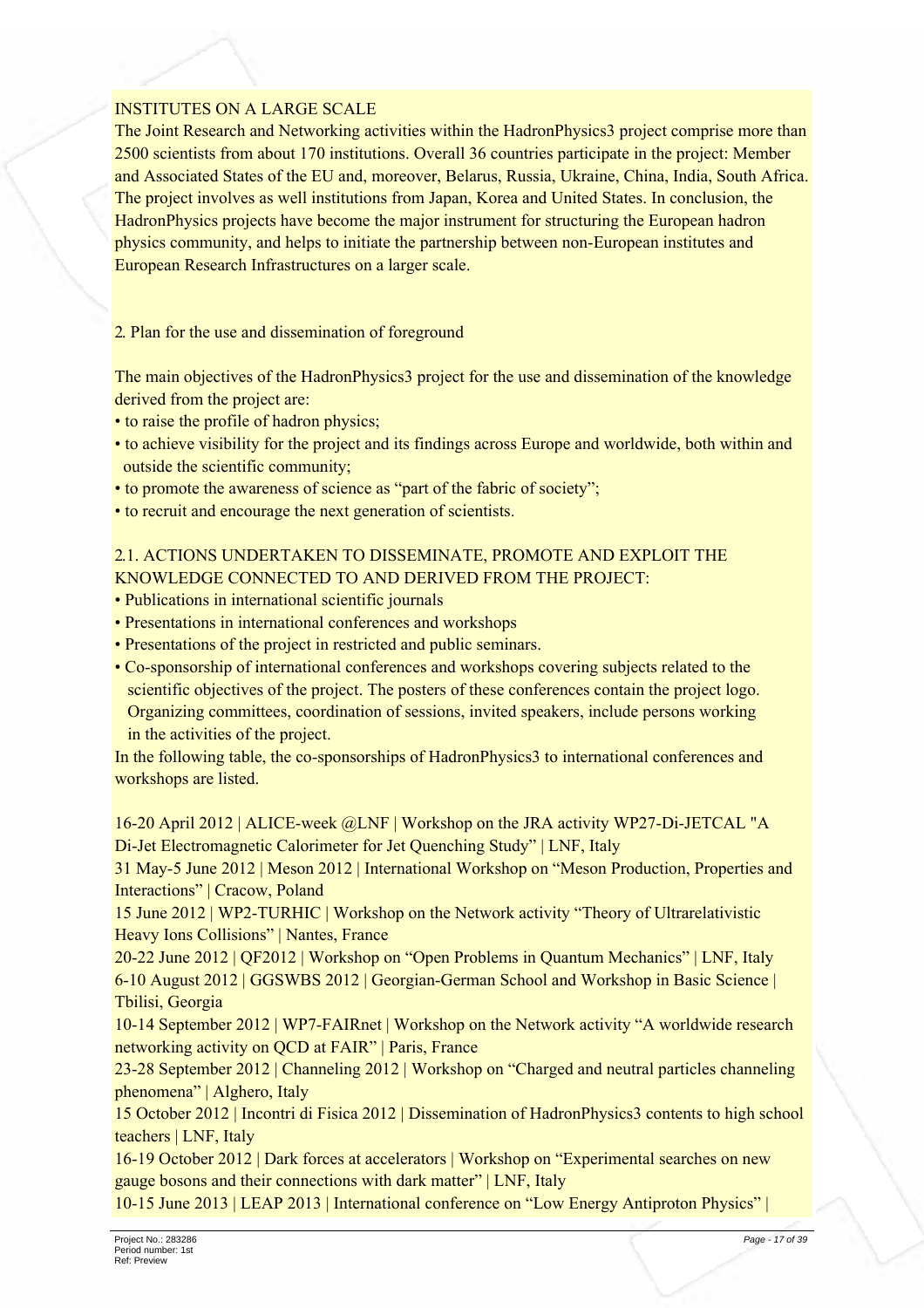Uppsala, Sweden

29 September - 6 October, 2013 | NUFRA2013 | Fourth International Conference on Nuclear Fragmentation | Kemer (Antalya), Turkey

• Topics popularized in scientific magazines for the public-at-large. Examples of magazines: La Scienza in Italy, Pour la Science in France, Spektrum der Wissenschaft in Germany.

• Actions performed within the individual organizations to publicize research activities and its recent achievements and the knowledge derived from the project.

We give, as an example, some of the activities organized for public by INFN.

- Advertisement in INFN web-site of the HP3 project and related news.

- Week of scientific and technological culture - Open Day. Sponsored by the Italian Ministry of University and Scientific Research, with the aim to foster a capillary diffusion of a solid scientific and technological culture.

Open day: April 22, 2013 (2014 tbd)

"Notte dei Ricercatori: last Friday of September (September 27, 2013)

- Meetings of physics, with high school-teachers to upgrade their knowledge level through information on the newest achievements in modern physics. The meetings also provide a chance to discuss with television and newspaper journalists.

October 9-11, 2013

October 8-10, 2014

- Periodical guided visits of LNF for schools (not only Italian) and wider public, in which thousands of participants get in contact with researchers and their activities. In 2013, these are the figures of the participation: 4000 visitors, of which 2700 students, 270 teachers, 1000 general public, 13 institutes from abroad.

All over the year, particulary from January to June

- Promotional activities to attract students into research, including summer and winter internships for selected students.

Winter Stages: from January to May - 9 days

International Masterclass in English: February/March - 5 days (February 4-8, 2013) (February 10-14, 2014)

IPPOG Masterclass: March - 5 days (February 25 - 1 March 1, 2013) (March 10-14, 2014) Summer Stages: June - 10 days (June 10-21, 2013) (June 16-28, 2014)

- Public seminars, held in libraries, schools, theatres, etc., by LNF researchers, in which various themes related to science and its role in modern society are discussed.

All over the year. On request by Italian schools and Libraries.

Seminars are also organized inside LNF.

- The Oriented Science, an activity organized in collaboration with other Research Institutes and Universities in the Roman area, in which seminars, debates and discussions, accompanied by guided tours at LNF, are realized to attract young students to scientific universities.

#### 2.2 THE HADRONPHYSICS3 WEBSITE

The initial homepage explains the nature of the project, then, using a side menu, it is possible to navigate the General Information, extracted from the Description of Work: list of participants, work package description, interconnections between work packages, managerial structure. Each topic becomes a single menu item and contains information, provided in structured language, to explain the contents and activities of the participants.

These fixed menu items are supplemented, when needed, by others, regarding programmed meetings, providing in a reserved area, a personal access to registration forms, agenda, logistic information, and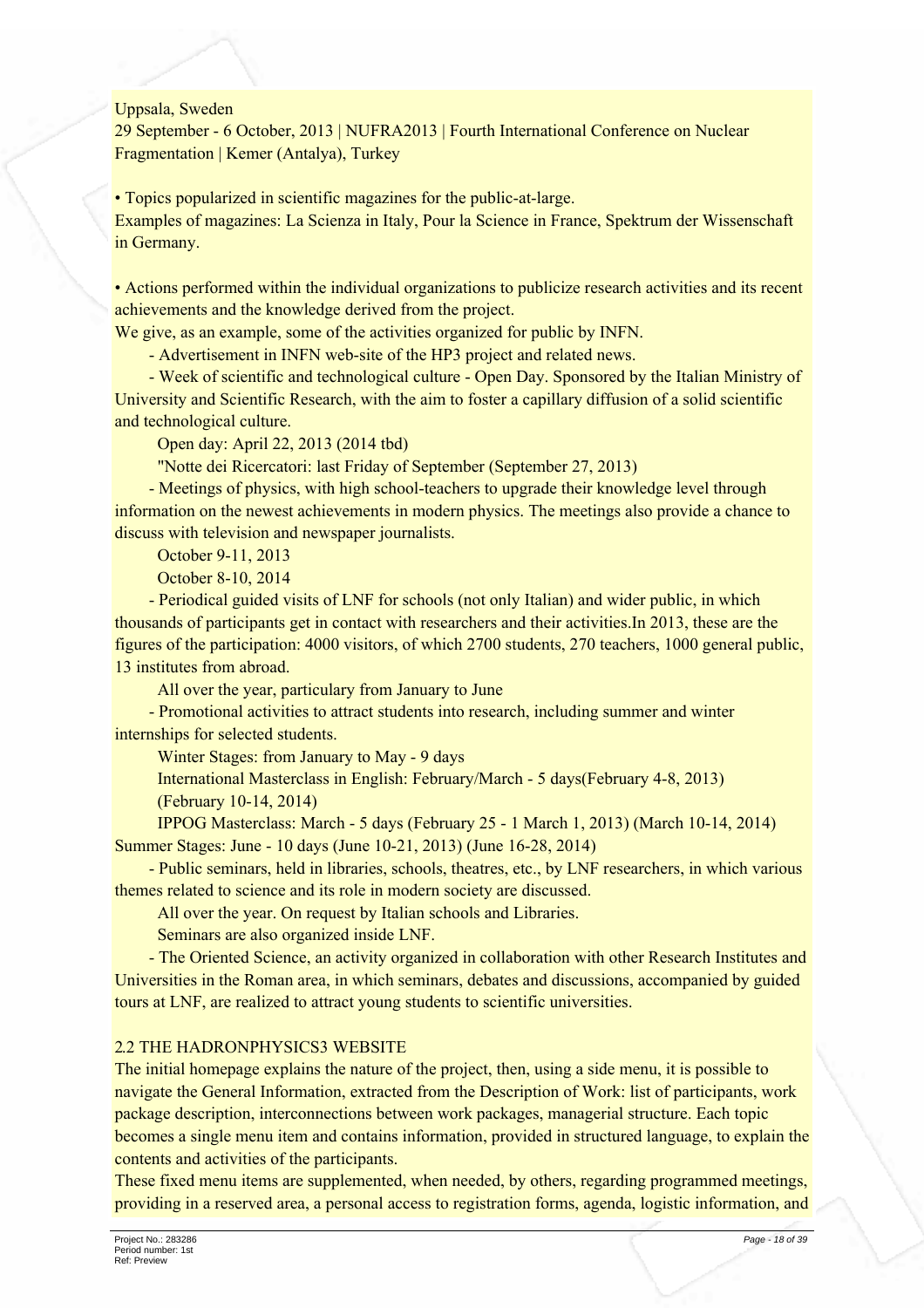#### so on.

The top menu contains, instead, the up-to-date documentation. Along with the official project documents, such as the Grant Agreement with all the Annexes, - among which the Description of Work (Annex I), and the Grant Preparations Forms (GPF) - and the Guide for beneficiaries, there is a section dedicated to past meetings, which includes the list of attendees and the downloadable documents (agenda, slides, etc.), and a section dedicated to the preparation of the periodic reports.

Finally, the top menu contains the Public website, addressed mainly to a non-scientists public. The Public website is made of three blocks.

The first block - Hadron Physics in Europe - aims to introduce the reader to the concept of "hadron". This is done using a simple language, avoiding details. It is explained, in the meantime, the success of this growing research field in between the traditional fields of Nuclear Physics and High Energy Physics, which is attracting in the Hadron Physics projects more than 2500 scientists.

The second block of the Public website - Activities - aims to describe each activity participating to the project. This is done through a series of interviews made to the activity spokespersons on the basis of a set of simple questions.

The scheme of the interviews is the following. The interviewer introduces the spokesperson and then asks<sup>-</sup>

• Who are you? Can you tell us something about yourself?

• You are leading an activity within the HP3 project – which are the scientifically exciting aspects of your research project?

- Who is participating to your project?
- What do you want to achieve with this activity?
- In which way your activity could be of benefit for the society?

• Why do you think should a young person choose to study science and is there any reason for which should they do so in Europe?

• Would you like to add anything? (this could be both in your native language and in English)

A further step was implemented, to underline the importance that the activities, and in particular the involved scientists, hold in this project. A series of shorts interviews was made to young people that, after achieving their degrees, are approaching the world of work thanks to this project, so that they can tell something about themselves and narrate physics nowadays.

Finally, in order to know not only the Institutions involved in the work packages but as well which is their structure, composition, management, a third block - Links - has been implemented in the Public website. This block allows, through a simple interface, to turn over the sites of the beneficiaries and of the other involved Institutions as if they were pages of a journal, giving, for each of them, a short description of the scientific field in which they operate and as well of their specific roles in the project. In addition to this, a direct link with the Institution is implemented.

Another element in the Hadron Physics 3 website is the implementation of a section dedicated to getting to know the Hadron Physics projects, from their dawning until today, recalling the more significant stages of the projects which are, up till now, probably one of the most long-lived ones among the projects financed by the European Union, tangible evidence of its importance in the hadron physics community.

Project public website address:

http://hadronphysics3.eu/

## 2. Core of the report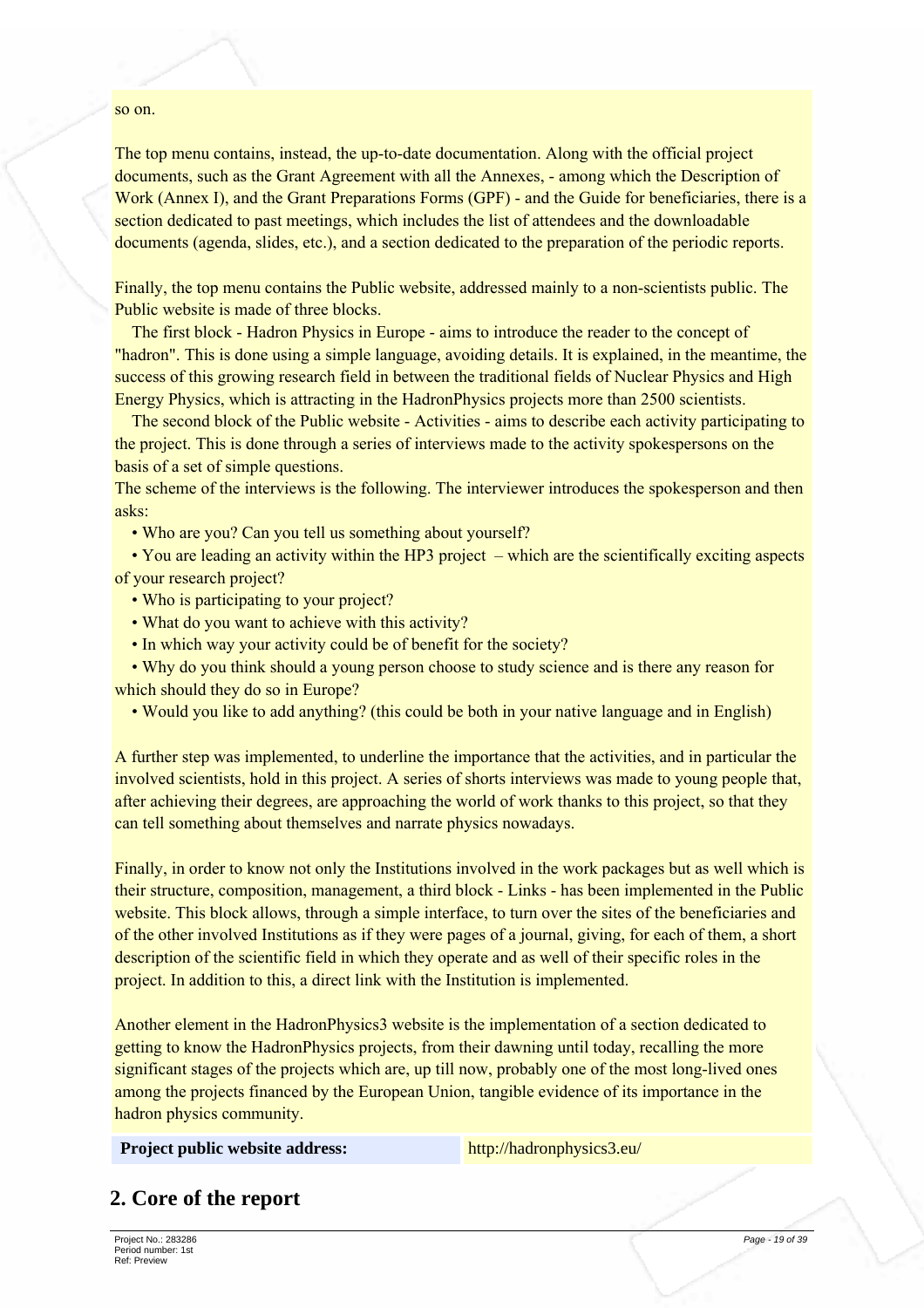**Project objectives, Work progress and achievements, and project management during the period**

The Project Summary Pdf document contains the core of the report.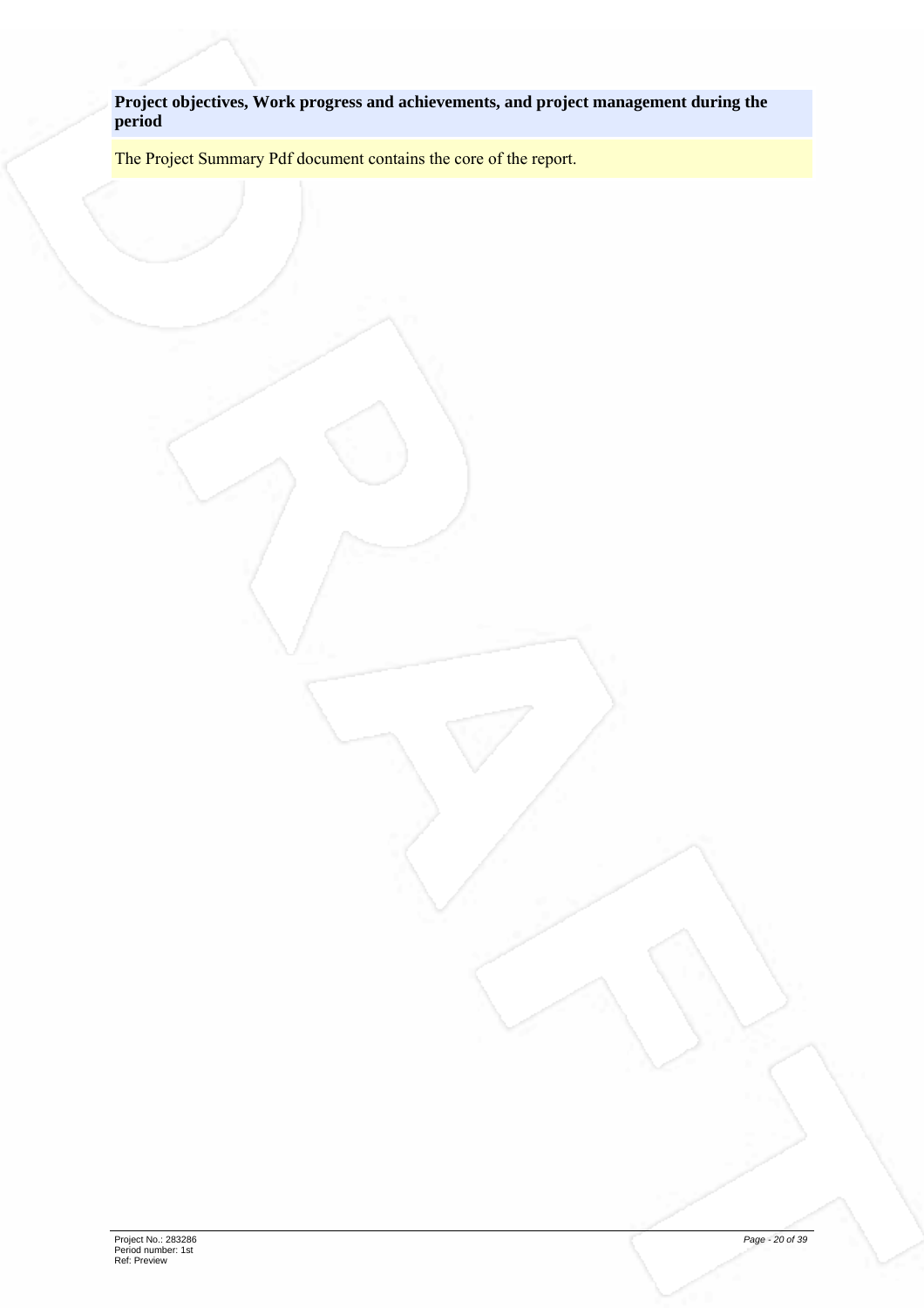# **3. Deliverables and milestones tables**

## **Deliverables (excluding the periodic and final reports)**

| Del.<br>no.    | Deliverable name                                                                                           |     |                | Version WP no. Lead beneficiary                                                    | Nature | Dissemination<br>level | Delivery date from Actual / Forecast<br>Annex I (proj<br>month) | delivery date | <b>Status</b> | Comments |
|----------------|------------------------------------------------------------------------------------------------------------|-----|----------------|------------------------------------------------------------------------------------|--------|------------------------|-----------------------------------------------------------------|---------------|---------------|----------|
| $\mathbf{1}$   | Implementation of the<br>management structure of<br>the project                                            | 1.0 | $\mathbf{1}$   | <b>ISTITUTO N</b><br><b>AZIONALE DI</b><br><b>FISICA N</b><br><b>UCLEARE</b>       | Other  | PU                     | 3                                                               | 02/06/2012    | Submitted     |          |
| $\overline{2}$ | Creation of the project w<br>ebsite                                                                        | 2.0 | $\mathbf{1}$   | <b>ISTITUTO N</b><br><b>AZIONALE DI</b><br><b>FISICA N</b><br><b>UCLEARE</b>       | Other  | PU                     | 6                                                               | 30/06/2012    | Submitted     |          |
| 3              | <b>First Periodic Report</b>                                                                               | 1.0 | $\mathbf{1}$   | <b>ISTITUTO N</b><br><b>AZIONALE DI</b><br><b>FISICA N</b><br><b>UCLEARE</b>       | Report | PU                     | 18                                                              | 30/06/2013    | Submitted     |          |
| $\overline{4}$ | <b>Second Periodic Report</b>                                                                              | 0.0 | $\mathbf{1}$   | <b>ISTITUTO N</b><br><b>AZIONALE DI</b><br><b>FISICAN</b><br><b>UCLEARE</b>        | Report | PU                     | 36                                                              | 31/12/2014    | Not submitted |          |
| 5              | <b>Final Report</b>                                                                                        | 0.0 | $\mathbf{1}$   | <b>ISTITUTO N</b><br><b>AZIONALE DI</b><br><b>FISICAN</b><br><b>UCLEARE</b>        | Report | PU                     | 36                                                              | 31/12/2014    | Not submitted |          |
| 6              | Report on the distribution<br>of the European Union f<br>inancial cont ribution bet<br>ween bene ficiaries | 0.0 | $\mathbf{1}$   | <b>ISTITUTO N</b><br><b>AZIONALE DI</b><br><b>FISICA N</b><br><b>UCLEARE</b>       | Report | PU                     | 36                                                              | 31/12/2014    | Not submitted |          |
| $\mathbf{1}$   | Computer programs for<br>interpretation of ex per<br>imental results                                       | 1.0 | $\overline{2}$ | <b>CENTRE NAT</b><br><b>IONAL DE LA</b><br><b>RECHERCHE</b><br><b>SCIENTIFIQUE</b> | Report | PU                     | $\boldsymbol{6}$                                                | 30/06/2012    | Not submitted |          |
| $\overline{2}$ | Computer programs for<br>interpretation of ex per<br>imental results                                       | 1.0 | $\overline{2}$ | <b>CENTRE NAT</b><br><b>IONAL DE LA</b><br><b>RECHERCHE</b><br><b>SCIENTIFIQUE</b> | Report | PU                     | 12                                                              | 31/12/2012    | Not submitted |          |
| 3              | Computer programs for                                                                                      | 1.0 | $\overline{2}$ | <b>CENTRE NAT</b>                                                                  | Report | PU                     | 18                                                              | 30/06/2013    | Not submitted |          |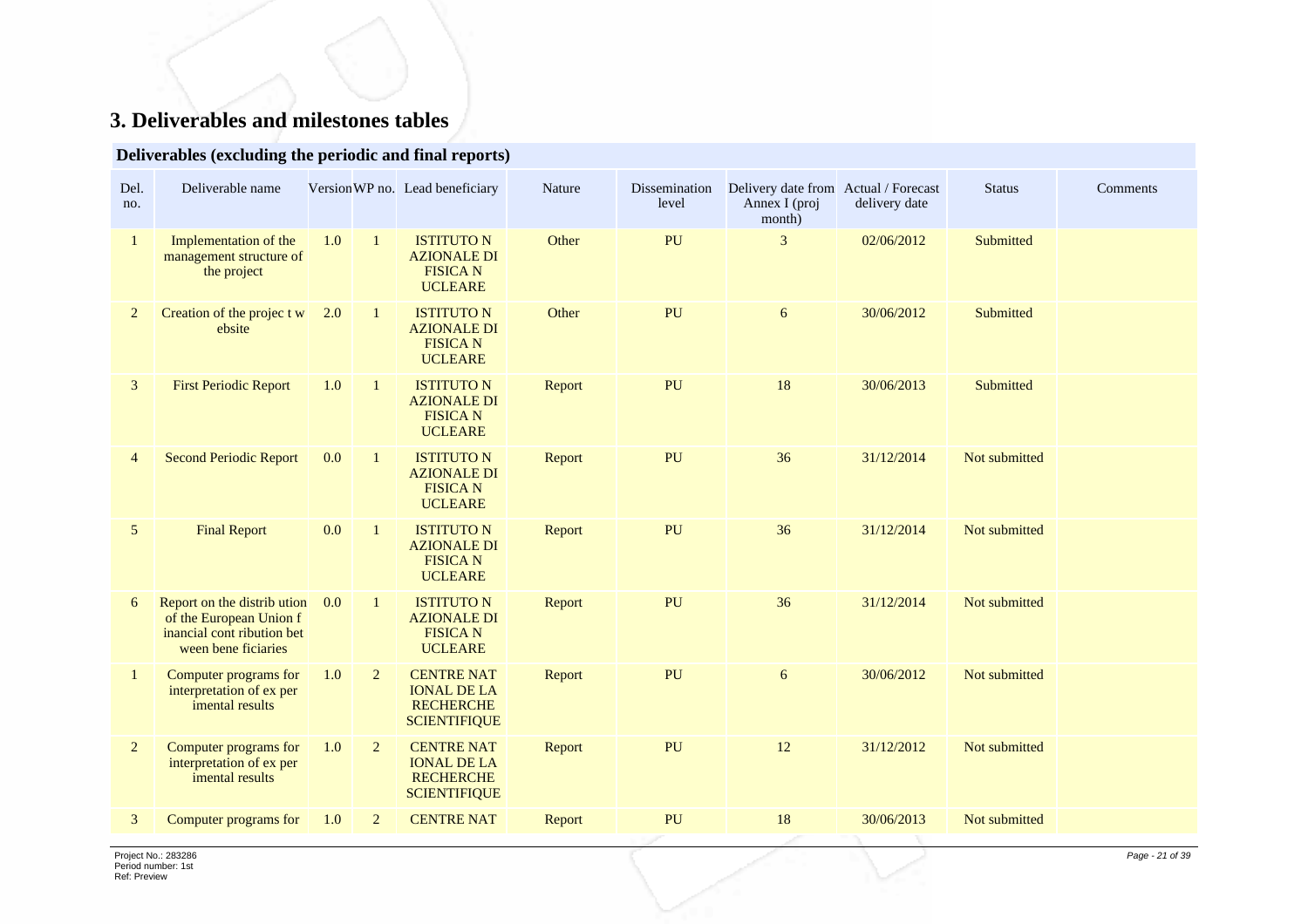|                | interpretation of ex per<br>imental results                          |         |                | <b>IONAL DE LA</b><br><b>RECHERCHE</b><br><b>SCIENTIFIQUE</b>                      |        |    |    |            |               |                                                                                                                                                  |
|----------------|----------------------------------------------------------------------|---------|----------------|------------------------------------------------------------------------------------|--------|----|----|------------|---------------|--------------------------------------------------------------------------------------------------------------------------------------------------|
| $\overline{4}$ | Computer programs for<br>interpretation of ex per<br>imental results | $0.0\,$ | $\overline{2}$ | <b>CENTRE NAT</b><br><b>IONAL DE LA</b><br><b>RECHERCHE</b><br><b>SCIENTIFIQUE</b> | Report | PU | 24 | 31/12/2013 | Not submitted |                                                                                                                                                  |
| 5              | Computer programs for<br>interpretation of ex per<br>imental results | 0.0     | $\overline{2}$ | <b>CENTRE NAT</b><br><b>IONAL DE LA</b><br><b>RECHERCHE</b><br><b>SCIENTIFIQUE</b> | Report | PU | 30 | 30/06/2014 | Not submitted |                                                                                                                                                  |
| 6              | Computer programs for<br>interpretation of ex per<br>imental results | 0.0     | 2              | <b>CENTRE NAT</b><br><b>IONAL DE LA</b><br><b>RECHERCHE</b><br><b>SCIENTIFIQUE</b> | Report | PU | 33 | 30/09/2014 | Not submitted |                                                                                                                                                  |
| $\overline{7}$ | Proceedings I Worksho p<br>2013                                      | 1.0     | $\overline{2}$ | <b>CENTRE NAT</b><br><b>IONAL DE LA</b><br><b>RECHERCHE</b><br><b>SCIENTIFIQUE</b> | Other  | PU | 18 | 30/06/2012 | Not submitted |                                                                                                                                                  |
| 8              | Proceedings II Worksh op<br>2014                                     | 0.0     | $\overline{2}$ | <b>CENTRE NAT</b><br><b>IONAL DE LA</b><br><b>RECHERCHE</b><br><b>SCIENTIFIQUE</b> | Other  | PU | 30 | 30/06/2014 | Not submitted |                                                                                                                                                  |
| 1              | Computer programs for<br>simulation and analy sis                    | 0.0     | 3              | <b>JOHANNES G</b><br><b>UTENBERG U</b><br><b>NIVERSITAET</b><br><b>MAINZ</b>       | Report | PU | 24 | 31/12/2013 | Not submitted |                                                                                                                                                  |
| $\overline{2}$ | Report on analysis re sults<br>on benchmark ch annels                | 0.0     | 3              | <b>JOHANNES G</b><br><b>UTENBERG U</b><br><b>NIVERSITAET</b><br><b>MAINZ</b>       | Report | PU | 30 | 30/06/2014 | Not submitted |                                                                                                                                                  |
| $\mathfrak{Z}$ | <b>ENC Physics book</b>                                              | 0.0     | $\mathbf{3}$   | <b>JOHANNES G</b><br><b>UTENBERG U</b><br><b>NIVERSITAET</b><br><b>MAINZ</b>       | Report | PU | 36 | 31/12/2014 | Not submitted |                                                                                                                                                  |
| $\overline{4}$ | Report on the lattice con<br>figuration of the electron<br>ring      | 0.0     | $\mathfrak{Z}$ | <b>JOHANNES G</b><br><b>UTENBERG U</b><br><b>NIVERSITAET</b><br><b>MAINZ</b>       | Report | PU | 18 | 31/12/2013 | Not submitted | The lattice configur<br>ation needs to be va<br>lidated in experiment<br>simulations due to its<br>interference with the int<br>eraction region. |
|                |                                                                      |         |                |                                                                                    |        |    |    |            |               |                                                                                                                                                  |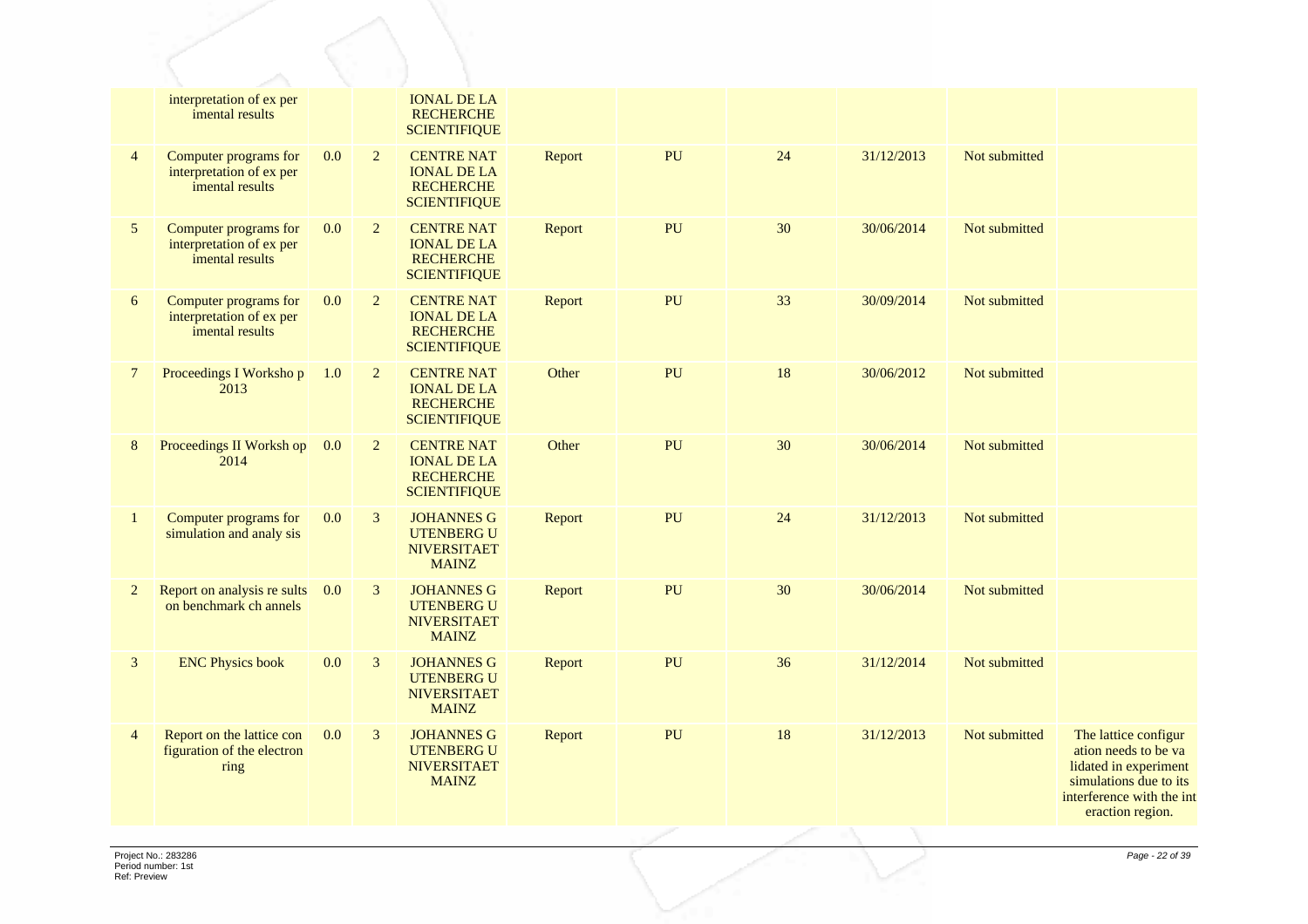| $\mathfrak{S}$ | Report on results on b<br>eam lifetime and polar i<br>zation lifetime           | 0.0 | 3              | <b>JOHANNES G</b><br><b>UTENBERG U</b><br><b>NIVERSITAET</b><br><b>MAINZ</b>             | Report | PU | 30 | 30/06/2014 | Not submitted |  |
|----------------|---------------------------------------------------------------------------------|-----|----------------|------------------------------------------------------------------------------------------|--------|----|----|------------|---------------|--|
| 6              | Conceptual design report<br>for the electron r ing and<br>the interactio n zone | 0.0 | 3              | <b>JOHANNES G</b><br><b>UTENBERG U</b><br><b>NIVERSITAET</b><br><b>MAINZ</b>             | Report | PU | 36 | 31/12/2014 | Not submitted |  |
| 1              | Reports on topical mee tin<br>gs on tasks 1, 2, 3, 4                            | 1.0 | $\overline{4}$ | <b>RHEINISCHE</b><br><b>FRIEDRICH</b><br>-WILHELMS-<br><b>UNIVERSITAT</b><br><b>BONN</b> | Report | PU | 6  | 31/05/2013 | Not submitted |  |
| $\overline{2}$ | Reports on topical mee tin<br>gs on Tasks 1, 2, 3, 4                            | 1.0 | $\overline{4}$ | <b>RHEINISCHE</b><br><b>FRIEDRICH</b><br>-WILHELMS-<br><b>UNIVERSITAT</b><br><b>BONN</b> | Report | PU | 18 | 31/05/2013 | Submitted     |  |
| $\mathfrak{Z}$ | Reports on topical mee tin<br>gs on Tasks 1, 2, 3, 4                            | 0.0 | $\overline{4}$ | <b>RHEINISCHE</b><br><b>FRIEDRICH</b><br>-WILHELMS-<br><b>UNIVERSITAT</b><br><b>BONN</b> | Report | PU | 30 | 30/06/2014 | Not submitted |  |
| $\overline{4}$ | Precision calculation s in<br>strong interactions                               | 0.0 | $\overline{4}$ | <b>RHEINISCHE</b><br><b>FRIEDRICH</b><br>-WILHELMS-<br><b>UNIVERSITAT</b><br><b>BONN</b> | Report | PU | 36 | 31/12/2014 | Not submitted |  |
| 5              | Multi-quark and multi-<br>hadron states calculat ions                           | 0.0 | $\overline{4}$ | <b>RHEINISCHE</b><br><b>FRIEDRICH</b><br>-WILHELMS-<br><b>UNIVERSITAT</b><br><b>BONN</b> | Report | PU | 36 | 31/12/2014 | Not submitted |  |
| 6              | Lattice methods and ap<br>plications                                            | 0.0 | $\overline{4}$ | <b>RHEINISCHE</b><br><b>FRIEDRICH</b><br>-WILHELMS-<br><b>UNIVERSITAT</b><br><b>BONN</b> | Report | PU | 36 | 31/12/2014 | Not submitted |  |
| $\overline{7}$ | Nuclear matter and ph ase<br>of QCD calculatio ns                               | 0.0 | $\overline{4}$ | <b>RHEINISCHE</b><br><b>FRIEDRICH</b><br>-WILHELMS-<br><b>UNIVERSITAT</b>                | Report | PU | 36 | 31/12/2014 | Not submitted |  |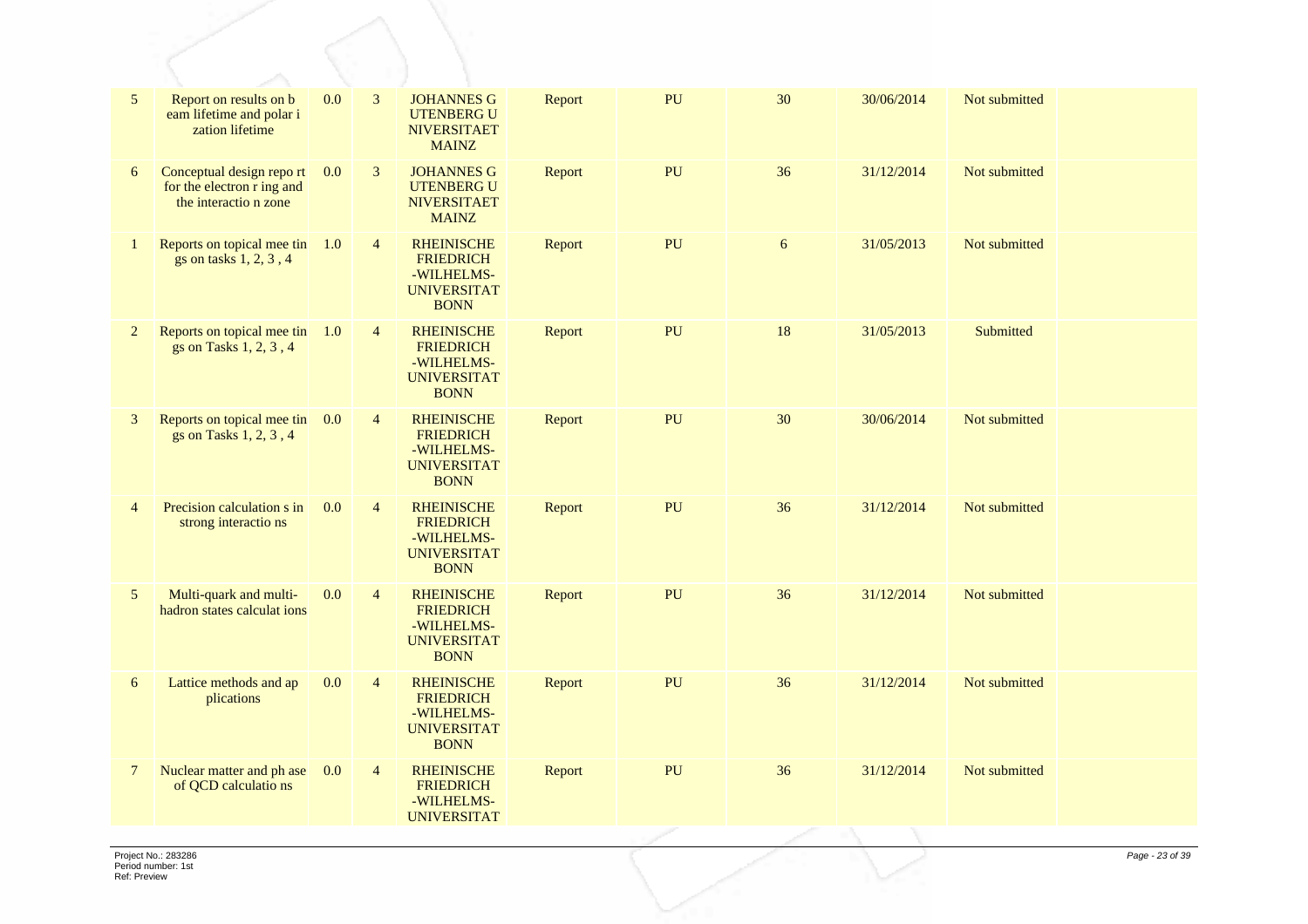|                |                                                                           |       |                  | <b>BONN</b>                                                                  |        |    |    |            |               |                                                                                                                                                                                                                                                                                                                                                                                                              |
|----------------|---------------------------------------------------------------------------|-------|------------------|------------------------------------------------------------------------------|--------|----|----|------------|---------------|--------------------------------------------------------------------------------------------------------------------------------------------------------------------------------------------------------------------------------------------------------------------------------------------------------------------------------------------------------------------------------------------------------------|
| $\mathbf{1}$   | "Summer camp" for stu<br>dents                                            | $1.0$ | $\sqrt{5}$       | <b>UPPSALA UN</b><br><b>IVERSITET</b>                                        | Other  | PU | 9  | 31/08/2012 | Submitted     | One more "camp" is p<br>lanned for month 33                                                                                                                                                                                                                                                                                                                                                                  |
| $\overline{2}$ | Data base on light me<br>sons decays                                      | $1.0$ | 5                | <b>UPPSALA UN</b><br><b>IVERSITET</b>                                        | Other  | PU | 18 | 30/06/2013 | Submitted     | "A guide to experime<br>ntal data" will be u<br>pdated periodically.                                                                                                                                                                                                                                                                                                                                         |
| 3              | Proceedings Workshop o<br>n "Light mesons physic s"                       | 1.0   | 5                | <b>UPPSALA UN</b><br><b>IVERSITET</b>                                        | Other  | PU | 18 | 31/07/2012 | Submitted     |                                                                                                                                                                                                                                                                                                                                                                                                              |
| $\overline{4}$ | Reports on topical mee tin<br>gs                                          | 0.0   | $\sqrt{5}$       | <b>UPPSALA UN</b><br><b>IVERSITET</b>                                        | Other  | PU | 30 | 30/06/2014 | Not submitted |                                                                                                                                                                                                                                                                                                                                                                                                              |
| $\mathfrak{S}$ | Proceedings Workshop o<br>n "Future prospects o f<br>light meson physics" | 0.0   | $5\overline{)}$  | <b>UPPSALA UN</b><br><b>IVERSITET</b>                                        | Report | PU | 36 | 31/12/2014 | Not submitted |                                                                                                                                                                                                                                                                                                                                                                                                              |
| $\mathbf{1}$   | Report on neutron det<br>ector for KAOS/A1 and<br><b>HypHI</b>            | 0.0   | $\boldsymbol{6}$ | <b>JOHANNES G</b><br><b>UTENBERG U</b><br><b>NIVERSITAET</b><br><b>MAINZ</b> | Report | PU | 24 | 31/12/2013 | Not submitted |                                                                                                                                                                                                                                                                                                                                                                                                              |
| $\overline{2}$ | Technical report on t rack<br>ing and trigger sy stems f<br>or HypHI      | 0.0   | 6                | <b>JOHANNES G</b><br><b>UTENBERG U</b><br><b>NIVERSITAET</b><br><b>MAINZ</b> | Report | PU | 24 | 31/12/2013 | Not submitted |                                                                                                                                                                                                                                                                                                                                                                                                              |
| $\mathbf{3}$   | Technical report on H<br>PGe cluster detector for<br><b>PANDA</b>         | 0.0   | $\boldsymbol{6}$ | <b>JOHANNES G</b><br><b>UTENBERG U</b><br><b>NIVERSITAET</b><br><b>MAINZ</b> | Report | PU | 30 | 30/06/2014 | Not submitted |                                                                                                                                                                                                                                                                                                                                                                                                              |
| $\mathbf{1}$   | PANDA detector design                                                     | 0.0   | $7\phantom{.0}$  | <b>ISTITUTO N</b><br><b>AZIONALE DI</b><br><b>FISICAN</b><br><b>UCLEARE</b>  | Report | PU | 12 | 31/12/2014 | Not submitted | The ECE FAIR co<br>mmittee responsible for<br>approving detector de<br>sign has only been s<br>ettled in November 2<br>012. Only the following<br>components have been<br>completely designed:<br>Final design of central<br>STT. Final design of<br>the MVD. Final Design<br>of the MTD. Final Desi<br>gn of the cluster-jet tar<br>get system. Final Deign<br>of both the PANDA<br>magnets. Final design o |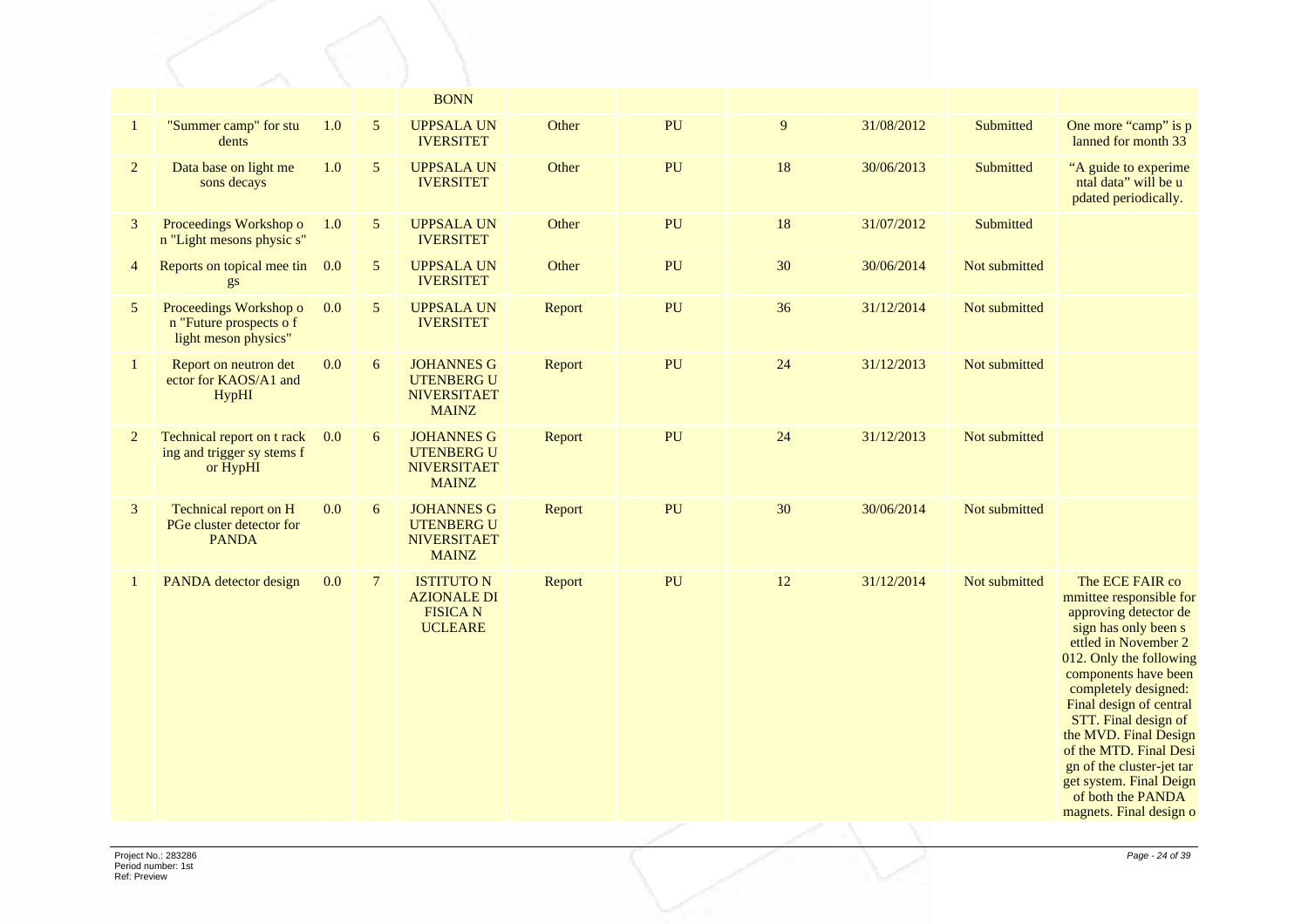|                |                                                                  |     |                |                                                                                    |           |    |                |            |               | f the EMC.                                                                                                                                                                                                                                                                                                                                                                                        |
|----------------|------------------------------------------------------------------|-----|----------------|------------------------------------------------------------------------------------|-----------|----|----------------|------------|---------------|---------------------------------------------------------------------------------------------------------------------------------------------------------------------------------------------------------------------------------------------------------------------------------------------------------------------------------------------------------------------------------------------------|
| $\overline{2}$ | CBM detector design                                              | 0.0 | $\overline{7}$ | <b>ISTITUTO N</b><br><b>AZIONALE DI</b><br><b>FISICAN</b><br><b>UCLEARE</b>        | Report    | PU | $12 \,$        | 31/12/2014 | Not submitted | The ECE FAIR co<br>mmittee responsible for<br>approving detector de<br>sign has only been s<br>ettled in November 2<br>012. Only the following<br>components have been<br>completely designed:<br>Final design of the<br><b>Superconducting Dip</b><br>ole Magnet; Final de<br>sign of the STS; Final<br>design of the PSD; Fin<br>al design of the Ring<br><b>Imaging Cherenkov</b><br>detector. |
| 3              | Technical design reports<br>on R&D on detecto rs,<br>FEE and DAQ | 1.0 | $\overline{7}$ | <b>ISTITUTO N</b><br><b>AZIONALE DI</b><br><b>FISICA N</b><br><b>UCLEARE</b>       | Report    | PU | 18             | 31/12/2012 | Submitted     |                                                                                                                                                                                                                                                                                                                                                                                                   |
| $\overline{4}$ | Construction and test s of<br>prototypes                         | 0.0 | $\overline{7}$ | <b>ISTITUTO N</b><br><b>AZIONALE DI</b><br><b>FISICAN</b><br><b>UCLEARE</b>        | Prototype | PU | 24             | 31/12/2013 | Not submitted |                                                                                                                                                                                                                                                                                                                                                                                                   |
| 5              | Reports on topical wor<br>kshops                                 | 0.0 | $\overline{7}$ | <b>ISTITUTO N</b><br><b>AZIONALE DI</b><br><b>FISICA N</b><br><b>UCLEARE</b>       | Report    | PU | 36             | 31/12/2014 | Not submitted |                                                                                                                                                                                                                                                                                                                                                                                                   |
| $\mathbf{1}$   | Proceedings "I Worksh op<br>theory - experiment "                | 0.0 | $8\,$          | <b>CENTRE NAT</b><br><b>IONAL DE LA</b><br><b>RECHERCHE</b><br><b>SCIENTIFIQUE</b> | Report    | PU | $\mathfrak{S}$ | 30/06/2014 | Not submitted | The "I Workshop theo<br>$ry$ – experiment" been<br>delayed to the end of 2<br>013, consequently the<br>proceeding will be avai<br>lable around March 2<br>014.                                                                                                                                                                                                                                    |
| $\overline{2}$ | Proceedings "II Worksh<br>op theory - experimen t"               | 0.0 | 8              | <b>CENTRE NAT</b><br><b>IONAL DE LA</b><br><b>RECHERCHE</b><br><b>SCIENTIFIQUE</b> | Report    | PU | 30             | 30/06/2014 | Not submitted |                                                                                                                                                                                                                                                                                                                                                                                                   |
| $\mathbf{1}$   | SIDDHARTA-2 setup co<br>m pleted and ready for ins<br>tallation  | 2.0 | 9              | <b>OESTERREIC</b><br><b>HISCHE AKA</b><br><b>DEMIE DER</b>                         | Other     | PU | $10\,$         | 31/10/2012 | Submitted     |                                                                                                                                                                                                                                                                                                                                                                                                   |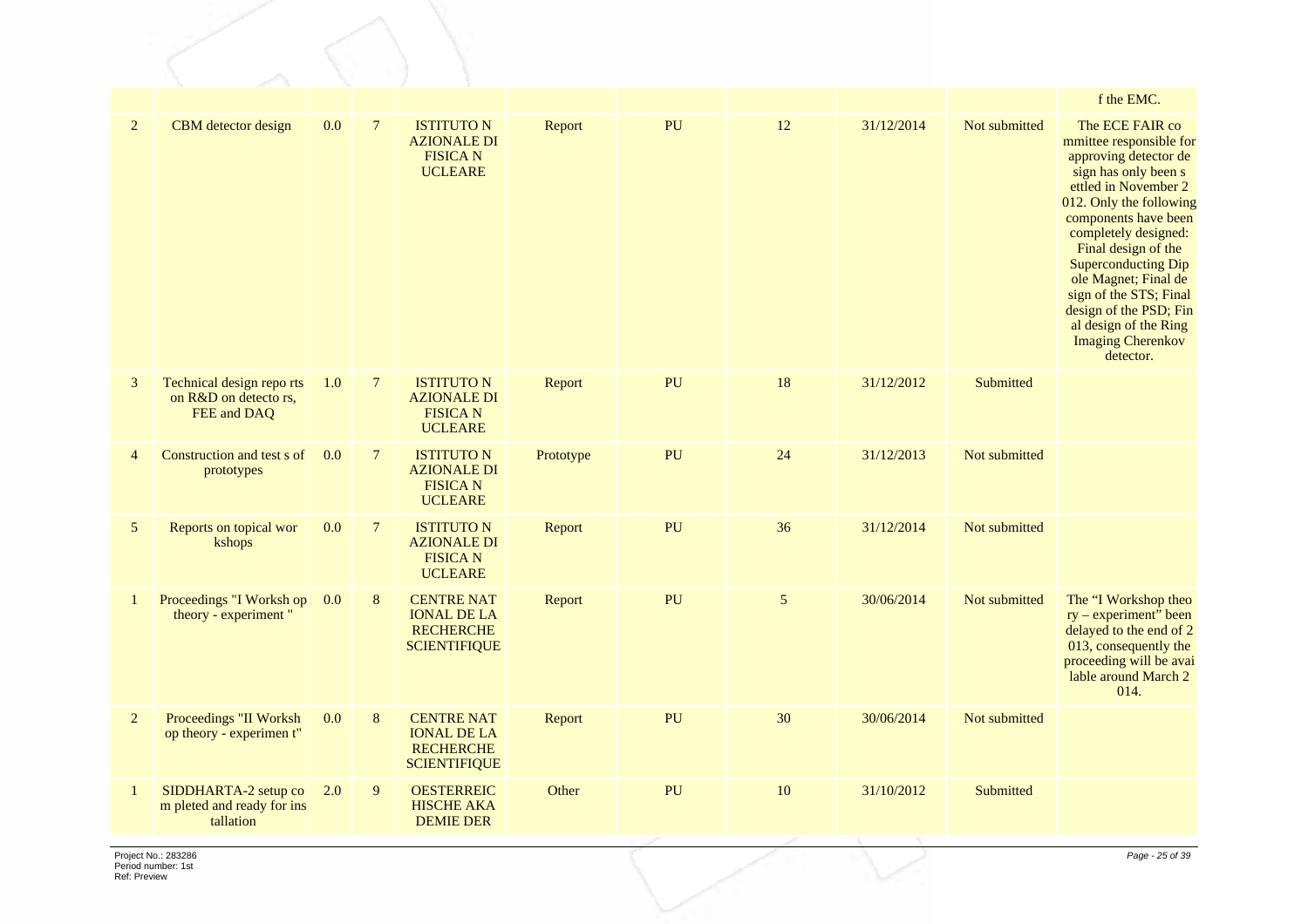|                |                                                                                                 |     |    | <b>WISSENSCHA</b><br><b>FTEN</b>                                                               |        |    |    |            |               |                                                                                                |
|----------------|-------------------------------------------------------------------------------------------------|-----|----|------------------------------------------------------------------------------------------------|--------|----|----|------------|---------------|------------------------------------------------------------------------------------------------|
| $\overline{2}$ | Precision data on had roni<br>c atoms                                                           | 0.0 | 9  | <b>OESTERREIC</b><br><b>HISCHE AKA</b><br><b>DEMIE DER</b><br><b>WISSENSCHA</b><br><b>FTEN</b> | Report | PU | 30 | 30/06/2014 | Not submitted |                                                                                                |
| 3              | Theory results on low<br>-energy antikaon-nucl eon<br>interaction                               | 0.0 | 9  | <b>OESTERREIC</b><br><b>HISCHE AKA</b><br><b>DEMIE DER</b><br><b>WISSENSCHA</b><br><b>FTEN</b> | Report | PU | 32 | 31/08/2014 | Not submitted |                                                                                                |
| $\overline{4}$ | Report on sub-threshold r<br>esonances                                                          | 0.0 | 9  | <b>OESTERREIC</b><br><b>HISCHE AKA</b><br><b>DEMIE DER</b><br><b>WISSENSCHA</b><br><b>FTEN</b> | Report | PU | 32 | 31/08/2014 | Not submitted |                                                                                                |
| 5              | Results of dedicated ex pe<br>riments on the search of<br>deeply bound kaonic<br>nuclear states | 0.0 | 9  | <b>OESTERREIC</b><br><b>HISCHE AKA</b><br><b>DEMIE DER</b><br><b>WISSENSCHA</b><br><b>FTEN</b> | Report | PU | 36 | 31/12/2014 | Not submitted |                                                                                                |
| 1              | Text book "Lattice QC D"                                                                        | 0.0 | 10 | <b>STIFTUNG D</b><br><b>EUTSCHES E</b><br>LEKTRONEN-<br><b>SYNCHROTRO</b><br><b>N DESY</b>     | Other  | PU | 18 | 31/12/2013 | Not submitted | The contract with Ox<br>ford University Press<br>foresees a delivery date<br>of December 2013. |
| $\overline{2}$ | Computer code for mul<br>ti-core machines and GPU<br>S                                          | 0.0 | 10 | <b>STIFTUNG D</b><br><b>EUTSCHES E</b><br>LEKTRONEN-<br><b>SYNCHROTRO</b><br>N DESY            | Report | PU | 20 | 31/08/2013 | Not submitted |                                                                                                |
| 3              | Report on low-energy c<br>onstants for mesons and<br><b>baryons</b>                             | 0.0 | 10 | <b>STIFTUNG D</b><br><b>EUTSCHES E</b><br><b>LEKTRONEN-</b><br><b>SYNCHROTRO</b><br>N DESY     | Report | PU | 30 | 30/06/2014 | Not submitted |                                                                                                |
| $\overline{4}$ | Report on meson and ba<br>ryon resonances                                                       | 0.0 | 10 | <b>STIFTUNG D</b><br><b>EUTSCHES E</b><br>LEKTRONEN-<br><b>SYNCHROTRO</b><br>N DESY            | Report | PU | 30 | 30/06/2014 | Not submitted |                                                                                                |
|                |                                                                                                 |     |    |                                                                                                |        |    |    |            |               |                                                                                                |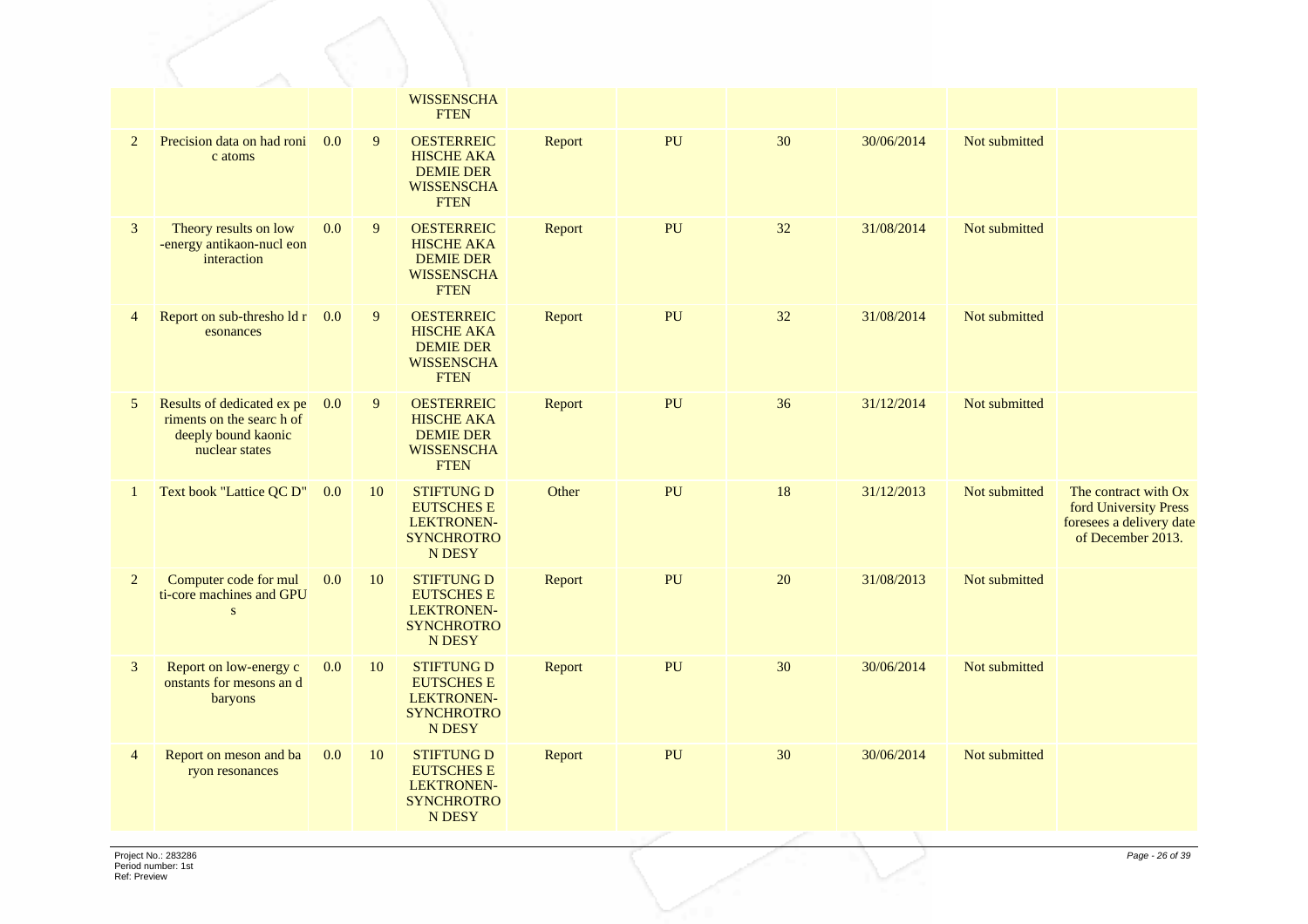| 5              | Report on "Physics be<br>yond the Standard Mode                                                      | 0.0 | 10 | <b>STIFTUNG D</b><br><b>EUTSCHES E</b><br><b>LEKTRONEN-</b><br><b>SYNCHROTRO</b><br>N DESY            | Report | PU | 30 | 30/06/2014 | Not submitted |  |
|----------------|------------------------------------------------------------------------------------------------------|-----|----|-------------------------------------------------------------------------------------------------------|--------|----|----|------------|---------------|--|
| 6              | QCD phase diagram cal<br>culations                                                                   | 0.0 | 10 | <b>STIFTUNG D</b><br><b>EUTSCHES E</b><br><b>LEKTRONEN-</b><br><b>SYNCHROTRO</b><br><b>N DESY</b>     | Report | PU | 33 | 30/09/2014 | Not submitted |  |
| $\tau$         | <b>Reports on Topical Wor</b><br>kshops                                                              | 0.0 | 10 | <b>STIFTUNG D</b><br><b>EUTSCHES E</b><br><b>LEKTRONEN-</b><br><b>SYNCHROTRO</b><br><b>N DESY</b>     | Report | PU | 30 | 30/06/2014 | Not submitted |  |
| $\mathbf{1}$   | <b>Transnational Access p</b><br>rovision - multi annua l<br>implementation plan o ver<br>18 months. | 2.0 | 11 | <b>FONDAZIONE</b><br><b>BRUNO KES</b><br><b>SLER</b>                                                  | Report | PU | 18 | 30/06/2013 | Submitted     |  |
| $\overline{2}$ | <b>Transnational Access p</b><br>rovision - multi annua l<br>implementation plan o ver<br>36 months  | 0.0 | 11 | <b>FONDAZIONE</b><br><b>BRUNO KES</b><br><b>SLER</b>                                                  | Report | PU | 36 | 31/12/2014 | Not submitted |  |
| $\mathbf{1}$   | <b>Transnational Access p</b><br>rovision - multi annua l<br>implementation plan o ver<br>18 months  | 1.0 | 12 | <b>JOHANNES G</b><br><b>UTENBERG U</b><br><b>NIVERSITAET</b><br><b>MAINZ</b>                          | Report | PU | 18 | 30/06/2013 | Submitted     |  |
| 2              | <b>Transnational Access p</b><br>rovision - multi annua l<br>implementation plan o ver<br>36 months  | 0.0 | 12 | <b>JOHANNES G</b><br><b>UTENBERG U</b><br><b>NIVERSITAET</b><br><b>MAINZ</b>                          | Report | PU | 36 | 31/12/2014 | Not submitted |  |
| $\mathbf{1}$   | <b>Transnational Access p</b><br>rovision - multi annua l<br>implementation plan o ver<br>18 months  | 1.0 | 13 | <b>GSI HELMHO</b><br><b>LTZZENTRUM</b><br><b>FUER SCHW</b><br><b>ERIONENFOR</b><br><b>SCHUNG GMBH</b> | Report | PU | 18 | 30/06/2013 | Submitted     |  |
| $\overline{2}$ | <b>Transnational Access p</b><br>rovision - multi annua l<br>implementation plan o ver<br>36 months  | 0.0 | 13 | <b>GSI HELMHO</b><br><b>LTZZENTRUM</b><br><b>FUER SCHW</b><br><b>ERIONENFOR</b><br><b>SCHUNG GMBH</b> | Report | PU | 36 | 31/12/2014 | Not submitted |  |
|                |                                                                                                      |     |    |                                                                                                       |        |    |    |            |               |  |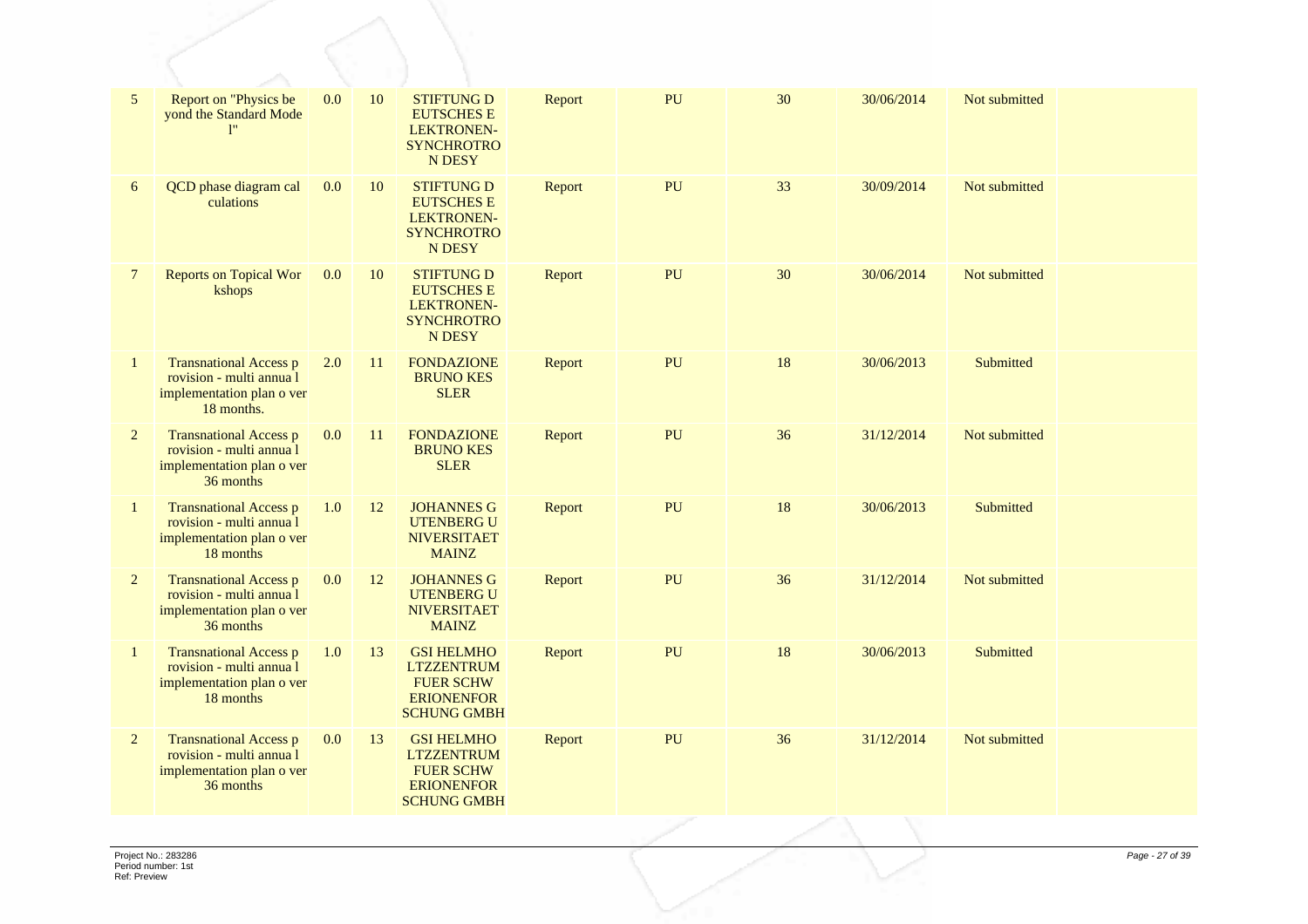| $\mathbf{1}$   | <b>Transnational Access p</b><br>rovision - multi annua l<br>implementation plan o ver<br>18 months               | 1.0 | 14 | <b>FORSCHUNGS</b><br><b>ZENTRUM JU</b><br><b>ELICH GMBH</b>                                           | Report       | PU        | 18 | 30/06/2013 | Submitted        |  |
|----------------|-------------------------------------------------------------------------------------------------------------------|-----|----|-------------------------------------------------------------------------------------------------------|--------------|-----------|----|------------|------------------|--|
| 2              | <b>Transnational Access p</b><br>rovision - multi annua l<br>implementation plan o ver<br>36 months               | 0.0 | 14 | <b>FORSCHUNGS</b><br><b>ZENTRUM JU</b><br><b>ELICH GMBH</b>                                           | Report       | PU        | 36 | 31/12/2014 | Not submitted    |  |
| $\mathbf{1}$   | <b>Transnational Access p</b><br>rovision - multi annua l<br>implementation plan o ver<br>18 months               | 1.0 | 15 | <b>ISTITUTO N</b><br><b>AZIONALE DI</b><br><b>FISICA N</b><br><b>UCLEARE</b>                          | Report       | PU        | 18 | 30/06/2013 | Submitted        |  |
| 2              | <b>Transnational Access p</b><br>rovision - multi annua l<br>implementation plan o ver<br>36 months               | 0.0 | 15 | <b>ISTITUTO N</b><br><b>AZIONALE DI</b><br><b>FISICA N</b><br><b>UCLEARE</b>                          | Report       | PU        | 36 | 31/12/2014 | Not submitted    |  |
| $\mathbf{1}$   | Optimization of pad as<br>semblies with new singl<br>e-channel amplifiers usin<br>$g$ #- and #-source s           | 2.0 | 16 | <b>GSI HELMHO</b><br><b>LTZZENTRUM</b><br><b>FUER SCHW</b><br><b>ERIONENFOR</b><br><b>SCHUNG GMBH</b> | Prototype    | <b>PP</b> | 18 | 31/03/2013 | <b>Submitted</b> |  |
| 2              | Optimization of pad as<br>semblies with new single<br>channel amplifiers using<br>hi and p beams                  | 0.0 | 16 | <b>GSI HELMHO</b><br><b>LTZZENTRUM</b><br><b>FUER SCHW</b><br><b>ERIONENFOR</b><br><b>SCHUNG GMBH</b> | Prototype    | <b>PP</b> | 27 | 31/03/2014 | Not submitted    |  |
| 3              | Pad assemblies with n ew<br>single-channel low ca<br>pacitance broad ban d<br>amplifier (LCBA) sig nal<br>readout | 0.0 | 16 | <b>GSI HELMHO</b><br><b>LTZZENTRUM</b><br><b>FUER SCHW</b><br><b>ERIONENFOR</b><br><b>SCHUNG GMBH</b> | Prototype    | PP        | 30 | 30/06/2014 | Not submitted    |  |
| $\overline{4}$ | 3x3 cm <sup>**</sup> 2 Dia-on-Ir s<br>amples of low dislocat ion<br>density                                       | 0.0 | 16 | <b>GSI HELMHO</b><br><b>LTZZENTRUM</b><br><b>FUER SCHW</b><br><b>ERIONENFOR</b><br><b>SCHUNG GMBH</b> | Demonstrator | CO        | 34 | 31/10/2014 | Not submitted    |  |
| 5              | One-dimensional micros<br>trip assemblies with PA<br>DI-4 signal readout                                          | 0.0 | 16 | <b>GSI HELMHO</b><br><b>LTZZENTRUM</b><br><b>FUER SCHW</b><br><b>ERIONENFOR</b><br><b>SCHUNG GMBH</b> | Prototype    | <b>PP</b> | 36 | 31/12/2014 | Not submitted    |  |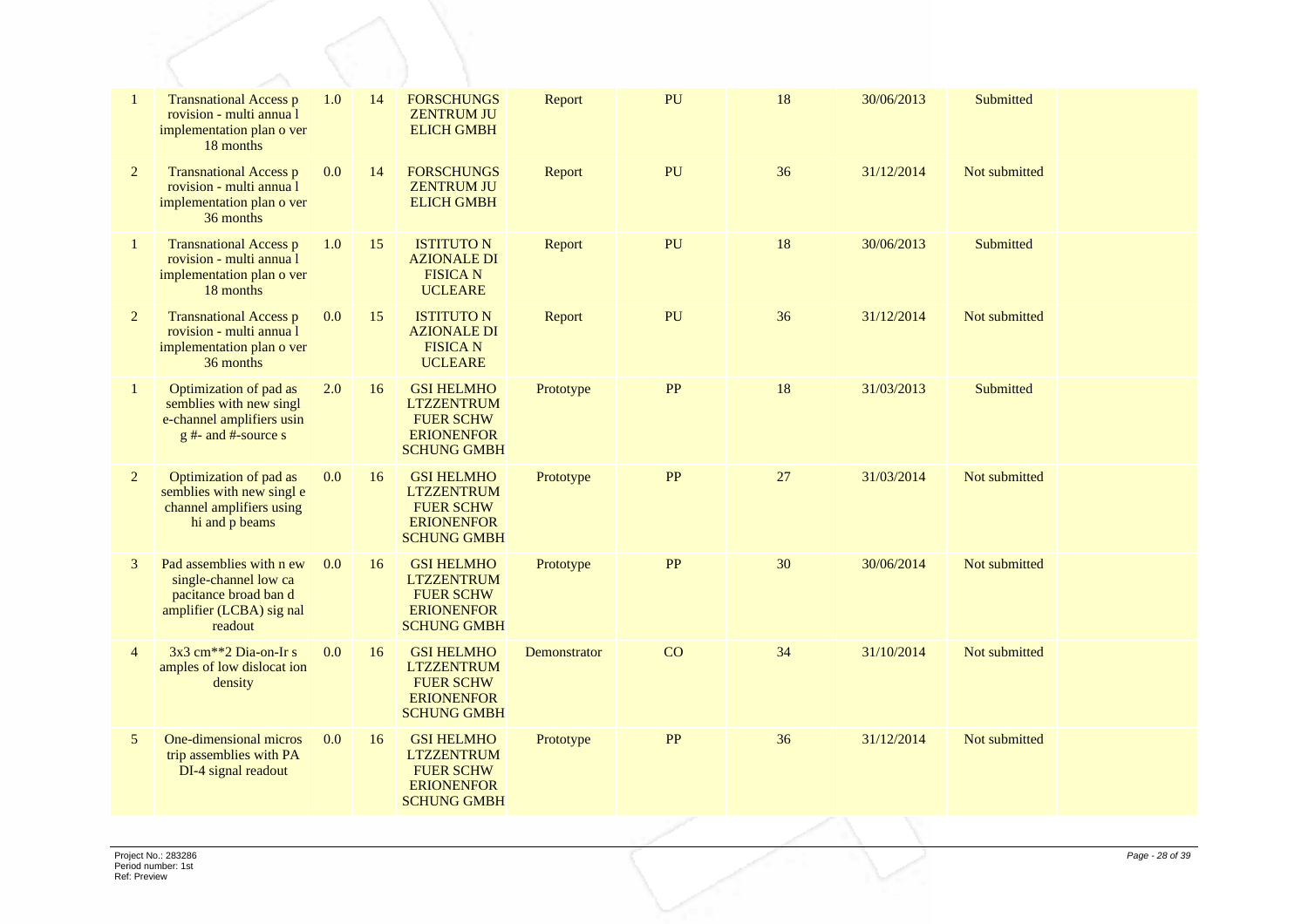| $\mathbf{1}$   | Report on the product ion<br>of prototypes of low mass<br>polarizing sol enoids for<br>DNP at high fields                                                   | 1.0 | 17 | <b>RUHR-UNIVE</b><br><b>RSITAET BO</b><br><b>CHUM</b>                                           | Report    | PU | 18 | 30/06/2013 | Not submitted |  |
|----------------|-------------------------------------------------------------------------------------------------------------------------------------------------------------|-----|----|-------------------------------------------------------------------------------------------------|-----------|----|----|------------|---------------|--|
| $\overline{2}$ | Prototypes of low mass<br>polarizing solenoids for<br>DNP at high fiel ds for<br><b>ELSA</b> and <b>MAMI</b> e xper<br>iments                               | 0.0 | 17 | <b>RUHR-UNIVE</b><br><b>RSITAET BO</b><br><b>CHUM</b>                                           | Prototype | PU | 30 | 30/06/2014 | Not submitted |  |
| 3              | Design of low mass po<br>larized target system for<br>GPD measurements w ith<br><b>COMPASS</b>                                                              | 0.0 | 17 | <b>RUHR-UNIVE</b><br><b>RSITAET BO</b><br><b>CHUM</b>                                           | Report    | PU | 36 | 31/12/2014 | Not submitted |  |
| 1              | Assessment of the QE of i<br>mproved MWCNT                                                                                                                  | 0.0 | 18 | <b>ISTITUTO N</b><br><b>AZIONALE DI</b><br><b>FISICA N</b><br><b>UCLEARE</b>                    | Report    | PU | 36 | 31/12/2014 | Not submitted |  |
| $\overline{2}$ | Full characterization of a<br>small size prot otype of a<br>photon dete ctor with M<br><b>PGD</b> archit ecture                                             | 1.0 | 18 | <b>ISTITUTO N</b><br><b>AZIONALE DI</b><br><b>FISICA N</b><br><b>UCLEARE</b>                    | Prototype | PU | 18 | 30/04/2013 | Submitted     |  |
| 3              | Full characterization of a<br>large size prot otype of a<br>photon dete ctor with M<br>PGD archit ecture fully eq<br>uipped with read-pout ele<br>c tronics | 0.0 | 18 | <b>ISTITUTO N</b><br><b>AZIONALE DI</b><br><b>FISICA N</b><br><b>UCLEARE</b>                    | Prototype | PU | 36 | 31/12/2014 | Not submitted |  |
| $\mathbf{1}$   | Report on the impleme<br>ntation of large-area, h<br>igh granularity, t wo dime<br>nsional positio n sensitive<br><b>TRD</b>                                | 1.0 | 19 | <b>WESTFAELIS</b><br><b>CHE WILHEL</b><br><b>MS-UNIVERS</b><br><b>ITAET MUEN</b><br><b>STER</b> | Report    | PU | 15 | 30/06/2013 | Not submitted |  |
| $\overline{2}$ | Large-area, high gran ular<br>ity, two-dimensio nal<br><b>TRD</b> prototypes                                                                                | 0.0 | 19 | <b>WESTFAELIS</b><br><b>CHE WILHEL</b><br><b>MS-UNIVERS</b><br><b>ITAET MUEN</b><br><b>STER</b> | Prototype | PU | 30 | 30/06/2014 | Not submitted |  |
| 3              | <b>Operational high-rate</b><br><b>RPC</b>                                                                                                                  | 0.0 | 19 | <b>WESTFAELIS</b><br><b>CHE WILHEL</b><br><b>MS-UNIVERS</b><br><b>ITAET MUEN</b><br><b>STER</b> | Prototype | PU | 25 | 31/01/2014 | Not submitted |  |
|                |                                                                                                                                                             |     |    |                                                                                                 |           |    |    |            |               |  |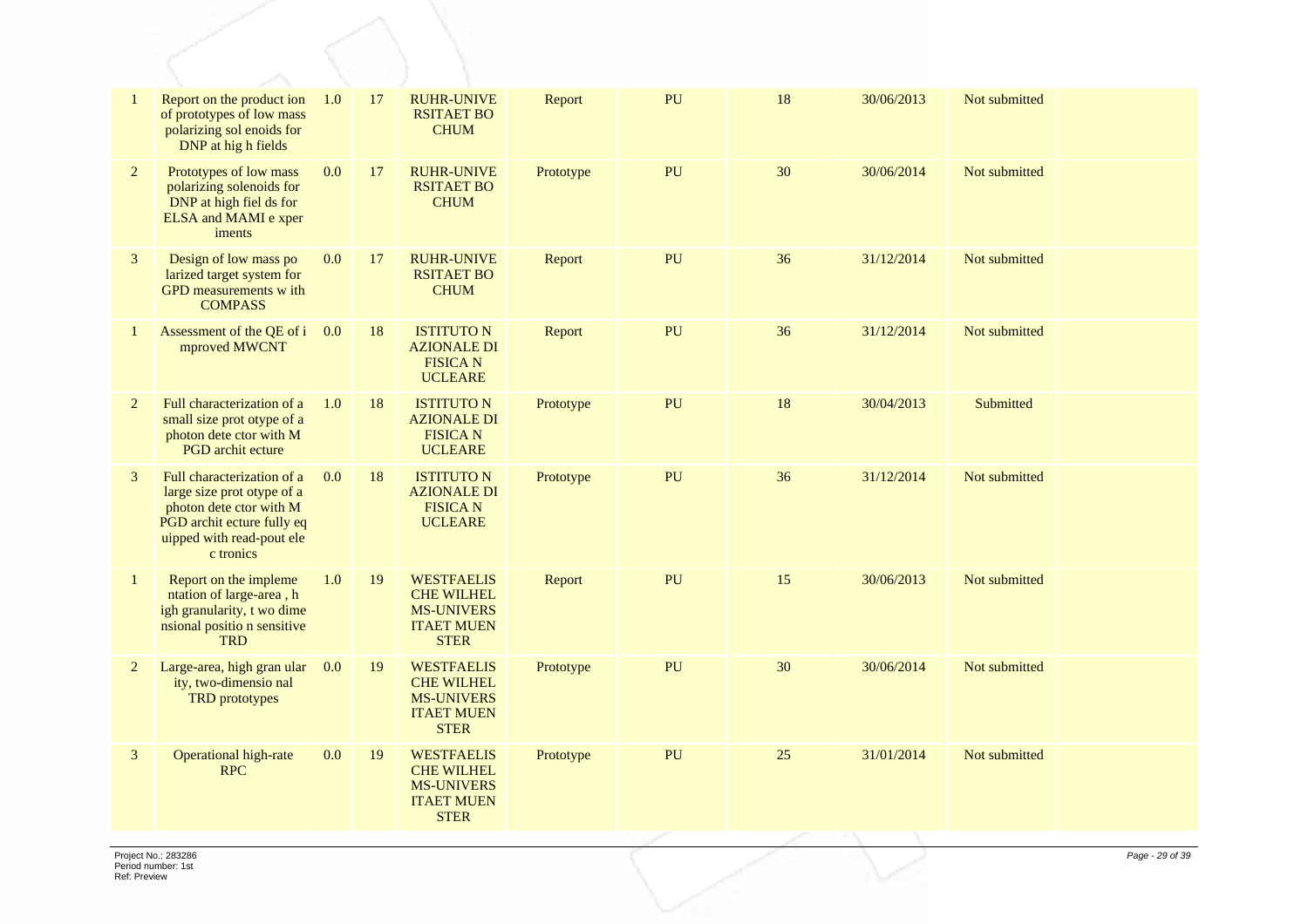| $\mathbf{1}$   | New nozzle production<br>line for cluster-jet t argets                                                            | 0.0 | 20 | <b>WESTFAELIS</b><br><b>CHE WILHEL</b><br><b>MS-UNIVERS</b><br><b>ITAET MUEN</b><br><b>STER</b> | Other     | PU | 30 | 30/06/2014 | Not submitted |                                                                                                                                                                                                                                                                                                                                                                                                             |
|----------------|-------------------------------------------------------------------------------------------------------------------|-----|----|-------------------------------------------------------------------------------------------------|-----------|----|----|------------|---------------|-------------------------------------------------------------------------------------------------------------------------------------------------------------------------------------------------------------------------------------------------------------------------------------------------------------------------------------------------------------------------------------------------------------|
| $\overline{2}$ | Report on measurement s<br>of micro-jet instabil ities<br>and fluctuation s of target<br>density                  | 0.0 | 20 | <b>WESTFAELIS</b><br><b>CHE WILHEL</b><br><b>MS-UNIVERS</b><br><b>ITAET MUEN</b><br><b>STER</b> | Report    | PU | 25 | 31/01/2014 | Not submitted |                                                                                                                                                                                                                                                                                                                                                                                                             |
| 3              | Report on laser induce d b<br>reakup of liquid h yd<br>rogen in pellet target                                     | 0.0 | 20 | <b>WESTFAELIS</b><br><b>CHE WILHEL</b><br><b>MS-UNIVERS</b><br><b>ITAET MUEN</b><br><b>STER</b> | Report    | PU | 18 | 31/12/2014 | Not submitted | The possibilities of test<br>ing the influence of a la<br>ser beam on the liquid<br>jet at the UPTS are be<br>ing investigated acc<br>ording to plans. It turns<br>out that, due to technic<br>al and mechanical re<br>asons, it will be difficu<br>It to make direct tests of<br>laser induced jet break<br>up at UPTS within the<br>present project. Conseq<br>uently, deliverable has<br>been cancelled. |
| $\overline{4}$ | Report on production of s<br>mallest diameters and hig<br>hest frequenci es in pellet<br>beam sou rces            | 1.0 | 20 | <b>WESTFAELIS</b><br><b>CHE WILHEL</b><br><b>MS-UNIVERS</b><br><b>ITAET MUEN</b><br><b>STER</b> | Report    | PU | 36 | 30/06/2013 | Not submitted |                                                                                                                                                                                                                                                                                                                                                                                                             |
| 5              | Prototype of an optica 1 t<br>racking system of individ<br>ual pellets ba sed on lase<br>rs and line scan cameras | 0.0 | 20 | <b>WESTFAELIS</b><br><b>CHE WILHEL</b><br><b>MS-UNIVERS</b><br><b>ITAET MUEN</b><br><b>STER</b> | Prototype | PU | 36 | 31/12/2014 | Not submitted |                                                                                                                                                                                                                                                                                                                                                                                                             |
| 1              | Prototypes for photon det<br>ection devices with new a<br>mplification s tructures                                | 0.0 | 21 | <b>UNIVERSITY</b><br>OF GLASGOW                                                                 | Prototype | RE | 27 | 31/03/2014 | Not submitted |                                                                                                                                                                                                                                                                                                                                                                                                             |
| 2              | Prototype for the stu dy of $2.0$<br>dispersion effe cts in the<br><b>DIRC</b> for WA SA at<br><b>COSY</b>        |     | 21 | <b>UNIVERSITY</b><br>OF GLASGOW                                                                 | Prototype | RE | 18 | 30/06/2013 | Submitted     |                                                                                                                                                                                                                                                                                                                                                                                                             |
| 3              | Installation and comm issi                                                                                        | 0.0 | 21 | <b>UNIVERSITY</b>                                                                               | Prototype | RE | 30 | 30/06/2014 | Not submitted |                                                                                                                                                                                                                                                                                                                                                                                                             |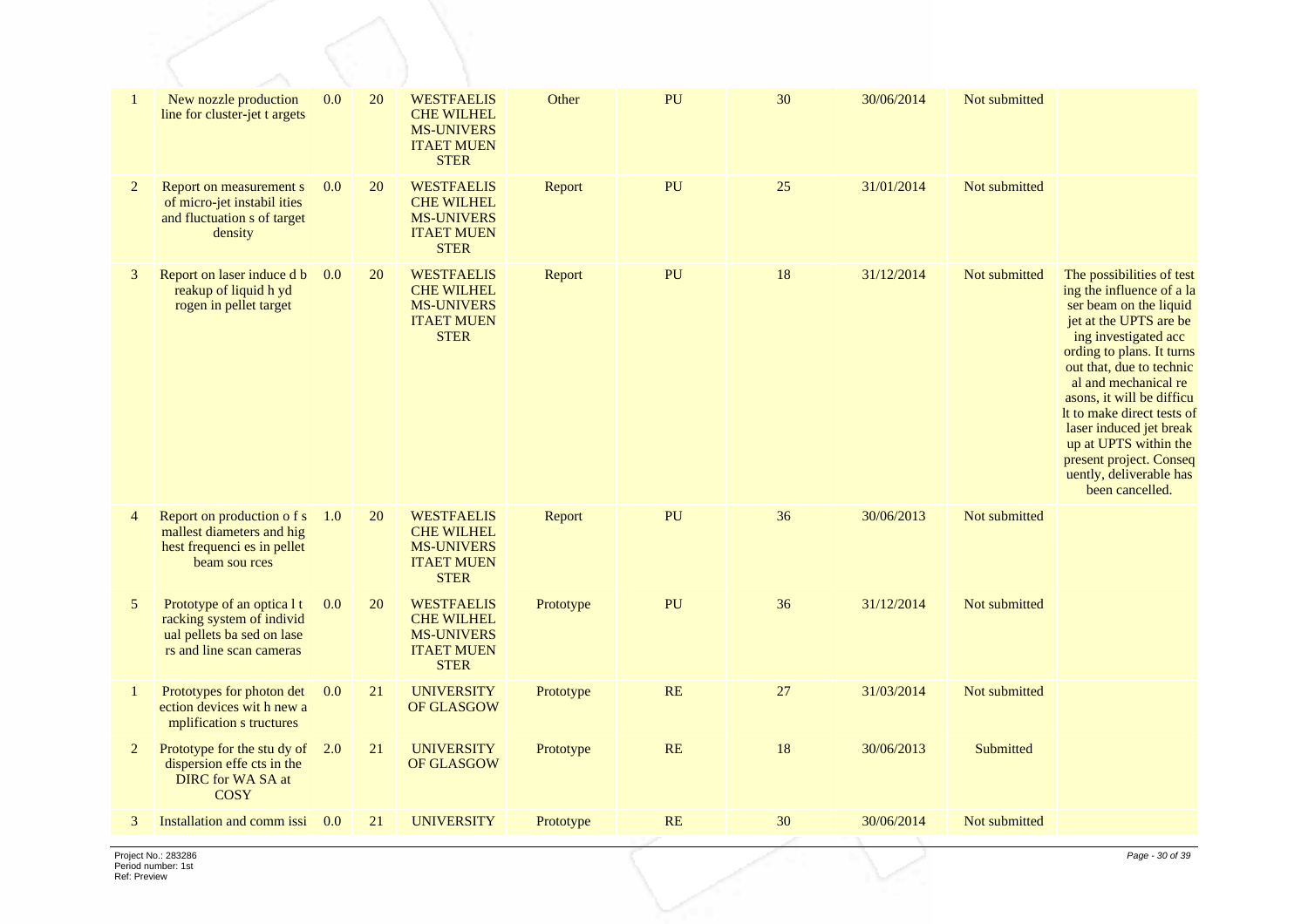|                | oning of the DIRC for<br><b>WASA</b> at COSY                                                                         |     |        | OF GLASGOW                                                                         |              |    |    |            |               |                      |
|----------------|----------------------------------------------------------------------------------------------------------------------|-----|--------|------------------------------------------------------------------------------------|--------------|----|----|------------|---------------|----------------------|
| -1             | Report on the optimiz atio<br>n of the growing technolo<br>gy and charac terization o<br>f fibers                    | 1.0 | 22     | <b>JUSTUS-LIE</b><br><b>BIG-UNIVER</b><br><b>SITAET GIE</b><br><b>SSEN</b>         | Report       | PU | 18 | 30/06/2013 | Not submitted |                      |
| $\overline{2}$ | Production of LYSO:Ce<br>fibers of different d ia<br>meters and of qualit y sim<br>ilar to bulk crystals             | 0.0 | 22     | <b>JUSTUS-LIE</b><br><b>BIG-UNIVER</b><br><b>SITAET GIE</b><br><b>SSEN</b>         | Demonstrator | PU | 32 | 31/08/2014 | Not submitted |                      |
| 3              | Production of fibers bund<br>les made of LYSO:Ce                                                                     | 0.0 | $22\,$ | <b>JUSTUS-LIE</b><br><b>BIG-UNIVER</b><br><b>SITAET GIE</b><br><b>SSEN</b>         | Demonstrator | PU | 34 | 31/10/2014 | Not submitted |                      |
| $\mathbf{1}$   | Report on the develop<br>ment of silicon-based mu<br>lti-pixel photon de tectors                                     | 0.0 | 23     | <b>CENTRE NAT</b><br><b>IONAL DE LA</b><br><b>RECHERCHE</b><br><b>SCIENTIFIQUE</b> | Report       | PU | 18 | 31/12/2014 | Not submitted | Drafting in progress |
| 2              | Characterization of s ilic<br>on-based multi-pi xel phot<br>on detectors f or RPD and<br><b>ECALO of CO MPASS II</b> | 0.0 | 23     | <b>CENTRE NAT</b><br><b>IONAL DE LA</b><br><b>RECHERCHE</b><br><b>SCIENTIFIQUE</b> | Report       | PU | 36 | 31/12/2014 | Not submitted |                      |
| 3              | Report on the impleme<br>ntation of a TIGER mo du<br>le for the RPD of CO<br><b>MPASS II</b>                         | 0.0 | 23     | <b>CENTRE NAT</b><br><b>IONAL DE LA</b><br><b>RECHERCHE</b><br><b>SCIENTIFIQUE</b> | Report       | PU | 18 | 31/12/2014 | Not submitted | Drafting in progress |
| $\overline{4}$ | Development of a TIGE<br>R module for a trigger                                                                      | 0.0 | 23     | <b>CENTRE NAT</b><br><b>IONAL DE LA</b><br><b>RECHERCHE</b><br><b>SCIENTIFIQUE</b> | Demonstrator | PU | 36 | 31/12/2014 | Not submitted |                      |
| 5              | Production of a prototy pe<br><b>RPD for COMPASS II</b>                                                              | 0.0 | 23     | <b>CENTRE NAT</b><br><b>IONAL DE LA</b><br><b>RECHERCHE</b><br><b>SCIENTIFIQUE</b> | Prototype    | PU | 24 | 31/12/2013 | Not submitted |                      |
| 6              | Design for an ASIC for th<br>e FEE of the Centra l Trac<br>ker of CLAS12                                             | 0.0 | 23     | <b>CENTRE NAT</b><br><b>IONAL DE LA</b><br><b>RECHERCHE</b><br><b>SCIENTIFIQUE</b> | Report       | PU | 30 | 30/06/2014 | Not submitted |                      |
| $\overline{7}$ | Prototype of the Cent ral<br><b>Neutron Detector of</b><br>CLAS <sub>12</sub>                                        | 0.0 | 23     | <b>CENTRE NAT</b><br><b>IONAL DE LA</b><br><b>RECHERCHE</b>                        | Prototype    | PU | 24 | 31/12/2013 | Not submitted |                      |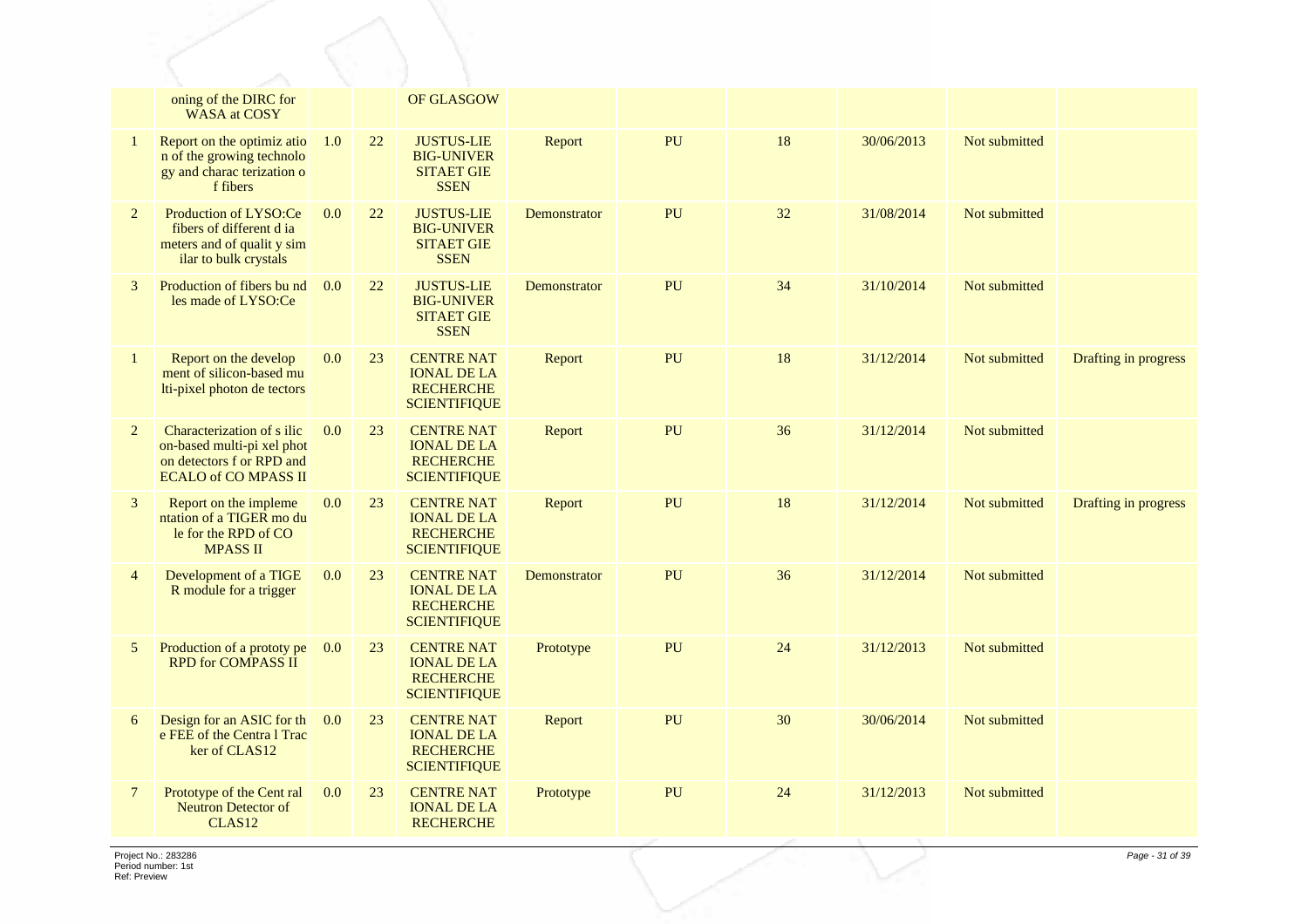|                |                                                                                                             |     |    | <b>SCIENTIFIQUE</b>                                                                            |           |                  |    |            |               |                      |
|----------------|-------------------------------------------------------------------------------------------------------------|-----|----|------------------------------------------------------------------------------------------------|-----------|------------------|----|------------|---------------|----------------------|
| $8\phantom{.}$ | <b>Technical Design Report</b><br>for the Forward Ta gger<br>of CLASS12                                     | 0.0 | 23 | <b>CENTRE NAT</b><br><b>IONAL DE LA</b><br><b>RECHERCHE</b><br><b>SCIENTIFIQUE</b>             | Report    | PU               | 30 | 30/06/2014 | Not submitted |                      |
| $\mathbf 1$    | Prototype hydrogen TP C                                                                                     | 0.0 | 24 | <b>OESTERREIC</b><br><b>HISCHE AKA</b><br><b>DEMIE DER</b><br><b>WISSENSCHA</b><br><b>FTEN</b> | Prototype | PU               | 30 | 30/06/2014 | Not submitted |                      |
| $\overline{2}$ | Report on the strechi ng t<br>echnique to produ ce<br>large-area GEM foil s                                 | 0.0 | 24 | <b>OESTERREIC</b><br><b>HISCHE AKA</b><br><b>DEMIE DER</b><br><b>WISSENSCHA</b><br><b>FTEN</b> | Report    | PU               | 15 | 31/07/2013 | Not submitted | Drafting in progress |
| 3              | Prototype large area pl an<br>ar GEM                                                                        | 0.0 | 24 | <b>OESTERREIC</b><br><b>HISCHE AKA</b><br><b>DEMIE DER</b><br><b>WISSENSCHA</b><br><b>FTEN</b> | Prototype | PU               | 30 | 30/06/2014 | Not submitted |                      |
| $\overline{4}$ | Prototype large TPC wi th<br>full readout                                                                   | 0.0 | 24 | <b>OESTERREIC</b><br><b>HISCHE AKA</b><br><b>DEMIE DER</b><br><b>WISSENSCHA</b><br><b>FTEN</b> | Prototype | PU               | 30 | 30/06/2014 | Not submitted |                      |
| $\mathbf{1}$   | Report on the develop<br>ment of a concept for $\overline{1}$ o<br>w-# section for AD                       | 2.0 | 25 | <b>FORSCHUNGS</b><br><b>ZENTRUM JU</b><br><b>ELICH GMBH</b>                                    | Report    | PU               | 12 | 31/12/2012 | Submitted     |                      |
| $\overline{2}$ | Report on experimenta l<br>setup commissioning for<br>the AD at COSY                                        | 0.0 | 25 | <b>FORSCHUNGS</b><br><b>ZENTRUM JU</b><br><b>ELICH GMBH</b>                                    | Report    | PU               | 30 | 30/06/2014 | Not submitted |                      |
| 3              | Design and commissioni<br>ng of a Siberian snak e at<br><b>COSY</b>                                         | 0.0 | 25 | <b>FORSCHUNGS</b><br><b>ZENTRUM JU</b><br><b>ELICH GMBH</b>                                    | Report    | PU               | 28 | 30/04/2014 | Not submitted |                      |
| $\overline{4}$ | Final report including the<br>first spin-filte ring studies<br>at COSY                                      | 0.0 | 25 | <b>FORSCHUNGS</b><br><b>ZENTRUM JU</b><br><b>ELICH GMBH</b>                                    | Report    | PU               | 32 | 31/08/2014 | Not submitted |                      |
| $\mathbf{1}$   | Report on full-size h igh-<br>density front-end board c<br>ompatible with the CBM<br>micro-strip tracking s | 0.0 | 26 | <b>GSI HELMHO</b><br><b>LTZZENTRUM</b><br><b>FUER SCHW</b><br><b>ERIONENFOR</b>                | Report    | ${\bf P}{\bf U}$ | 36 | 31/12/2014 | Not submitted |                      |
|                |                                                                                                             |     |    |                                                                                                |           |                  |    |            |               |                      |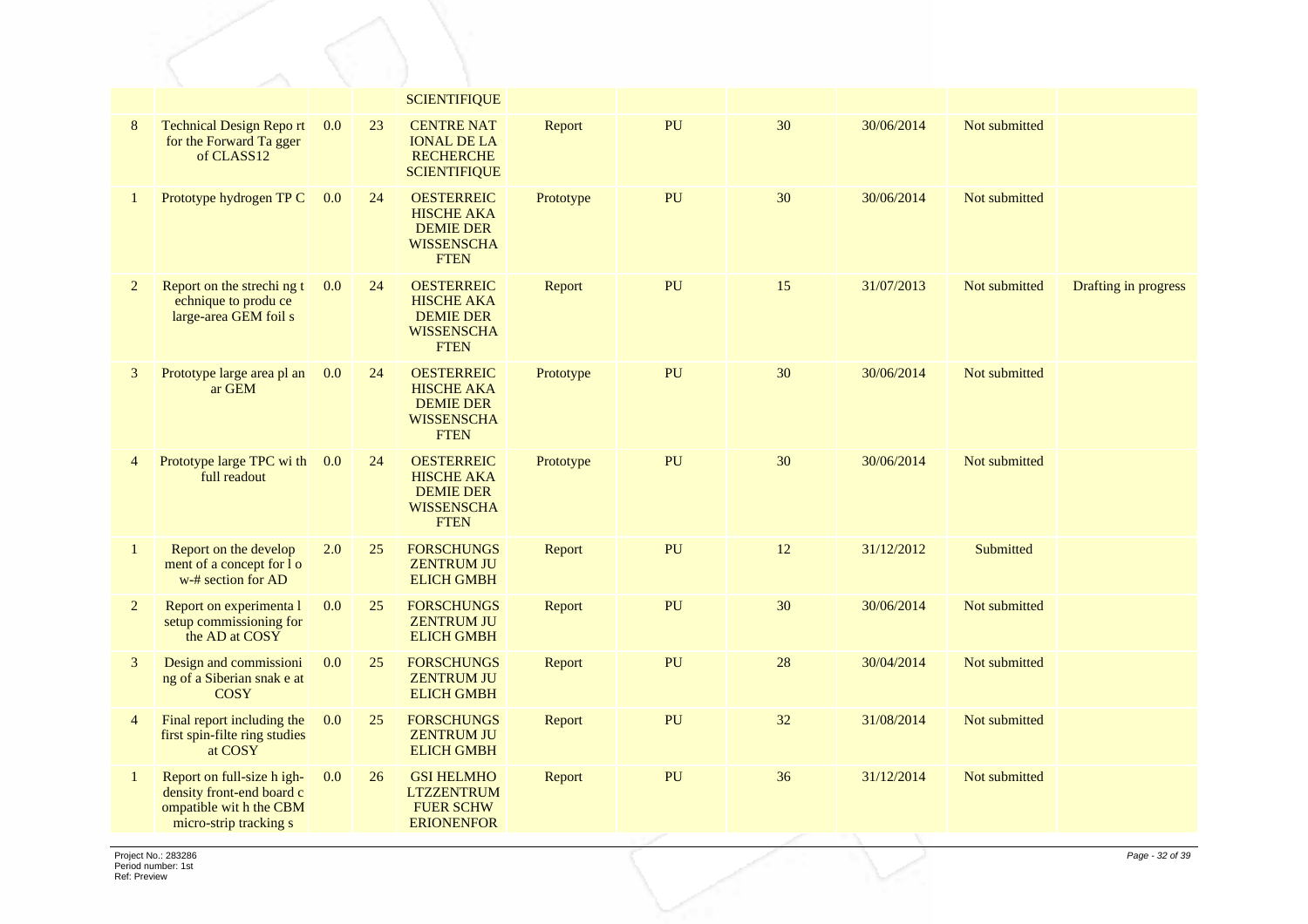|                | ystem                                                                                                |     |    | <b>SCHUNG GMBH</b>                                                                                    |              |    |    |            |               |  |
|----------------|------------------------------------------------------------------------------------------------------|-----|----|-------------------------------------------------------------------------------------------------------|--------------|----|----|------------|---------------|--|
| $\overline{2}$ | Demonstrator of a full y i<br>ntegrated FEB with the hi<br>gh density input stage                    | 0.0 | 26 | <b>GSI HELMHO</b><br><b>LTZZENTRUM</b><br><b>FUER SCHW</b><br><b>ERIONENFOR</b><br><b>SCHUNG GMBH</b> | Demonstrator | PU | 30 | 30/06/2014 | Not submitted |  |
| 3              | Report on the low-pow er,<br>low-mass front-en d m<br>odule based on ASIC and<br>Al cables           | 0.0 | 26 | <b>GSI HELMHO</b><br><b>LTZZENTRUM</b><br><b>FUER SCHW</b><br><b>ERIONENFOR</b><br><b>SCHUNG GMBH</b> | Other        | PU | 36 | 31/12/2014 | Not submitted |  |
| $\overline{4}$ | Report on the perform<br>ance under test beam o f a<br>prototype silicon embed<br>ded chip assemb ly | 0.0 | 26 | <b>GSI HELMHO</b><br><b>LTZZENTRUM</b><br><b>FUER SCHW</b><br><b>ERIONENFOR</b><br><b>SCHUNG GMBH</b> | Report       | PU | 36 | 31/12/2014 | Not submitted |  |
| $\mathbf{1}$   | High Level Trigger imp<br>lementation for corre la<br>tion measurements                              | 0.0 | 27 | <b>ISTITUTO N</b><br><b>AZIONALE DI</b><br><b>FISICAN</b><br><b>UCLEARE</b>                           | Other        | PU | 24 | 31/12/2013 | Not submitted |  |
| $\overline{2}$ | Theoretical model dev<br>elopments and modeliza ti<br>ons in Monte Carlo                             | 0.0 | 27 | <b>ISTITUTO N</b><br><b>AZIONALE DI</b><br><b>FISICA N</b><br><b>UCLEARE</b>                          | Other        | PU | 36 | 31/12/2014 | Not submitted |  |
| 3              | Results on Di-Jet and #-j<br>et reconstruction in heavy<br>ion collisions                            | 0.0 | 27 | <b>ISTITUTO N</b><br><b>AZIONALE DI</b><br><b>FISICAN</b><br><b>UCLEARE</b>                           | Other        | PU | 36 | 31/12/2014 | Not submitted |  |
| 1              | 64-pixel photo sensor mat<br>rix for working in high<br>magnetic fiel ds                             | 0.0 | 28 | <b>GSI HELMHO</b><br><b>LTZZENTRUM</b><br><b>FUER SCHW</b><br><b>ERIONENFOR</b><br><b>SCHUNG GMBH</b> | Demonstrator | PU | 36 | 31/12/2014 | Not submitted |  |
| $\overline{2}$ | SiPM coupling to adva<br>nced fiber detectors                                                        | 0.0 | 28 | <b>GSI HELMHO</b><br><b>LTZZENTRUM</b><br><b>FUER SCHW</b><br><b>ERIONENFOR</b><br><b>SCHUNG GMBH</b> | Demonstrator | PU | 33 | 30/09/2014 | Not submitted |  |
| 3              | SciTil plastic scinti llator<br>detector for TO F appli<br>cations                                   | 0.0 | 28 | <b>GSI HELMHO</b><br><b>LTZZENTRUM</b><br><b>FUER SCHW</b>                                            | Prototype    | PU | 33 | 30/09/2014 | Not submitted |  |
|                |                                                                                                      |     |    |                                                                                                       |              |    |    |            |               |  |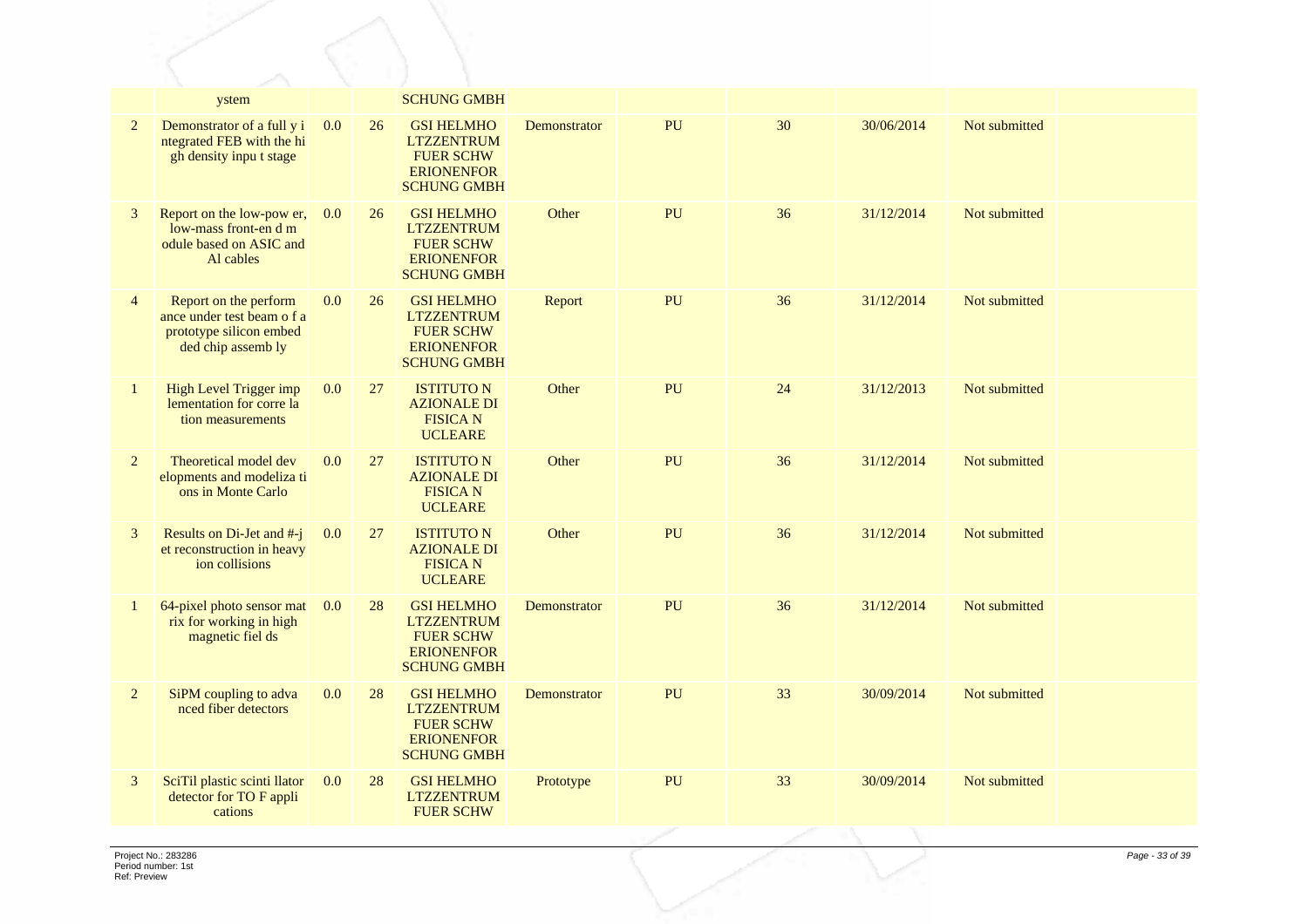|                |                                                   |     |    | <b>ERIONENFOR</b><br><b>SCHUNG GMBH</b>                                      |           |    |    |            |               |  |
|----------------|---------------------------------------------------|-----|----|------------------------------------------------------------------------------|-----------|----|----|------------|---------------|--|
|                | CLAS12 RICH prototype                             | 0.0 | 29 | <b>ISTITUTO N</b><br><b>AZIONALE DI</b><br><b>FISICA N</b><br><b>UCLEARE</b> | Prototype | PP | 27 | 31/03/2014 | Not submitted |  |
| $\overline{2}$ | <b>RICH Technical Design</b><br>Report            | 0.0 | 29 | <b>ISTITUTO N</b><br><b>AZIONALE DI</b><br><b>FISICA N</b><br><b>UCLEARE</b> | Report    | PU | 36 | 31/12/2014 | Not submitted |  |
| 3              | Report on the fundame<br>ntal properties of TMD s | 0.0 | 29 | <b>ISTITUTO N</b><br><b>AZIONALE DI</b><br><b>FISICA N</b><br><b>UCLEARE</b> | Report    | PU | 36 | 31/12/2014 | Not submitted |  |
| $\overline{4}$ | Report on global anal<br>yses of TMDs             | 0.0 | 29 | <b>ISTITUTO N</b><br><b>AZIONALE DI</b><br><b>FISICA N</b><br><b>UCLEARE</b> | Report    | PU | 36 | 31/12/2014 | Not submitted |  |
| 5              | Data base for TMDs                                | 0.0 | 29 | <b>ISTITUTO N</b><br><b>AZIONALE DI</b><br><b>FISICA N</b><br><b>UCLEARE</b> | Other     | PU | 29 | 31/05/2014 | Not submitted |  |
| 6              | Reports on topical wor<br>kshops                  | 0.0 | 29 | <b>ISTITUTO N</b><br><b>AZIONALE DI</b><br><b>FISICA N</b><br><b>UCLEARE</b> | Report    | PU | 32 | 31/08/2014 | Not submitted |  |

#### **Milestones**

| Milestone<br>no. | Milestone name                           | Work package no | Lead beneficiary | Delivery date from<br>Annex I | Achieved Yes/No | Actual / Forecast<br>achievement date | Comments |
|------------------|------------------------------------------|-----------------|------------------|-------------------------------|-----------------|---------------------------------------|----------|
|                  | Enter into force of<br>managerial bodies | WP1             |                  | 31/03/2012                    | Yes             | 31/03/2012                            |          |
| $\overline{2}$   | Creation of the project<br>website       | WP1             |                  | 31/03/2012                    | Yes             | 31/03/2012                            |          |
| 3                | <b>Management Board mee</b><br>ting      | WP1             |                  | 31/03/2012                    | Yes             | 31/03/2012                            |          |
| $\overline{4}$   | <b>Management Board mee</b><br>ting      | WP <sub>1</sub> |                  | 30/09/2012                    | Yes             | 30/09/2012                            |          |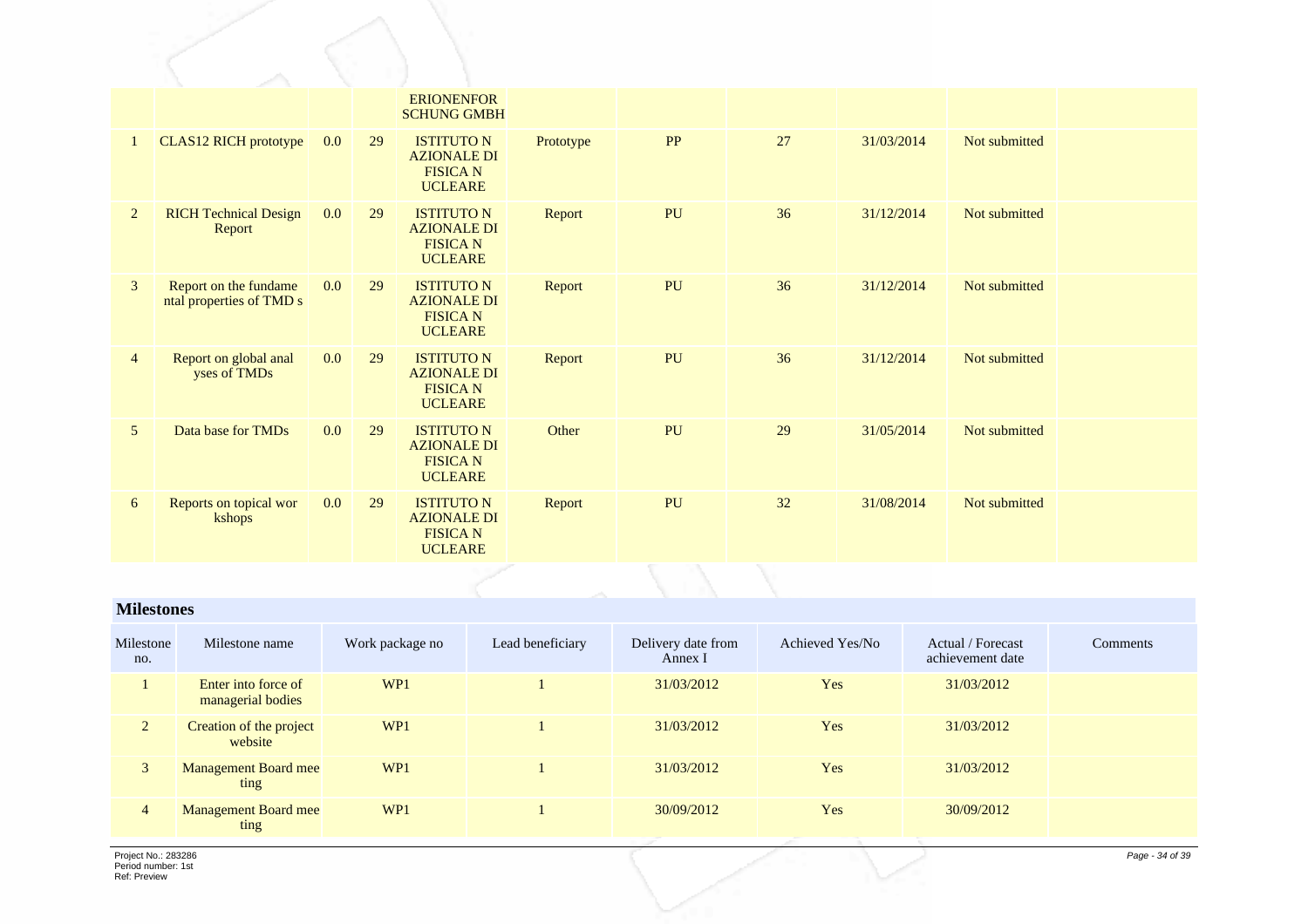| $\mathfrak{S}$ | <b>Management Board mee</b><br>ting   | WP1             | $\mathbf{1}$ | 31/03/2013 | Yes            | 31/03/2013 |                                                                                                                                 |
|----------------|---------------------------------------|-----------------|--------------|------------|----------------|------------|---------------------------------------------------------------------------------------------------------------------------------|
| 9              | <b>Dissemination Board</b><br>meeting | WP1             | $\mathbf{1}$ | 30/06/2012 | Yes            | 30/06/2012 |                                                                                                                                 |
| 10             | <b>Dissemination Board</b><br>meeting | WP1             | $\mathbf{1}$ | 31/12/2012 | Yes            | 31/12/2012 |                                                                                                                                 |
| 11             | <b>Dissemination Board</b><br>meeting | WP1             | $\mathbf{1}$ | 30/06/2013 | Yes            | 30/06/2013 |                                                                                                                                 |
| 14             | <b>Governing Board meet</b><br>ing    | WP1             | $\mathbf{1}$ | 31/03/2012 | Yes            | 31/03/2012 |                                                                                                                                 |
| 15             | <b>Governing Board meet</b><br>ing    | WP1             | $\mathbf{1}$ | 30/06/2013 | Yes            | 30/06/2013 |                                                                                                                                 |
| 17             | <b>First Periodic Report</b>          | WP1             | $\mathbf{1}$ | 30/06/2013 | Yes            | 30/06/2013 |                                                                                                                                 |
| 21             | I Workshop 2013                       | WP <sub>2</sub> | 31           | 30/06/2013 | N <sub>o</sub> | 31/12/2014 | The workshop originally<br>foreseen for 2013 has<br>been shifted to 2014. It<br>will take place from June<br>$9-14, 2014.$      |
| 25             | Workshop on "Light m<br>eson physics" | WP <sub>5</sub> | 45           | 30/06/2013 | Yes            | 30/06/2012 | The workshop was nam<br>ed "MesonNet meson t<br>ransition form factors wo<br>rkshop"                                            |
| 30             | PANDA detector design<br>completed    | WP7             | 1            | 31/12/2012 | N <sub>o</sub> | 31/12/2014 | <b>FAIR GmbH</b> has delayed<br>the schedule. Therefore<br>the complete design of t<br>he PANDA detector has<br>been postponed. |
| 31             | CBM detector design<br>completed      | WP7             | $\mathbf{1}$ | 31/12/2012 | N <sub>o</sub> | 31/12/2014 | FAIR GmbH has delayed<br>the schedule. Therefore<br>the complete design of t<br>he CBM detector has<br>been postponed.          |
| 32             | R&D on detectors com<br>pleted        | WP7             | $\mathbf{1}$ | 30/06/2013 | No             | 31/12/2013 | Since the design of both<br>PANDA and CBM is not<br>yet completed, there are<br>still R&D activities on<br>going.               |
| 33             | FEE and DAQ complete<br>d             | WP7             |              | 30/06/2013 | No             | 31/12/2014 | FEE and DAQ are usua<br>lly the last items that are                                                                             |
|                |                                       |                 |              |            |                |            |                                                                                                                                 |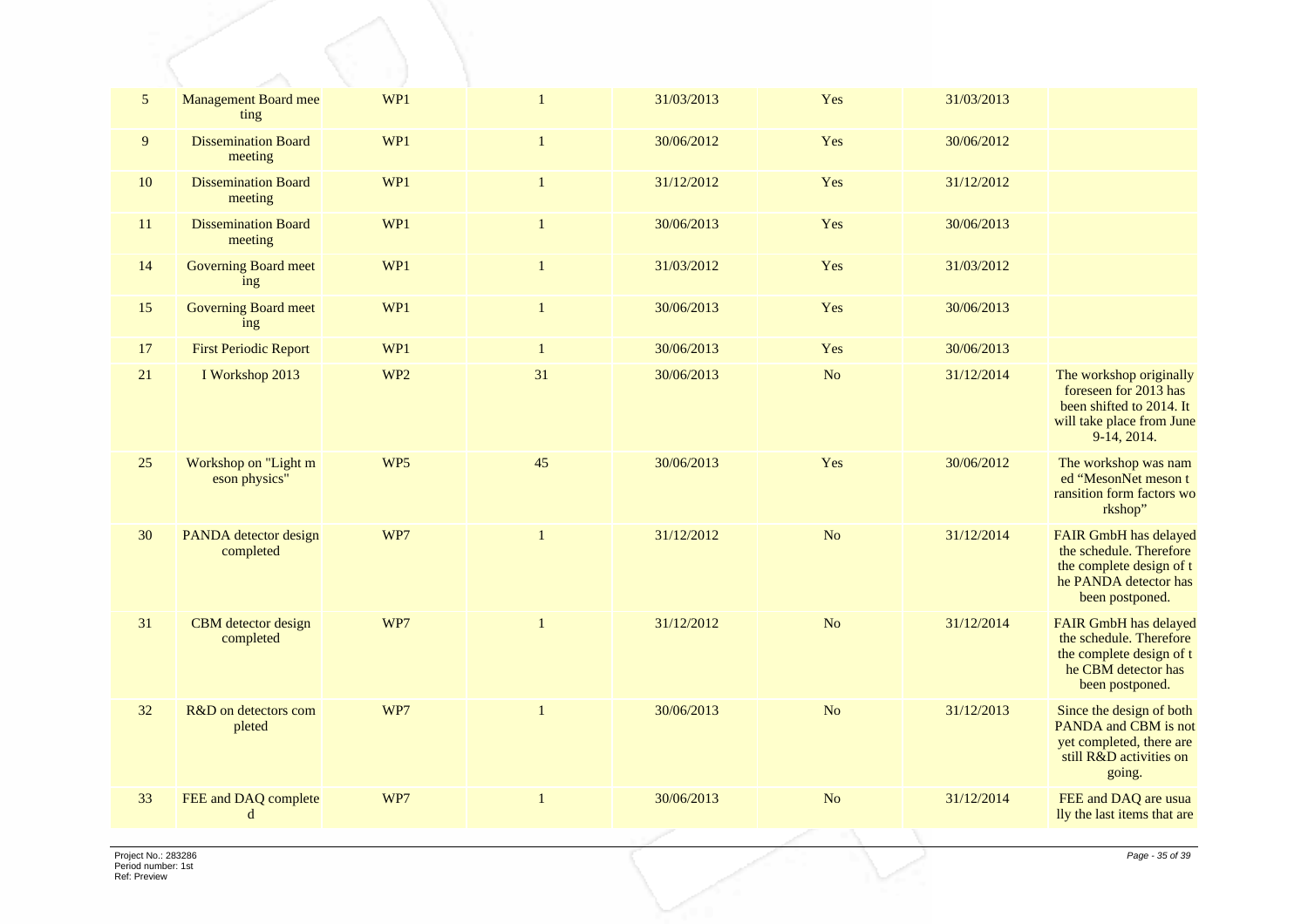|    |                                                                                                                |             |              |            |                |            | frozen in any experime<br>nts. These items become<br>obsolete very soon and<br>therefore it would be b<br>etter to wait for the last<br>technical developments.                                           |
|----|----------------------------------------------------------------------------------------------------------------|-------------|--------------|------------|----------------|------------|-----------------------------------------------------------------------------------------------------------------------------------------------------------------------------------------------------------|
| 35 | I Workshop theory -<br>experiment                                                                              | WP8         | 31           | 31/05/2012 | N <sub>o</sub> | 31/12/2013 | Date fixed: December<br>2nd-5th 2013, Nantes, Fr<br>ance                                                                                                                                                  |
| 37 | SIDDHARTA-2 setup<br>operational                                                                               | WP9         | $\sqrt{2}$   | 31/12/2012 | N <sub>o</sub> | 31/12/2014 | The schedule of the insta<br>llation of SIDDHARTA<br>-2 at DAFNE is up-to<br>-now unclear due to the<br>missing decision about<br>the access of SIDD<br><b>HARTA-2 to DAFNE</b><br>and beam time schedule |
| 38 | Editing of the "Lattice Q<br>CD" book                                                                          | <b>WP10</b> | $\bf 8$      | 30/06/2013 | N <sub>o</sub> | 31/12/2013 | The contract with Oxford<br><b>University Press foresees</b><br>a delivery date of Decem<br>ber 2013.                                                                                                     |
| 39 | Pad assemblies #,#-tests<br>performed                                                                          | <b>WP16</b> | 12           | 30/06/2013 | Yes            | 31/12/2012 |                                                                                                                                                                                                           |
| 45 | Characterization of a<br>small size prototype of a<br>photon detector with M<br>PGD architecture per<br>formed | <b>WP18</b> | $\mathbf{1}$ | 30/12/2013 | Yes            | 30/04/2013 | Report available 8 m<br>onths in advance                                                                                                                                                                  |
| 48 | Installation of the DIRC<br>into WASA at COSY co<br>mpleted                                                    | <b>WP21</b> | 48           | 30/09/2012 | N <sub>o</sub> | 31/12/2014 | <b>External factors at COSY</b><br>make a delivery unce<br>rtain. The consortium is<br>evaluating and pursuing<br>different options to achie<br>ve the important aims                                     |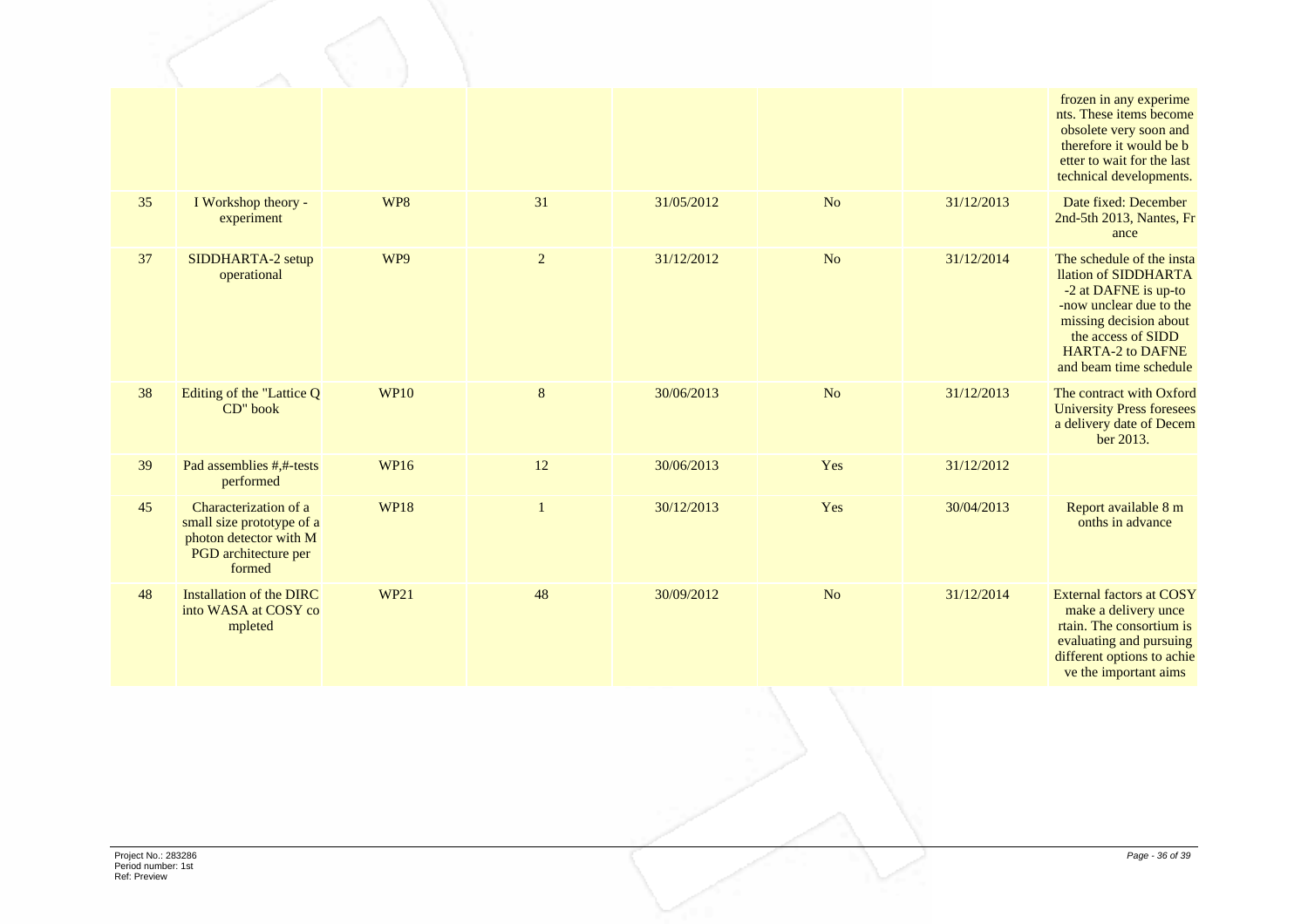# **4. Explanation of the use of the resources**

The **explanation on the use of resources** was removed from the scientific periodic reports in SESAM. These deta ils now have to be entered in the cost statement forms in FORCE instea d.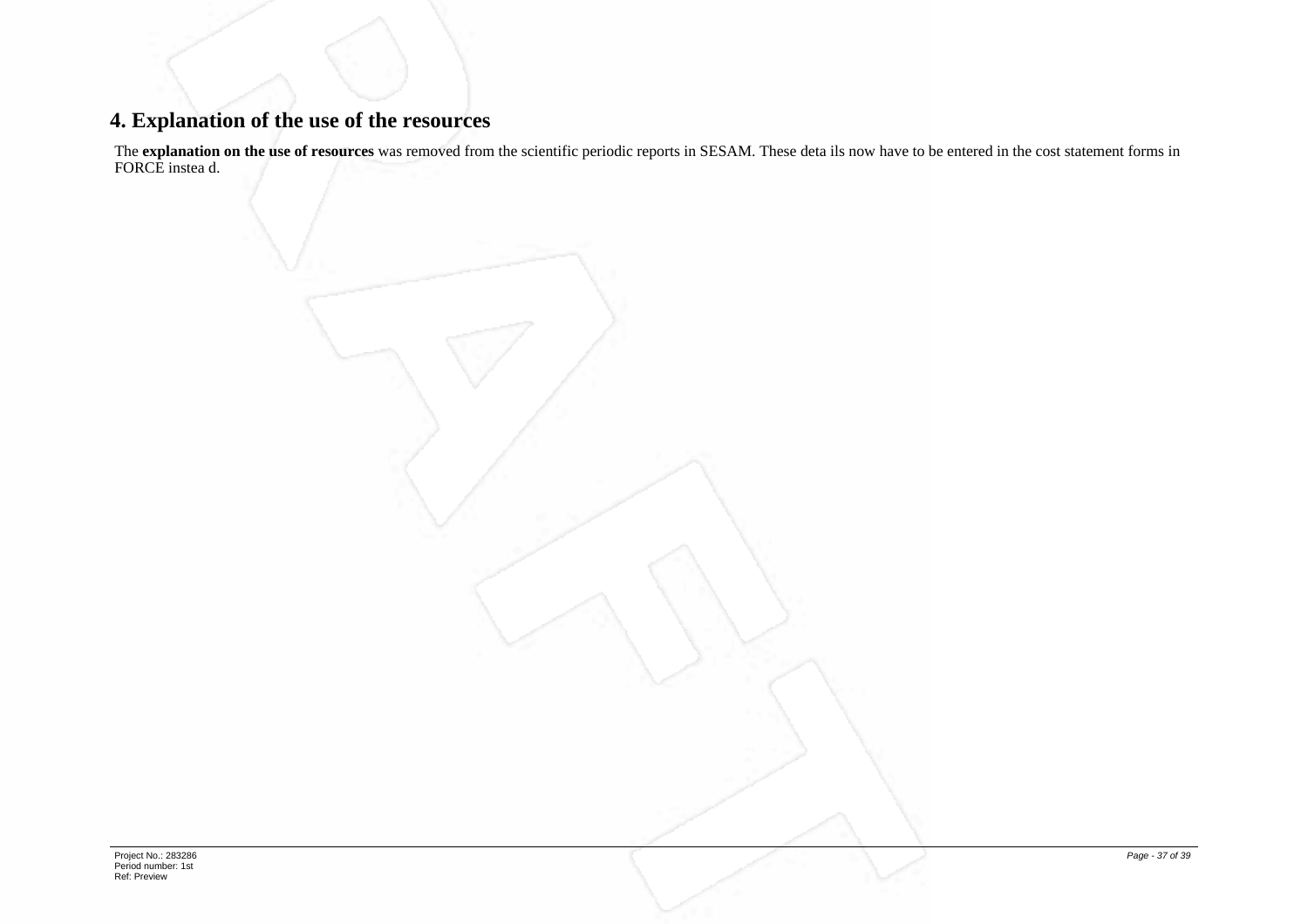# **5. Transnational Access DataBase**

## **Summary of transnational access provision per installation per reporting period**

| Particip<br>num | Organisation<br>name | Infrastructure<br>name | Installation<br>num | Installation<br>name |             | Unit of access Min. quantity<br>of access to be<br>provided in<br>Annex I | Access<br>provided in<br>RP <sub>1</sub> | Access<br>provided in<br>RP2 | Access<br>provided in<br>RP3 | Access<br>provided in<br>RP4 | Total access<br>provided | Difference |
|-----------------|----------------------|------------------------|---------------------|----------------------|-------------|---------------------------------------------------------------------------|------------------------------------------|------------------------------|------------------------------|------------------------------|--------------------------|------------|
| 35              | <b>FBK</b>           | $ECT*$                 |                     | ECT*                 | Visitor-Day | 2040                                                                      | 905                                      | $\theta$                     | $\Omega$                     | $\overline{0}$               | 905.00                   |            |
| 11              | <b>FZJ</b>           | <b>COSY</b>            |                     | <b>COSY</b>          | Beam-hour   | 1800                                                                      | 1728                                     | $\mathbf{0}$                 | $\overline{0}$               | $\overline{0}$               | 1728.00                  |            |
| 12              | <b>GSI</b>           | <b>GSI</b>             |                     | <b>SIS</b>           | Beam-hour   | 1500                                                                      | 682                                      | $\Omega$                     | $\overline{0}$               | $\overline{0}$               | 682.00                   |            |
|                 | <b>INFN</b>          | <b>INFN-LNF</b>        |                     | <b>DAFNE</b>         | Beam-hour   | 2400                                                                      | 1198.7                                   | $\mathbf{0}$                 | $\overline{0}$               | $\overline{0}$               | 1198.70                  |            |
| 21              | <b>UMainz</b>        | <b>MAMI</b>            |                     | <b>MAMI</b>          | Beam-hour   | 1980                                                                      | 990                                      | $\mathbf{0}$                 | $\overline{0}$               | $\overline{0}$               | 990.00                   |            |